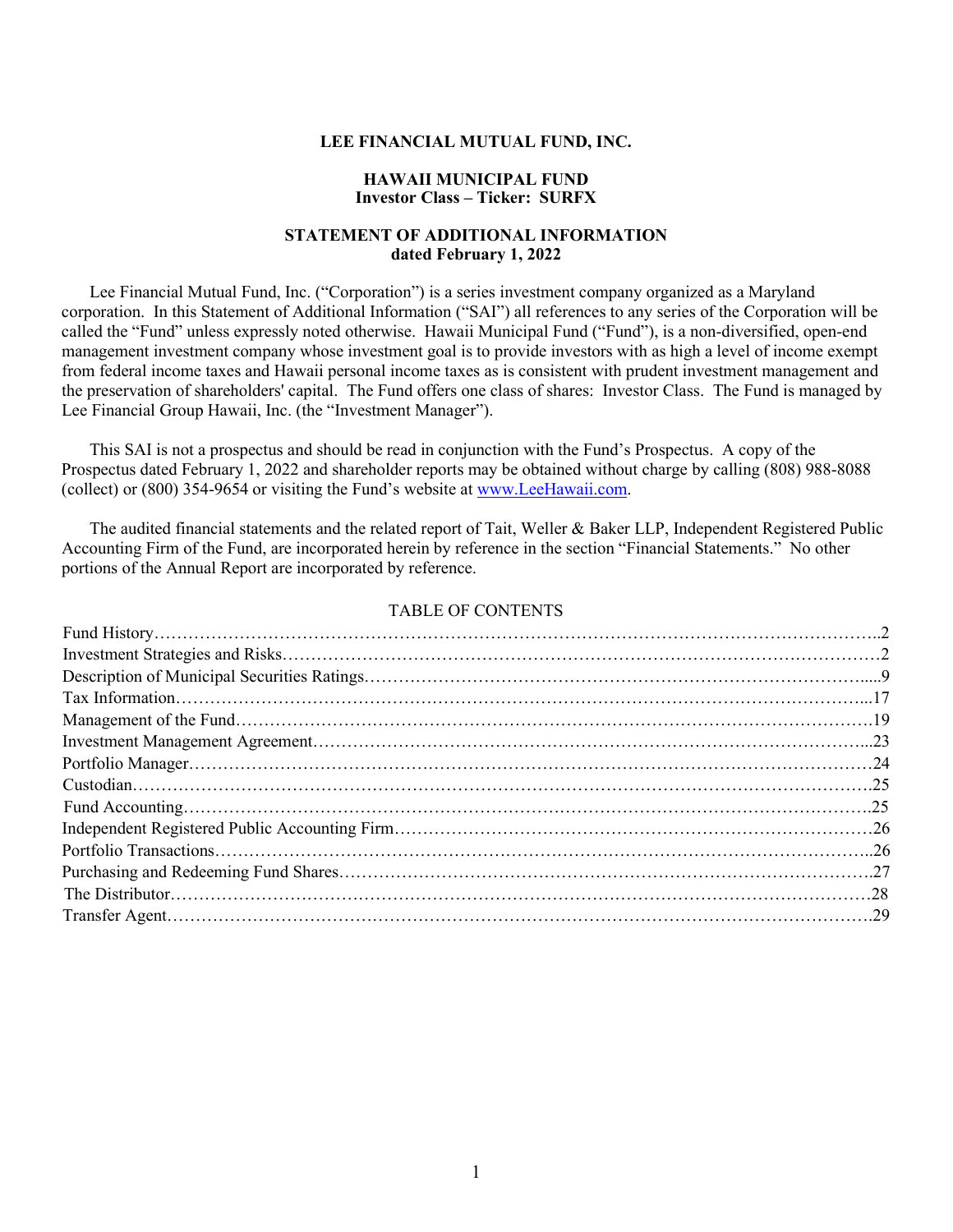#### FUND HISTORY

The Corporation was incorporated in Maryland on July 8, 1988 and has a present authorized capitalization of 100,000,000 shares of \$.01 par value common stock, of which, 40,000,000 shares have been allocated to the Fund. The Corporation is an open-end, management investment company, and the Fund is not diversified. All shares have like rights and privileges. Each full and fractional share, when issued and outstanding, has (1) equal voting rights with respect to matters which affect the Fund, and (2) equal dividend, distribution and redemption rights to assets of the Fund. Shares when issued are fully paid and nonassessable. The Corporation may create other series or classes of stock but will not issue any senior securities. On October 1, 2014 the Corporation changed its name from First Pacific Mutual Fund, Inc. to Lee Financial Mutual Fund, Inc.

By Charter Amendment approved by a majority of the Corporation's shareholders on December 18, 2007, the Corporation's Board of Directors may in its discretion, without the vote or consent of the Fund's shareholders, cause the Corporation to redeem at net asset value all or any proportion of the outstanding shares of the Fund or any other series or class of the Corporation established in the future. Such redemption could be made for any purpose, including, without limitation, a reorganization or liquidation of one or more series or classes of shares. If such a redemption or liquidation occurs, the shareholders of the Fund or any class thereof would be entitled to receive the net assets belonging to that Fund, or in the case of a class, belonging to that Fund and allocable to that class. The Corporation will distribute its net assets to its shareholders in proportion to the number of shares of that Fund or class thereof held by them and recorded on the books of the Corporation. Shareholders do not have pre-emptive or conversion rights. These shares have noncumulative voting rights, which means that the holders of more than 50% of the shares voting for the election of Directors can elect 100% of the Directors, if they choose to do so, and in such event, the holders of the remaining less than 50% of the shares voting will not be able to elect any Directors. The Corporation is not required to hold a meeting of shareholders each year. The Corporation intends to hold shareholder meetings when it is required to do so by the Maryland General Corporate Law or the Investment Company Act of 1940, as amended ("1940 Act"). Shareholders have the right to call a meeting to consider the removal of one or more of the Directors and will be assisted in shareholder communication in such matter.

The Fund may use "Lee Financial" in its name so long as Lee Financial Group Hawaii, Inc. or an affiliate thereof, acts as its investment manager.

## INVESTMENT STRATEGIES AND RISKS

The investment objective of the Fund is to provide a high level of current income exempt from federal and Hawaii state income taxes, consistent with preservation of capital and prudent investment management. The Fund will attempt to achieve its objective by investing primarily in a portfolio of investment grade obligations with maturities of up to 40 years and the Fund has an average expected stated maturity of 10-25 years. The Fund will primarily invest its assets in obligations issued by or on behalf of the State of Hawaii and its political subdivisions, agencies and certain territories of the United States, the interest on which is exempt from federal and Hawaii state income taxes in the opinion of counsel.

Fundamental investment restrictions, which limit the investments of the Fund, provide that the Fund may not:

1. Issue senior securities.

2. Purchase any securities (other than obligations issued or guaranteed by the United States Government or by its agencies or instrumentalities), if as a result more than 5% of the Fund's total assets (taken at current value) would then be invested in securities of a single issuer or if as a result the Fund would hold more than 10% of the outstanding voting securities of any single issuer, except that with respect to 50% of the Fund's total assets up to 25% may be invested in one issuer.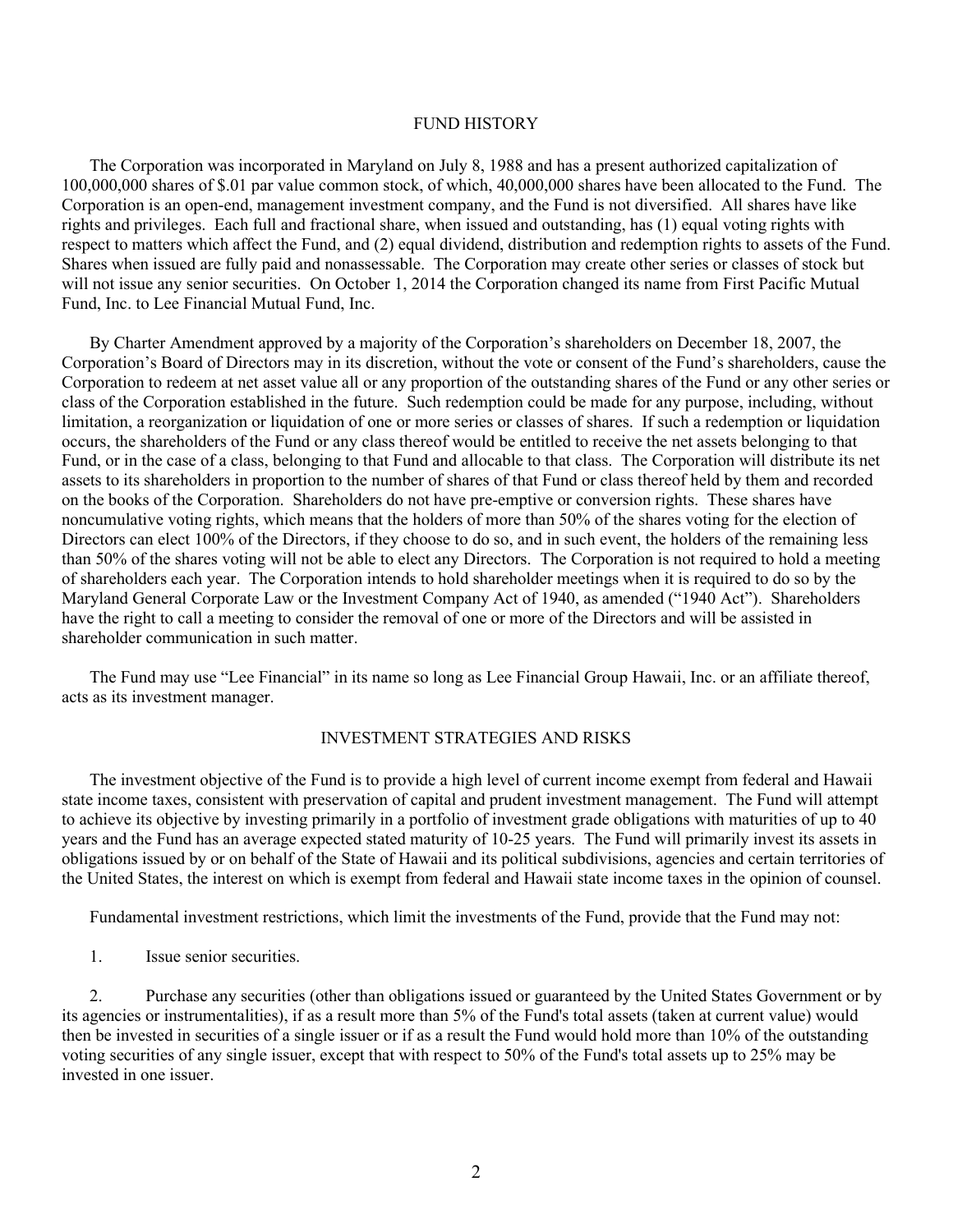3. Invest more than 25% of its assets in a single industry. The Fund may from time to time invest more than 25% of its assets in a particular segment (bonds financing similar projects such as utilities, hospitals or housing finance agencies) of the municipal bond market; however, the Fund will not invest more than 25% of its assets in industrial development bonds in a single industry. Developments affecting a particular segment could have significant effect on Fund performance. In such circumstances, economic, business, political or other changes affecting one bond might also affect other bonds in the same segment, thereby potentially increasing market risk with respect to the bonds in such segment. Such changes could include, but are not limited to, proposed or suggested legislation involving the financing of projects within such segments, declining markets or needs for such projects and shortages or price increases of materials needed for such projects. The Fund may be subject to greater risk as compared to a fund that does not follow this practice.

4. Borrow money, except for temporary purposes from banks or in reverse repurchase transactions and then in amounts not in excess of 5% of the total asset value of the Fund, or mortgage, pledge or hypothecate any assets except in connection with a borrowing and in amounts not in excess of 10% of the total asset value of the Fund. Borrowing (including bank borrowing and reverse repurchase transactions) may not be made for investment leverage, but only to enable the Fund to satisfy redemption requests where liquidation of portfolio securities is considered disadvantageous or inconvenient. In this connection, the Fund will not purchase portfolio securities during any period that such borrowings exceed 5% of the total asset value of the Fund. The Fund's investments may be diversified among fewer issuers than if it were a diversified fund and, if so, the Fund's net asset value may increase or decrease more rapidly than a diversified fund if these securities change in value. Notwithstanding this investment restriction, the Fund may enter into "whenissued" and "delayed delivery" transactions.

5. Make loans, except to the extent obligations in which the Fund may invest in are considered to be loans.

6. Buy any securities "on margin." The deposit of initial or maintenance margin in connection with municipal bond index and interest rate futures contracts or related options transactions is not considered the purchase of a security on margin.

7. Sell any securities "short," write, purchase or sell puts, calls or combinations thereof, or purchase or sell interest rate or other financial futures or index contracts or related options, except as described, from time to time, under the heading "Investment Practices" in the Prospectus.

8. Act as an underwriter of securities, except to the extent the Fund may be deemed to be an underwriter in connection with the sale of securities held in its portfolio.

9. Purchase any illiquid assets, including any security which is restricted as to disposition under federal securities laws or by contract ("restricted securities" or which is not readily marketable), if as a result of such purchase more than 15% of the Fund's net assets would be so invested.

10. Make investments for the purpose of exercising control or participation in management.

11. Invest in securities of other investment companies, except as part of a merger, consolidation or other acquisition and except that the Fund may temporarily invest up to 10% of the value of its assets in Hawaii tax exempt money market funds for temporary defensive purposes, including when acceptable investments are unavailable. Such tax exempt fund investments will be limited in accordance with Section 12(d) of the 1940 Act.

12. Invest in equity, interests in oil, gas or other mineral exploration or development programs.

13. Purchase or sell real estate, commodities or commodity contracts, except to the extent the municipal securities the Fund may invest in are considered to be interests in real estate, and except to the extent the options and futures and index contracts the Fund may invest in are considered to be commodities or commodities contracts.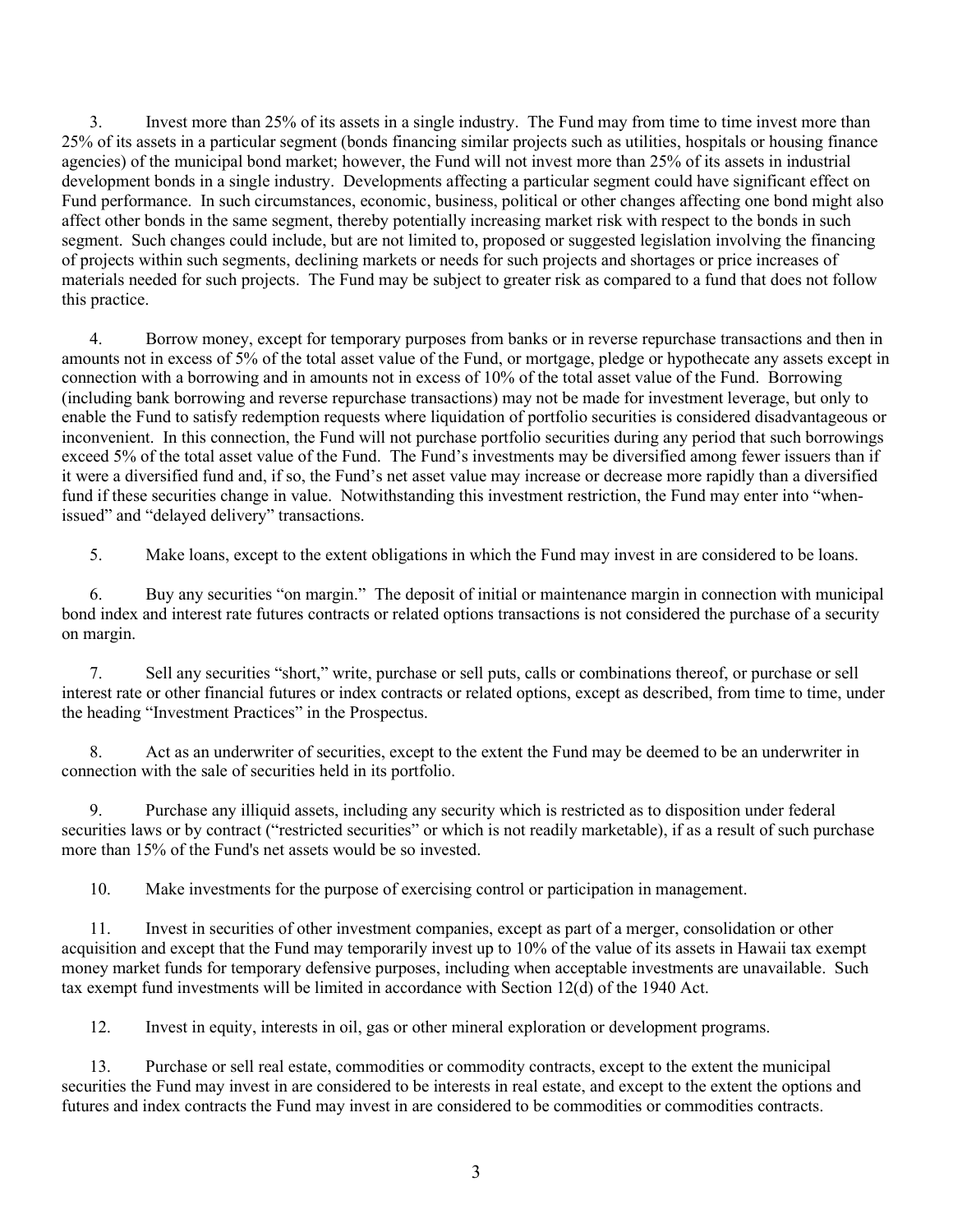14. The Fund will invest, under normal circumstances, at least 80% of its total net assets in investments in which the income is exempt from both federal and State of Hawaii income tax. The total net assets subject to this 80% requirement may include securities that generate income subject to the alternative minimum tax.

The Fund may not change any of these investment restrictions or its investment objective without the approval of the lesser of (i) more than 50% of the Fund's outstanding shares or (ii) 67% of the Fund's shares present at a meeting at which the holders of more than 50% of the outstanding shares are present in person or by proxy.

As long as the percentage restrictions described above are satisfied at the time of the investment or borrowing, the Fund will be considered to have abided by those restrictions even if, at a later time, a change in values or net assets causes an increase or decrease in percentage beyond that allowed.

Frequent portfolio turnover is not anticipated. The Fund anticipates that the annual portfolio turnover rate of the Fund will be less than 100%. The Fund will not seek capital gain or appreciation but may sell securities held in its portfolio and, as a result, realize a capital gain or loss. Sales of portfolio securities will be made for the following purposes: in order to eliminate unsafe investments and investments not consistent with the preservation of the capital or tax status of the Fund; honor redemption orders, meet anticipated redemption requirements and negate gains from discount purchases; reinvest the earnings from portfolio securities in like securities; or defray normal administrative expenses.

Municipal Securities. Municipal securities include long-term obligations, which are often called municipal bonds, as well as shorter term municipal notes, municipal leases, and tax-exempt commercial papers. Municipal securities are debt obligations issued by or on behalf of the government of states, territories or possessions of the United States, the District of Columbia and their political subdivisions, agencies and instrumentalities, the interest on which is generally exempt from the regular Federal income tax. The two principal classifications of municipal bonds are "general obligation" and "revenue" or "special obligation" bonds, which include "industrial revenue bonds." General obligation bonds are secured by the issuer's pledge of its faith, credit, and taxing power for the payment of principal and interest. Revenue or special obligation bonds are payable only from the revenues derived from a particular facility or class of facilities or, in some cases, from the proceeds of a special tax or other specific revenue source such as from the user of the facility being financed. Municipal leases are obligations issued by state and local governments or authorities to finance the acquisition of equipment and facilities. They may take the form of a lease, an installment purchase contract, a conditional sales contract, or a participation certificate in any of the above. Some municipal leases and participation certificates may not be considered readily marketable. The "issuer" of municipal securities is generally deemed to be the governmental agency, authority, instrumentality or other political subdivision, or the nongovernmental user of a facility, the assets and revenues of which will be used to meet the payment obligations, or the guarantee of such payment obligations, of the municipal securities. Zero coupon bonds are debt obligations which do not require the periodic payment of interest and are issued at a significant discount from face value. The discount approximates the total amount of interest the bonds will accrue and compound over the period until maturity at a rate of interest reflecting the market rate of the security at the time of issuance. Inverse floaters are types of derivative municipal securities whose interest rates bear an inverse relationship to the interest rate on another security or the value of an index. These securities usually permit the investor to convert the floating rate to a fixed rate (normally adjusted downward), and this optional conversion feature may provide a partial hedge against rising interest rates if exercised at an opportune time. Prerefunded bonds are municipal bonds for which the issuer has previously provided money and/or securities to pay the principal, any premium, and the interest on the bonds to their maturity date or to a specific call date. The bonds are payable from principal and interest on an escrow account invested in U.S. government obligations, rather than from the usual tax base or revenue stream. As a result, such bonds are rated AAA by the rating agencies.

The Fund may purchase floating and variable rate demand notes, which are municipal securities normally having a stated maturity payment in excess of one year, but which permit the holder to demand payment of principal at any time, or at specified intervals. The issuer of such notes normally has a corresponding right, after a given period, to prepay at its discretion upon notice to the note holders, the outstanding principal amount of the notes plus accrued interest. The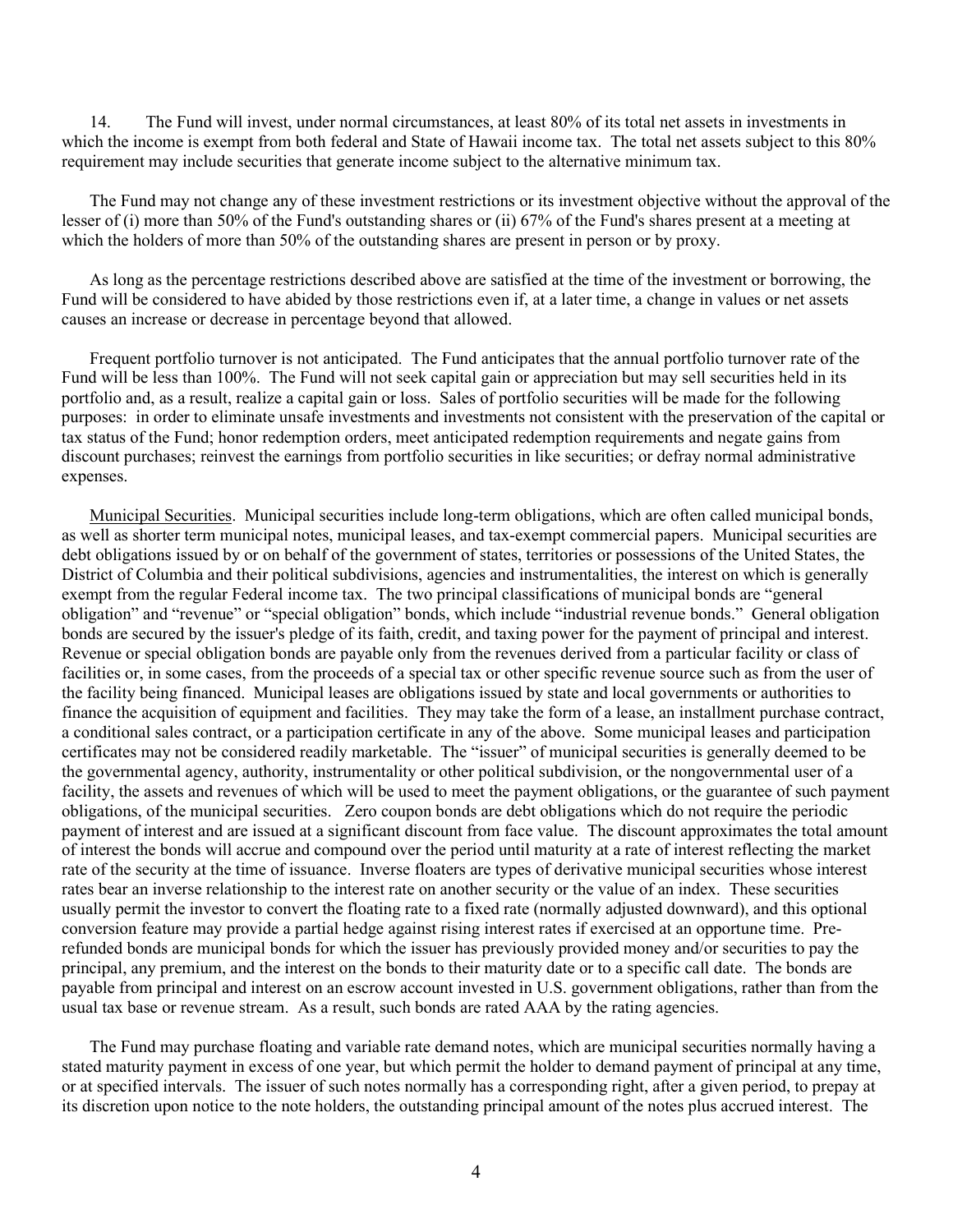interest rate on a floating rate demand note is based on a known lending rate, such as a bank's prime rate, and is adjusted automatically each time such rate is adjusted. The interest rate on a variable rate demand note is adjusted automatically at specified intervals. There generally is no secondary market for these notes, although they are redeemable at face value. Each note purchased by the Fund will meet the criteria established for the purchase of municipal securities.

Medium and Lower Grade Municipal Securities. Municipal securities which are in the medium and lower grade categories generally offer a higher current yield than that offered by municipal securities which are in the high grade categories, but they also generally involve greater price volatility and greater credit and market risk. Credit risk relates to the issuer's ability to make timely payment of principal and interest when due. Market risk relates to the changes in market value that occur as a result of variation in the level of prevailing interest rates and yield relationships in the municipal securities market. Generally, prices for longer maturity issues tend to fluctuate more than for shorter maturity issues, accordingly, the Fund will seek to reduce risk through investing in multiple issuers, credit analysis, and attention to current developments and trends in the economy and financial and credit markets.

Many issuers of medium and lower grade municipal securities choose not to have a rating assigned to their obligations by one of the rating agencies; hence the Fund's portfolio may at times contain unrated securities. Unrated securities may carry a greater risk and a higher yield than rated securities. Although unrated securities are not necessarily lower quality, the market for them may not be so broad as for rated securities. The Fund will purchase only those unrated securities which the Investment Manager believes are comparable to rated securities that qualify for purchase by the Fund.

Hawaii Bonds. Four types of Hawaii bonds have been authorized for issuance (bonds, notes and other instruments of indebtedness). They are:

1. General Obligation bonds (all bonds for the payment of the principal and interest of which the full faith and credit of the State or a political subdivision are pledged and, unless otherwise indicated, including reimbursable general obligation bonds);

2. Bonds issued under special improvements statutes;

3. Revenue bonds or bond anticipation notes (all bonds payable from revenues, or user taxes, or any combination of both, of a public undertaking, improvement, system or loan program); and

4. Special purpose revenue bonds (all bonds payable from rental or other payments made or any issuer by a person pursuant to contract and security) including anti-pollution revenue bonds. Such bonds shall only be authorized or issued to finance manufacturing, processing or industrial enterprise facilities, utilities serving general public, health care facilities provided to the general public by not-for-profit corporations or low and moderate income governmental housing programs.

All bonds other than special purpose revenue bonds may be authorized by a majority vote of the members of each House of the State Legislature. Special purpose revenue bonds may be authorized by two-thirds vote of the members of each House of the State Legislature.

The Constitution provides that determinations of the total outstanding indebtedness of the State and the exclusions therefrom shall be made annually and certified by law or as prescribed by law. General obligation bonds may be issued by the State provided that such bonds at the time of issuance would not cause the total amount of principal and interest payable in the current or any future fiscal year, whichever is higher, on such bonds and on all outstanding general obligation bonds in the current or any future fiscal year, whichever is higher, to exceed a sum equal to 18.5% of the average of the General Fund revenues of the State in the three fiscal years immediately preceding such issuance. For the purposes of such determination, General Fund revenues of the State do not include monies received as grants from the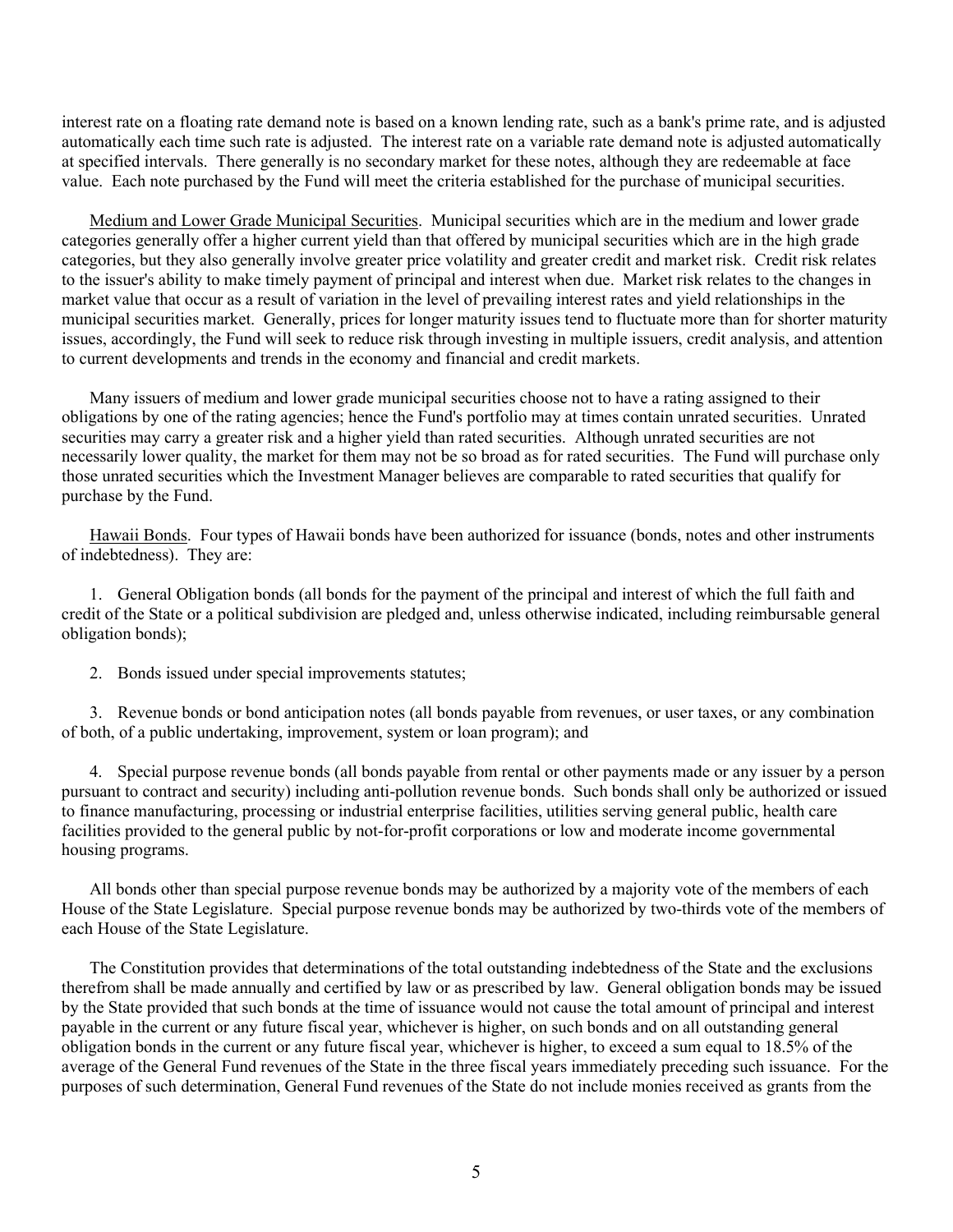federal government and receipts in reimbursement of any reimbursable general obligation bonds which are excluded in computing the total indebtedness of the State.

Because the Fund will ordinarily invest 80% or more of its net assets in Hawaii obligations, it is more susceptible to factors affecting Hawaii issuers than is a comparable municipal bond fund not concentrated in the obligations of issuers located in a single state.

For the third quarter of 2021, Hawaii's major economic indicators were mainly positive as increases were recorded in several areas which directly impacted Hawaii's economy, including; visitor arrivals, wage and salary jobs, State general fund tax revenues, private building authorizations, and government contracts awarded. The data below has been gathered from DBEDT's Quarterly Statistical Economic Report, Executive Summary 4th Quarter 2021.

In the third quarter of 2021, labor market conditions in Hawaii were all positive. Hawaii's civilian employment count totaled 604,550 an increase of 11.8% in the third quarter of 2021 compared to the third quarter of 2020. Hawaii's civilian labor force increased 2.3% as compared to the same period of 2020. The civilian unemployed averaged 42,850 in the third quarter of 2021, a decrease of 53.3% for the same quarter of 2020.

Civilian non-agriculture wage and salary jobs increased 11.1% in the third quarter of 2021 compared to the same period 2020. Jobs were added in almost all private sector industries. The most job increases for the period were recorded in Accommodation; followed by Food Service and Drinking Places; Professional & Business Services; Transportation, Warehousing & Utilities; and Arts, Entertainment & Recreation; ; which amounted to increases of 217.5%, 36.0%, 12.5%, 19.6%, and 37.7%, respectively. The three levels of government (Federal, State and Local) had aggregate job decreases of 2.1% in the third quarter of 2021 compared to the 2020 period.

According to the U.S. Bureau of Economic Analysis, Hawaii's total nominal annualized personal income decreased 3.1% in the second quarter of 2021 from the second quarter of 2020, noting that the decrease excludes inflation so that the decline of real personal income was larger. For the period, Wages and Salaries increased 12.7%, Supplements to Wages and Salaries increased 9.2%, Proprietor's income increased 5.4%, Dividends, Interest, and Rent increased 0.4%, and annualized Personal Current Transfer Receipts decreased 28.8%.

For the third quarter of 2021 compared to the third quarter of 2020, total tax collections distributed to the State general fund, General Excise and Use Tax revenues, and Transient Accommodations Tax revenues increased 20.0%, 43.1%, and 1,300.3%, respectively. Net Individual Income Tax revenues and Net Corporate Income Tax revenues for the third quarter of 2021 compared to the third quarter of 2020 decreased 11.6% and increased 51.5%, respectively.

The tourism sector had increases in domestic and international visitor arrivals in the third quarter of 2021. Visitor arrivals by air increased 3,176.1% in the third quarter of 2021 compared to the third quarter of 2020. Domestic and International visitor arrivals by air increased 3,297.5% and 586.9%, respectively in the third quarter of 2021 compared to the third quarter of 2020. . The annual average hotel occupancy in the third quarter of 2021 increased 48.6% compared to the same period last year. Visitor expenditures by air were down 9.6% in the third quarter of 2021 compared to the same quarter of 2020, according to the most recent data available.

Construction industry activity were all positive for the third quarter of 2021. Private building authorizations, construction jobs, and government contracts increased by 11.2%, 3.6%, and 193.8%, respectively, in the third quarter of 2021 compared to the third quarter of 2020.

Bankruptcy filings declined 31.0% for the third quarter of 2021 compared to the same period in 2020.

 According to the November 2021 *Blue Chip Economic Consensus Forecasts*, the U.S. economy is expected to increase 5.5% in 2021 and projects positive growth of 4.0% in 2022. *Blue Chip Economic Consensus Forecasts* in 2021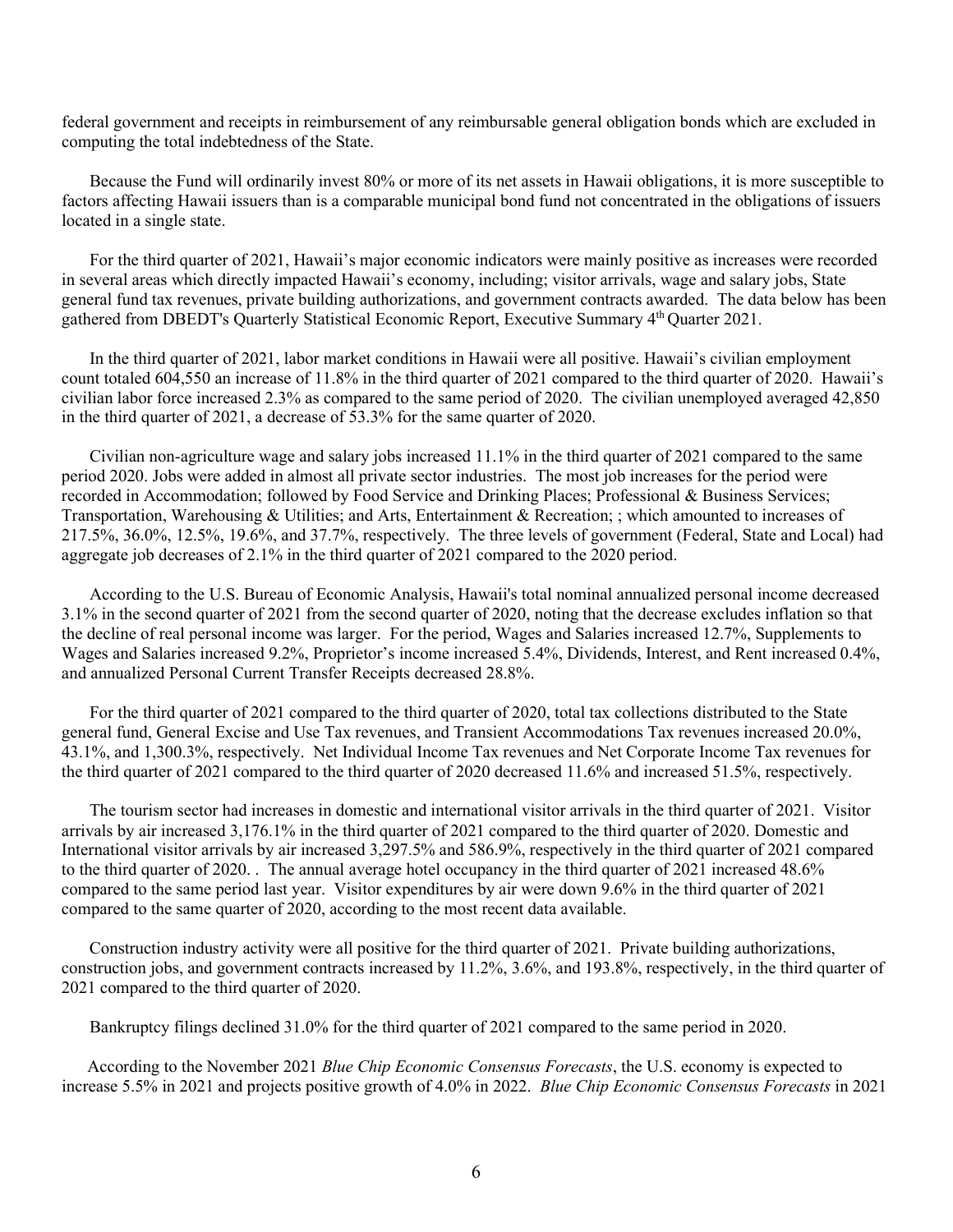for foreign countries were all positive,. Hawaii's economy, measured by real GDP (Gross Domestic Product), projections for 2021 indicate an increase of 3.9% and an increase of 3.0% in 2022.

Hawaii's economy is largely impacted by tourism. DBEDT expects visitor arrivals, visitor days, and visitor expenditures for 2021 to increase 152.6%, 126.8%, and 145.8%, respectively, as the state continues to recover from the impact of the COVID-19 pandemic. DBEDT forecasts growth rates for visitor arrivals, visitor days and visitor expenditures to be 29.5%, 22.2%, and 24.6%, respectively in 2022.

DBEDT forecasts that beyond 2022 Hawaii's economy should continue to recover, with projected increases in visitor arrivals, visitor expenditures, job growth, nominal personal income, and Hawaii's real GDP growth, accompanied by a decrease in the unemployment rate. These economic forecasts assumed that there are improvements in national and international economies and no new catastrophic event will occur to impact the Hawaii economy.

According to the State of Hawaii there are lawsuits and claims, that, if ultimately resolved against the State, could have a material adverse effect on the State's financial condition or as to which the State is unable to predict the magnitude of its potential liability, if any. Such lawsuits and claims include those involving (i) the Office of Hawaiian Affairs ("OHA") and certain lands (the "Ceded Lands") transferred in 1898 by the Republic of Hawaii to the United States and in 1959, upon the State's admission to the Union, by the United States to the State (as to, among other things, claims to a portion of the income and proceeds of the Ceded Lands) and the State's alleged breach of fiduciary duties as trustee of the public land trust in the management of Mauna Kea; (ii) the Hawaiian Home Lands Trust and the Department of Hawaiian Home Lands (as to certain alleged breaches of trust and fiduciary duties and related individual claims by beneficiaries of the Hawaiian Homes Commission Act of 1920, referred to herein as the "Individual Claims Cases"; and separately, as to alleged violations of Article XII, Section 1 of the State Constitution for the Legislature not providing sufficient funding for the Department's Administration and Operating Budget, referred to herein as "Nelson"); (iii) the Hawaii Employer-Union Health Benefits Trust Fund ("EUTF") (as to claims of retired state employees that their health care benefits have been diminished or impaired in violation of Article XVI, Section 2 of the State Constitution as a result of the State's, EUTF's and the EUTF Board's breach of contract, negligence, and breach of fiduciary duties) and (iv) the Department of Taxation (as to the class action lawsuit against the State of Hawaii).

U.S. Government Securities. Government Securities include (1) U.S. Treasury obligations, which differ only in their interest rates, maturities and times of issuance: U.S. Treasury bills (maturity of one year or less), U.S. Treasury notes (maturities of one to 10 years), and U.S. Treasury bonds (generally maturities of greater than 10 years), and separated or divided U.S. Treasury securities (stripped by the U.S. Treasury) whose payments of principal and interest are all backed by the full faith and credit of the United States; and (2) obligations issued or guaranteed by U.S. Government agencies or instrumentalities, some of which are backed by the full faith and credit of the U.S. Treasury, e.g., direct pass-through certificates of the Government National Mortgage Association (generally referred to as "GNMA"); some of which are supported by the right of the issuer to borrow from the U.S. Government, e.g., obligations of Federal Home Loan Banks and the Federal National Mortgage Association ("Fannie Mae"); and some of which are backed only by the credit of the issuer itself, e.g., obligations of the Federal Home Loan Mortgage Corporation ("Freddie Mac").

On September 7, 2008, Fannie Mae and Freddie Mac (collectively the "GSEs") were placed under the conservatorship of the Federal Housing Finance Agency ("FHFA"). On June 16, 2010, FHFA ordered Fannie Mae's and Freddie Mac's stock de-listed from the New York Stock Exchange ("NYSE") after the price of common stock in Fannie Mae fell below the NYSE's minimum average closing price of \$1 for more than 30 days. The future status and role of Freddie Mac and Fannie Mae could be impacted by (among other things) the actions taken and restrictions placed on Freddie Mac and Fannie Mae by the FHFA in its role as conservator, the restrictions placed on Freddie Mac's and Fannie Mae's operations and activities as a result of the senior preferred stock investment made by the Treasury, market responses to developments at Freddie Mac and Fannie Mae, and future legislative and regulatory action that alters the operations, ownership, structure and/or mission of these institutions, each of which may, in turn, impact the value of, and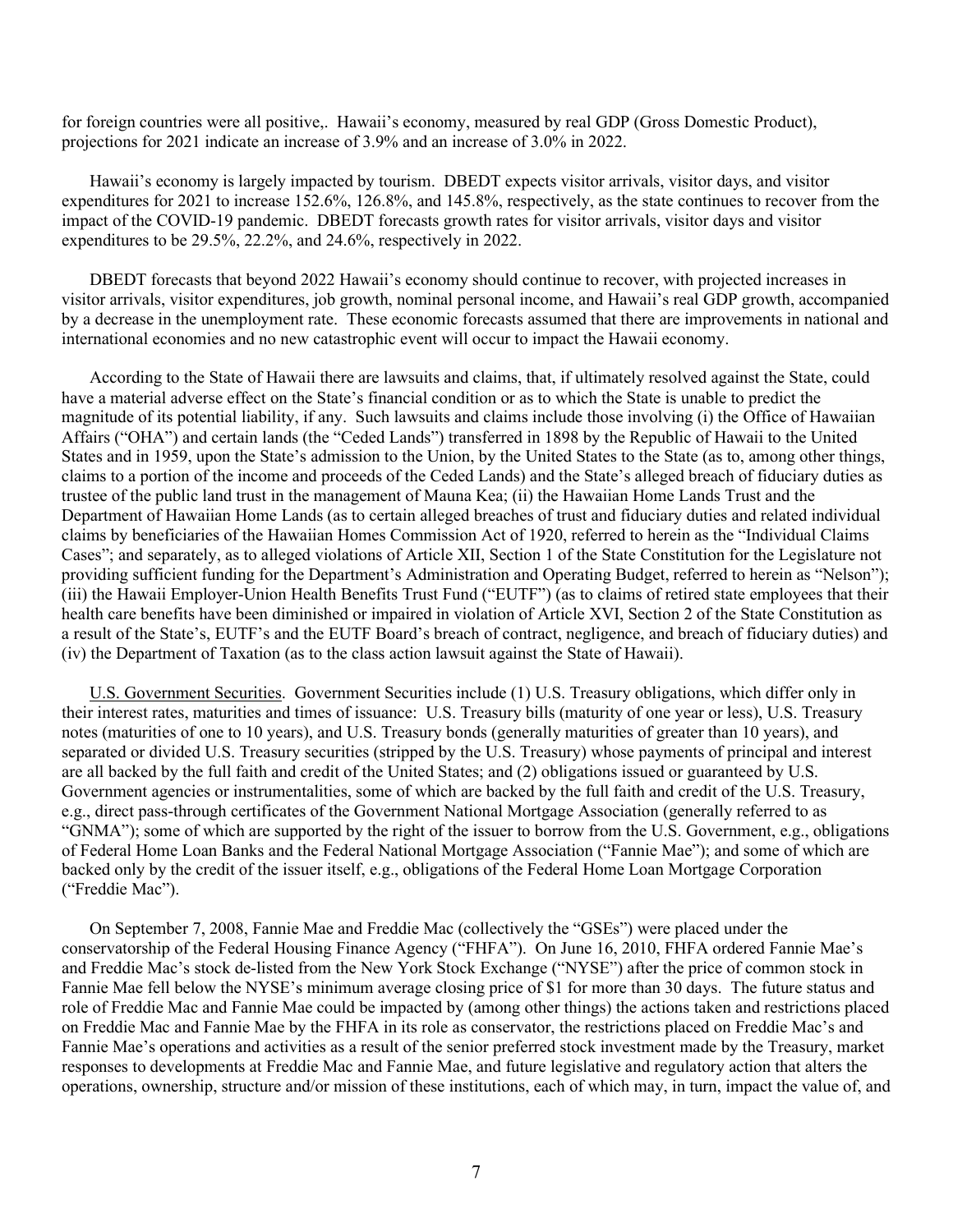cash flows on, any securities issued or guaranteed by Freddie Mac and Fannie Mae, including any such securities held by the Fund.

Investments in taxable securities will be substantially in securities issued or guaranteed by the United States Government (such as bills, notes and bonds), its agencies, instrumentalities or authorities, highly-rated corporate debt securities (rated AA, or better, by S & P Global Ratings Service ("S&P" or "S & P Global Ratings") or Aa3, or better, by Moody's Investors Service ("Moody's"); prime commercial paper (rated A-1 + or A-2 by S&P or P-1 or P-2 by Moody's) and certificates of deposit of the 100 largest domestic banks in terms of assets which are subject to regulatory supervision by the U.S. Government or state governments and the 50 largest foreign banks in terms of assets with branches or agencies in the United States. Investments in certificates of deposit of foreign banks and foreign branches of U.S. banks may involve certain risks, including different regulation, use of different accounting procedures, political or other economic developments, exchange controls, withholding income taxes at the source, or possible seizure or nationalization of foreign deposits. Investment in U.S. Government securities that are not backed by the full faith and credit of the United States, such as those issued by Fannie Mae and Freddie Mac may involve the risk that the U.S. Government will not provide financial support to its agencies, authorities, instrumentalities or sponsored enterprises. The maximum potential liability of the issuers of some U.S. Government securities held by the Fund may greatly exceed their current resources, including their legal right to support from the U.S. Treasury. It is possible that these issuers will not have the funds to meet their payment obligations in the future. When the Investment Manager determines that there is a period of adverse market conditions, including when Hawaiian tax-exempt securities are unavailable, the Fund may maintain uninvested cash or invest up to 20% of the value of its net assets for temporary defensive purposes in money market instruments the interest on which may be subject to federal, state or local income tax. When the Fund takes a temporary defensive position, the Fund will not be pursuing policies designed to achieve its investment objective.

#### Other Investment Practices of the Fund.

## Regulation as a Commodity Pool Operator

The Adviser has claimed an exclusion from the definition of the term "commodity pool operator" under the Commodity Exchange Act, as amended, and the rules of the Commodity Futures Trading Commission promulgated thereunder, with respect to the Fund's operations. Accordingly, neither the Adviser nor the Fund is subject to registration or regulation as a commodity pool operator or as a commodity pool.

"When-issued" and "delayed delivery" transactions. The Fund may engage in "when-issued" and "delayed delivery" transactions and utilize futures contracts and options thereon for hedging purposes. No income accrues to the Fund on municipal securities in connection with such transactions prior to the date the Fund actually takes delivery of and makes payment for such securities. These transactions are subject to market fluctuation, the value of the municipal securities at delivery may be more or less than their purchase price, and yields generally available on municipal securities when delivery occurs may be higher or lower than yields on the municipal securities obtained pursuant to such transactions. Because the Fund relies on the buyer or seller, as the case may be, to consummate the transaction, failure by the other party to complete the transaction may result in the Fund missing the opportunity of obtaining a price or yield considered to be advantageous. The SEC generally requires that when mutual funds, such as the Fund, effect transactions of the foregoing nature, such funds must either segregate cash or readily marketable portfolio securities with its custodian in an amount of its obligations under the foregoing transactions, or cover such obligations by maintaining positions in portfolio securities, futures contracts or options that would serve to satisfy or offset the risk of such obligations. When effecting transactions of the foregoing nature, the Fund will comply with such segregation or cover requirements. The Fund will make commitments to purchase municipal securities on such basis only with the intention of actually acquiring these securities, but the Fund may sell such securities prior to the settlement date if such sale is considered advisable. To the extent the Fund engages in "when-issued" and "delayed delivery" transactions, it will do so for the purpose of acquiring securities for its portfolio consistent with its investment objectives and policies and not for the purpose of investment leverage. "When-issued" and "delayed delivery" transactions are expected to physically settle within 35 days.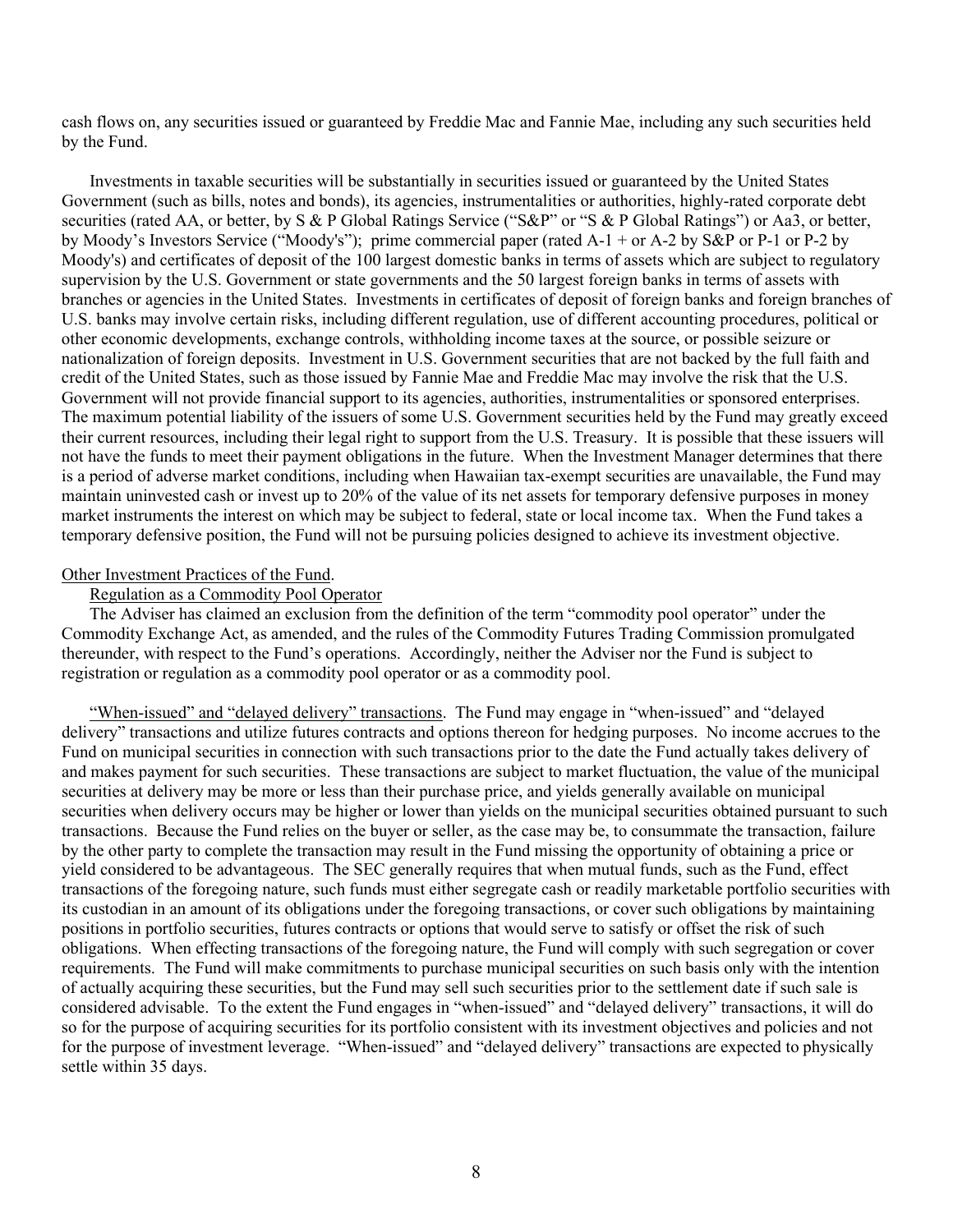## DESCRIPTION OF MUNICIPAL SECURITIES RATINGS

#### **Short-Term Credit Ratings**

An *S&P Global Ratings* short-term issue credit rating is generally assigned to those obligations considered shortterm in the relevant market. The following summarizes the rating categories used by S&P Global Ratings for short-term issues:

"A-1" – A short-term obligation rated "A-1" is rated in the highest category by  $S\&P$  Global Ratings. The obligor's capacity to meet its financial commitments on the obligation is strong. Within this category, certain obligations are designated with a plus sign (+). This indicates that the obligor's capacity to meet its financial commitment on these obligations is extremely strong.

"A-2" – A short-term obligation rated "A-2" is somewhat more susceptible to the adverse effects of changes in circumstances and economic conditions than obligations in higher rating categories. However, the obligor's capacity to meet its financial commitments on the obligation is satisfactory.

"A-3" – A short-term obligation rated "A-3" exhibits adequate protection parameters. However, adverse economic conditions or changing circumstances are more likely to weaken an obligor's capacity to meet its financial commitments on the obligation.

"B" – A short-term obligation rated "B" is regarded as vulnerable and has significant speculative characteristics. The obligor currently has the capacity to meet its financial commitments; however, it faces major ongoing uncertainties that could lead to the obligor's inadequate capacity to meet its financial commitments.

"C" – A short-term obligation rated "C" is currently vulnerable to nonpayment and is dependent upon favorable business, financial, and economic conditions for the obligor to meet its financial commitments on the obligation.

" $D$ " – A short-term obligation rated "D" is in default or in breach of an imputed promise. For non-hybrid capital instruments, the "D" rating category is used when payments on an obligation are not made on the date due, unless S&P Global Ratings believes that such payments will be made within any stated grace period. However, any stated grace period longer than five business days will be treated as five business days. The "D" rating also will be used upon the filing of a bankruptcy petition or the taking of a similar action and where default on an obligation is a virtual certainty, for example due to automatic stay provisions. A rating on an obligation is lowered to "D" if it is subject to a distressed debt restructuring.

Local Currency and Foreign Currency Ratings – S&P Global Ratings' issuer credit ratings make a distinction between foreign currency ratings and local currency ratings. A foreign currency rating on an issuer can differ from the local currency rating on it when the obligor has a different capacity to meet its obligations denominated in its local currency, versus obligations denominated in a foreign currency.

"NR" – This indicates that a rating has not been assigned or is no longer assigned.

*Moody's Investors Service ("Moody's")* short-term ratings are forward-looking opinions of the relative credit risks of financial obligations with an original maturity of thirteen months or less and reflect both on the likelihood of a default or impairment on contractual financial obligations and the expected financial loss suffered in the event of default or impairment.

Moody's employs the following designations to indicate the relative repayment ability of rated issuers:

"P-1" – Issuers (or supporting institutions) rated Prime-1 reflect a superior ability to repay short-term obligations.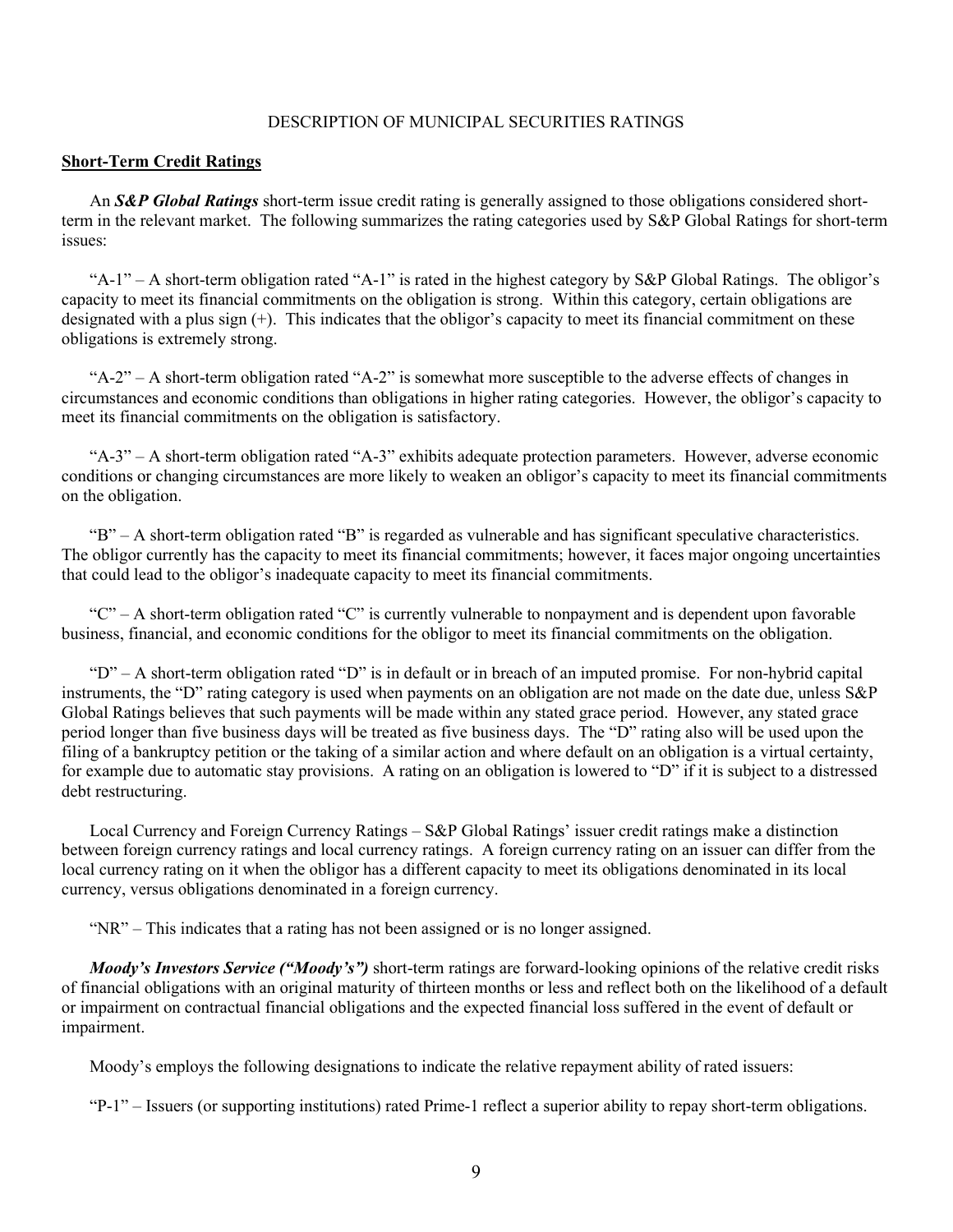"P-2" – Issuers (or supporting institutions) rated Prime-2 reflect a strong ability to repay short-term obligations.

"P-3" – Issuers (or supporting institutions) rated Prime-3 reflect an acceptable ability to repay short-term obligations.

"NP" – Issuers (or supporting institutions) rated Not Prime do not fall within any of the Prime rating categories.

"NR" – Is assigned to an unrated issuer.

*Fitch, Inc. / Fitch Ratings Ltd. ("Fitch")* short-term issuer or obligation rating is based in all cases on the shortterm vulnerability to default of the rated entity and relates to the capacity to meet financial obligations in accordance with the documentation governing the relevant obligation. Short-term deposit ratings may be adjusted for loss severity. Short-term ratings are assigned to obligations whose initial maturity is viewed as "short-term" based on market convention.<sup>[1](#page-9-0)</sup> Typically, this means up to 13 months for corporate, sovereign, and structured obligations and up to 36 months for obligations in U.S. public finance markets. The following summarizes the rating categories used by Fitch for short-term obligations:

"F1" – Securities possess the highest short-term credit quality. This designation indicates the strongest intrinsic capacity for timely payment of financial commitments; may have an added "+" to denote any exceptionally strong credit feature.

"F2" – Securities possess good short-term credit quality. This designation indicates good intrinsic capacity for timely payment of financial commitments.

"F3" – Securities possess fair short-term credit quality. This designation indicates that the intrinsic capacity for timely payment of financial commitments is adequate.

"B" – Securities possess speculative short-term credit quality. This designation indicates minimal capacity for timely payment of financial commitments, plus heightened vulnerability to near term adverse changes in financial and economic conditions.

"C" – Securities possess high short-term default risk. Default is a real possibility.

"RD" – Restricted default. Indicates an entity that has defaulted on one or more of its financial commitments, although it continues to meet other financial obligations. Typically applicable to entity ratings only.

"D" – Default. Indicates a broad-based default event for an entity, or the default of a short-term obligation.

"NR" – Is assigned to an unrated issue of a rated issuer.

The *DBRS Morningstar® Ratings Limited ("DBRS Morningstar")* short-term obligation ratings provide DBRS Morningstar's opinion on the risk that an issuer will not meet its short-term financial obligations in a timely manner. The obligations rated in this category typically have a term of shorter than one year. The R-1 and R-2 rating categories are further denoted by the sub-categories "(high)", "(middle)", and "(low)".

The following summarizes the ratings used by DBRS Morningstar for commercial paper and short-term debt:

<span id="page-9-0"></span> $<sup>1</sup>$  A long-term rating can also be used to rate an issue with short maturity.</sup>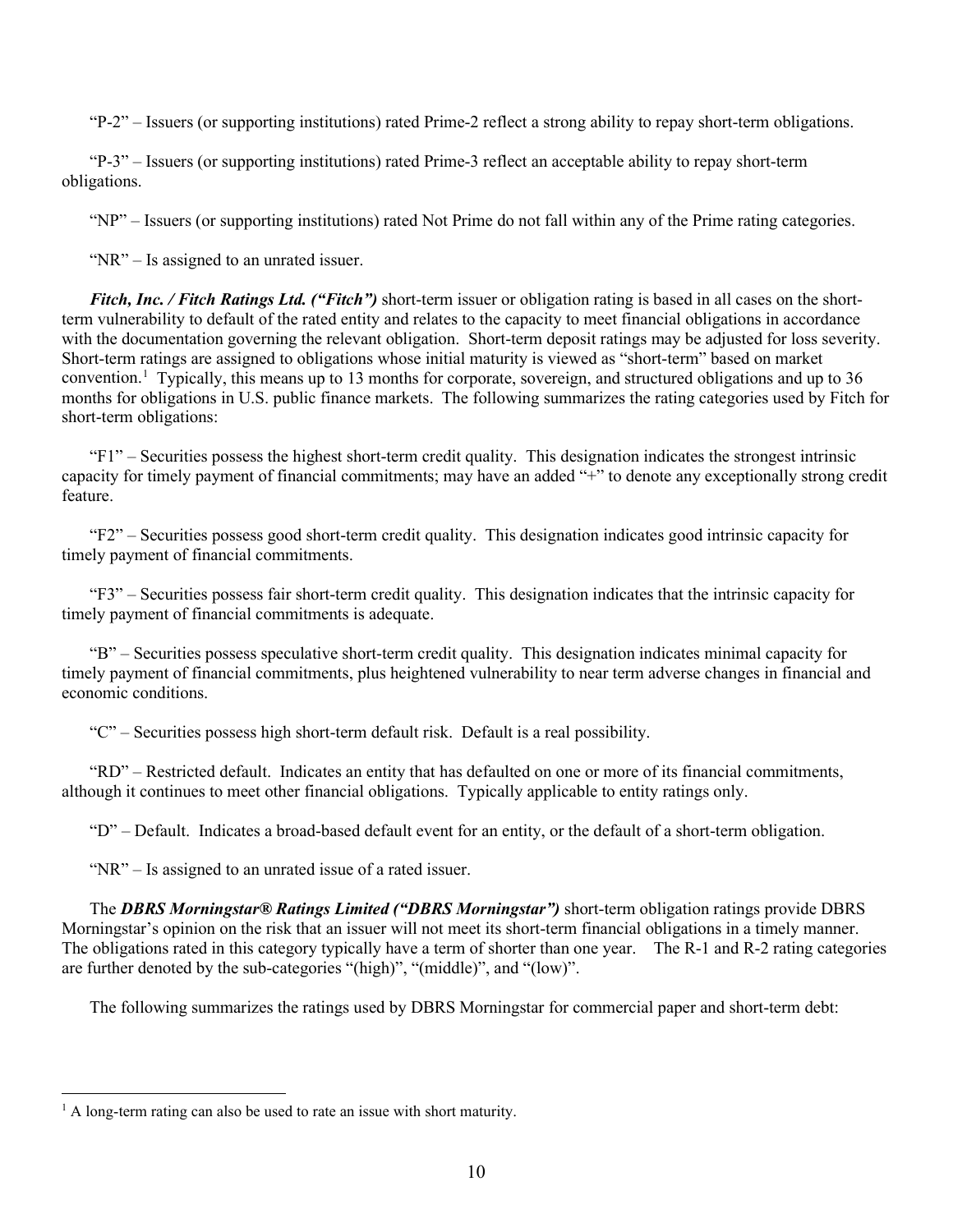"R-1 (high)" - Short-term debt rated "R-1 (high)" is of the highest credit quality. The capacity for the payment of short-term financial obligations as they fall due is exceptionally high. Unlikely to be adversely affected by future events.

"R-1 (middle)" – Short-term debt rated "R-1 (middle)" is of superior credit quality. The capacity for the payment of short-term financial obligations as they fall due is very high. Differs from "R-1 (high)" by a relatively modest degree. Unlikely to be significantly vulnerable to future events.

"R-1 (low)" – Short-term debt rated "R-1 (low)" is of good credit quality. The capacity for the payment of shortterm financial obligations as they fall due is substantial. Overall strength is not as favorable as higher rating categories. May be vulnerable to future events, but qualifying negative factors are considered manageable.

"R-2 (high)" – Short-term debt rated "R-2 (high)" is considered to be at the upper end of adequate credit quality. The capacity for the payment of short-term financial obligations as they fall due is acceptable. May be vulnerable to future events.

"R-2 (middle)" – Short-term debt rated "R-2 (middle)" is considered to be of adequate credit quality. The capacity for the payment of short-term financial obligations as they fall due is acceptable. May be vulnerable to future events or may be exposed to other factors that could reduce credit quality.

"R-2 (low)" – Short-term debt rated "R-2 (low)" is considered to be at the lower end of adequate credit quality. The capacity for the payment of short-term financial obligations as they fall due is acceptable. May be vulnerable to future events. A number of challenges are present that could affect the issuer's ability to meet such obligations.

"R-3" – Short-term debt rated "R-3" is considered to be at the lowest end of adequate credit quality. There is a capacity for the payment of short-term financial obligations as they fall due. May be vulnerable to future events and the certainty of meeting such obligations could be impacted by a variety of developments.

"R-4" – Short-term debt rated "R-4" is considered to be of speculative credit quality. The capacity for the payment of short-term financial obligations as they fall due is uncertain.

"R-5" – Short-term debt rated "R-5" is considered to be of highly speculative credit quality. There is a high level of uncertainty as to the capacity to meet short-term financial obligations as they fall due.

" $D$ " – Short-term debt rated "D" is assigned when the issuer has filed under any applicable bankruptcy, insolvency or winding-up statute or there is a failure to satisfy an obligation after the exhaustion of grace periods. DBRS Morningstar may also use "SD" (Selective Default) in cases where only some securities are impacted, such as the case of a "distressed exchange".

#### **Long-Term Credit Ratings**

The following summarizes the ratings used by *S&P Global Ratings* for long-term issues:

"AAA" – An obligation rated "AAA" has the highest rating assigned by S&P Global Ratings. The obligor's capacity to meet its financial commitments on the obligation is extremely strong.

"AA" – An obligation rated "AA" differs from the highest-rated obligations only to a small degree. The obligor's capacity to meet its financial commitments on the obligation is very strong.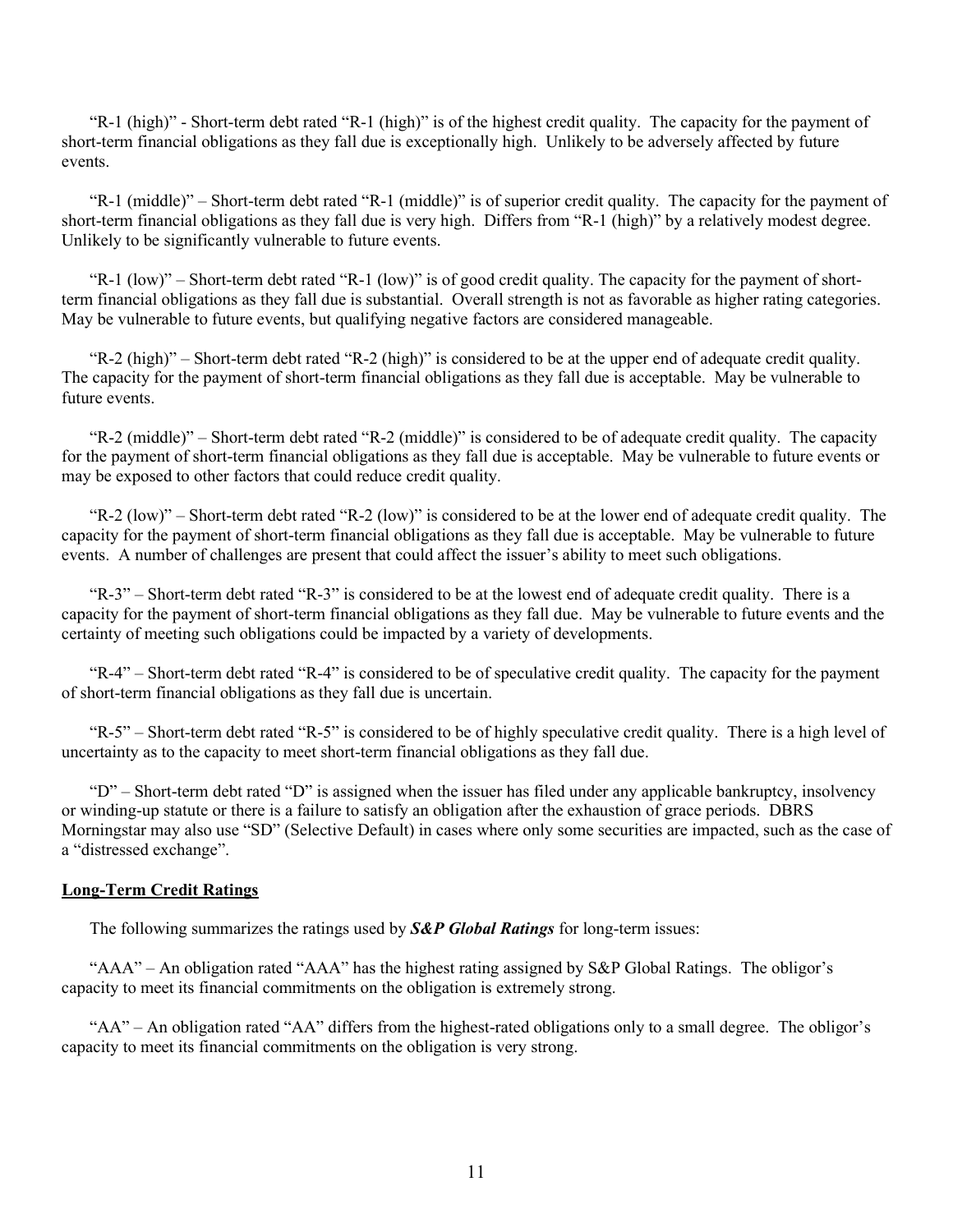" $A$ " – An obligation rated " $A$ " is somewhat more susceptible to the adverse effects of changes in circumstances and economic conditions than obligations in higher-rated categories. However, the obligor's capacity to meet its financial commitments on the obligation is still strong.

"BBB" – An obligation rated "BBB" exhibits adequate protection parameters. However, adverse economic conditions or changing circumstances are more likely to weaken the obligor's capacity to meet its financial commitments on the obligation.

"BB," "B," "CCC," "CC" and "C" – Obligations rated "BB," "B," "CCC," "CC" and "C" are regarded as having significant speculative characteristics. "BB" indicates the least degree of speculation and "C" the highest. While such obligations will likely have some quality and protective characteristics, these may be outweighed by large uncertainties or major exposure to adverse conditions.

"BB" – An obligation rated "BB" is less vulnerable to nonpayment than other speculative issues. However, it faces major ongoing uncertainties or exposure to adverse business, financial, or economic conditions that could lead to the obligor's inadequate capacity to meet its financial commitments on the obligation.

"B" – An obligation rated "B" is more vulnerable to nonpayment than obligations rated "BB", but the obligor currently has the capacity to meet its financial commitments on the obligation. Adverse business, financial, or economic conditions will likely impair the obligor's capacity or willingness to meet its financial commitments on the obligation.

"CCC" – An obligation rated "CCC" is currently vulnerable to nonpayment and is dependent upon favorable business, financial, and economic conditions for the obligor to meet its financial commitments on the obligation. In the event of adverse business, financial, or economic conditions, the obligor is not likely to have the capacity to meet its financial commitments on the obligation.

"CC" – An obligation rated "CC" is currently highly vulnerable to nonpayment. The "CC" rating is used when a default has not yet occurred but S&P Global Ratings expects default to be a virtual certainty, regardless of the anticipated time to default.

" $C$ " – An obligation rated "C" is currently highly vulnerable to nonpayment, and the obligation is expected to have lower relative seniority or lower ultimate recovery compared with obligations that are rated higher.

" $D$ " – An obligation rated "D" is in default or in breach of an imputed promise. For non-hybrid capital instruments, the "D" rating category is used when payments on an obligation are not made on the date due, unless S&P Global Ratings believes that such payments will be made within five business days in the absence of a stated grace period or within the earlier of the stated grace period or 30 calendar days. The "D" rating also will be used upon the filing of a bankruptcy petition or the taking of similar action and where default on an obligation is a virtual certainty, for example due to automatic stay provisions. A rating on an obligation is lowered to "D" if it is subject to a distressed debt restructuring

Plus  $(+)$  or minus  $(-)$  – The ratings from "AA" to "CCC" may be modified by the addition of a plus  $(+)$  or minus  $(-)$ sign to show relative standing within the rating categories.

"NR" – This indicates that a rating has not been assigned, or is no longer assigned.

Local Currency and Foreign Currency Ratings - S&P Global Ratings' issuer credit ratings make a distinction between foreign currency ratings and local currency ratings. A foreign currency rating on an issuer can differ from the local currency rating on it when the obligor has a different capacity to meet its obligations denominated in its local currency, versus obligations denominated in a foreign currency.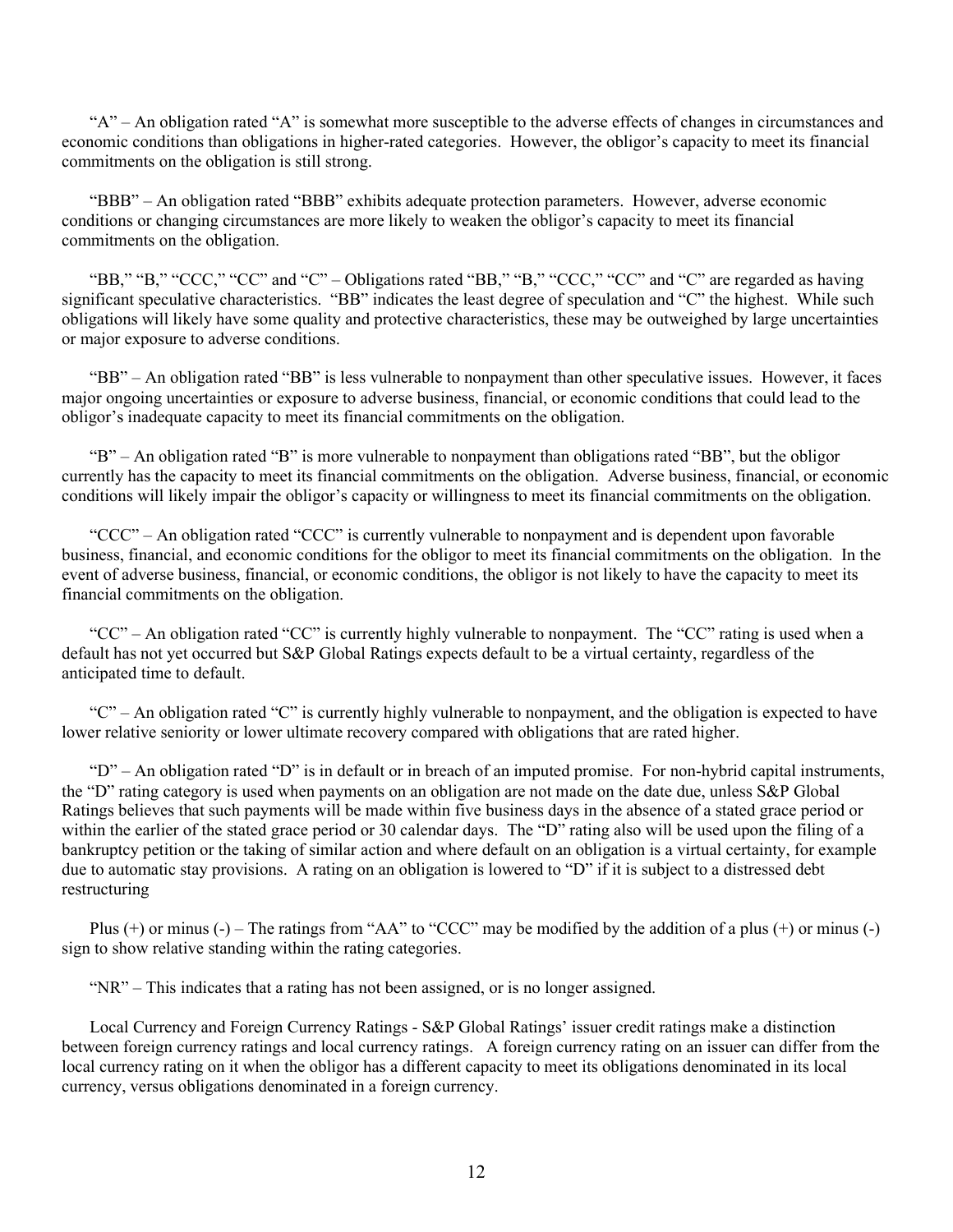*Moody's* long-term ratings are forward-looking opinions of the relative credit risks of financial obligations with an original maturity of eleven months or more. Such ratings reflect both on the likelihood of default or impairment on contractual financial obligations and the expected financial loss suffered in the event of default or impairment. The following summarizes the ratings used by Moody's for long-term debt:

"Aaa" – Obligations rated "Aaa" are judged to be of the highest quality, subject to the lowest level of credit risk.

"Aa" – Obligations rated "Aa" are judged to be of high quality and are subject to very low credit risk.

" $A$ " – Obligations rated "A" are judged to be upper-medium grade and are subject to low credit risk.

"Baa" – Obligations rated "Baa" are judged to be medium-grade and subject to moderate credit risk and as such may possess certain speculative characteristics.

"Ba" – Obligations rated "Ba" are judged to be speculative and are subject to substantial credit risk.

"B" – Obligations rated "B" are considered speculative and are subject to high credit risk.

"Caa" – Obligations rated "Caa" are judged to be speculative of poor standing and are subject to very high credit risk.

"Ca" – Obligations rated "Ca" are highly speculative and are likely in, or very near, default, with some prospect of recovery of principal and interest.

" $C$ " – Obligations rated "C" are the lowest rated and are typically in default, with little prospect for recovery of principal or interest.

Note: Moody's appends numerical modifiers 1, 2, and 3 to each generic rating classification from "Aa" through "Caa." The modifier 1 indicates that the obligation ranks in the higher end of its generic rating category; the modifier 2 indicates a mid-range ranking; and the modifier 3 indicates a ranking in the lower end of that generic rating category.

"NR" – Is assigned to unrated obligations.

The following summarizes long-term ratings used by *Fitch*:

"AAA" – Securities considered to be of the highest credit quality. "AAA" ratings denote the lowest expectation of credit risk. They are assigned only in cases of exceptionally strong capacity for payment of financial commitments. This capacity is highly unlikely to be adversely affected by foreseeable events.

"AA" – Securities considered to be of very high credit quality. "AA" ratings denote expectations of very low credit risk. They indicate very strong capacity for payment of financial commitments. This capacity is not significantly vulnerable to foreseeable events.

"A" – Securities considered to be of high credit quality. "A" ratings denote expectations of low credit risk. The capacity for payment of financial commitments is considered strong. This capacity may, nevertheless, be more vulnerable to adverse business or economic conditions than is the case for higher ratings.

"BBB" – Securities considered to be of good credit quality. "BBB" ratings indicate that expectations of credit risk are currently low. The capacity for payment of financial commitments is considered adequate, but adverse business or economic conditions are more likely to impair this capacity.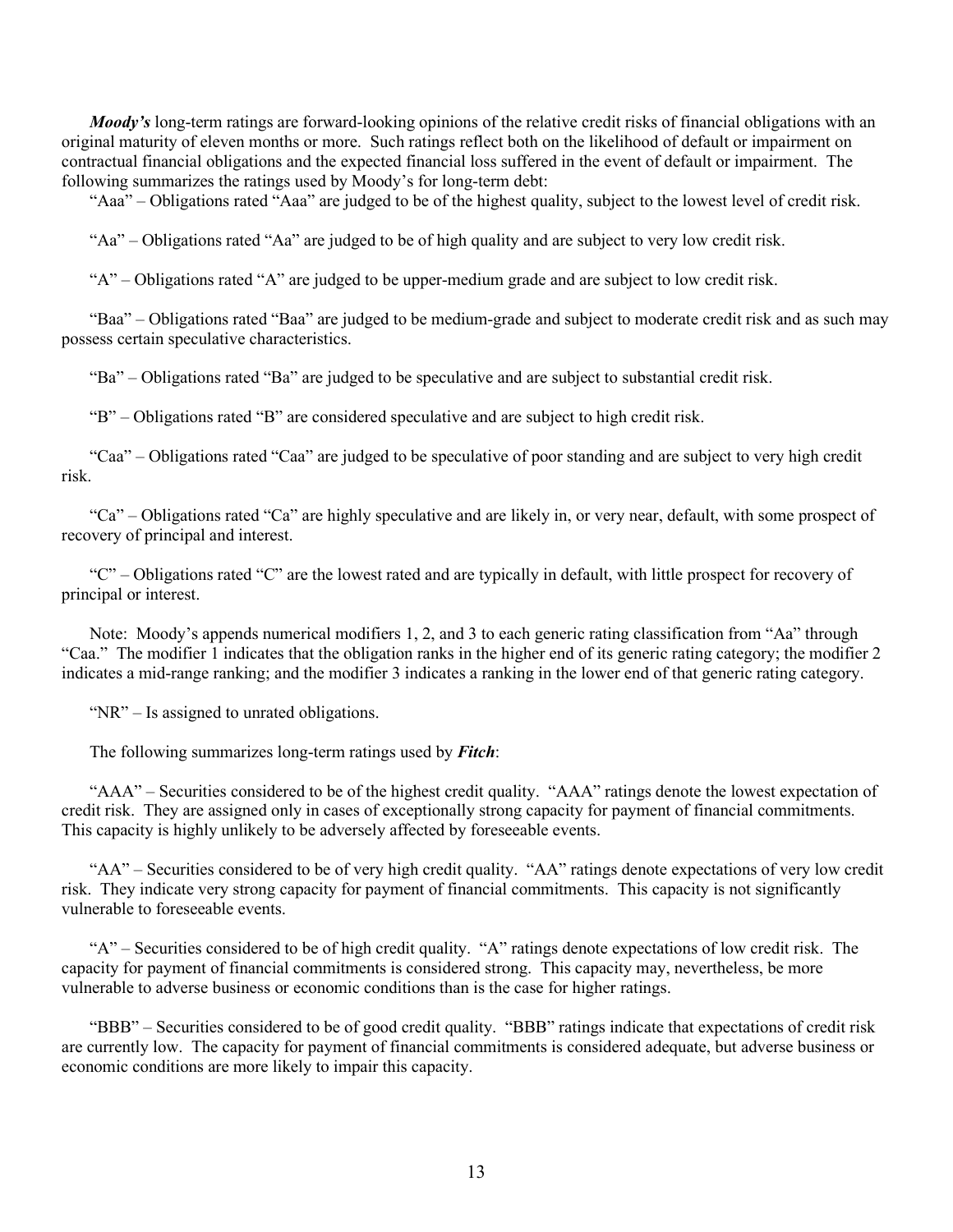"BB" – Securities considered to be speculative. "BB" ratings indicate that there is an elevated vulnerability to credit risk, particularly in the event of adverse changes in business or economic conditions over time; however, business or financial alternatives may be available to allow financial commitments to be met.

"B" – Securities considered to be highly speculative. "B" ratings indicate that material credit risk is present.

"CCC" – A "CCC" rating indicates that substantial credit risk is present.

"CC" – A "CC" rating indicates very high levels of credit risk.

" $C$ " – A " $C$ " rating indicates exceptionally high levels of credit risk.

Defaulted obligations typically are not assigned "RD" or "D" ratings but are instead rated in the "CCC" to "C" rating categories, depending on their recovery prospects and other relevant characteristics. Fitch believes that this approach better aligns obligations that have comparable overall expected loss but varying vulnerability to default and loss.

Plus (+) or minus (-) may be appended to a rating to denote relative status within major rating categories. Such suffixes are not added to the "AAA" obligation rating category, or to corporate finance obligation ratings in the categories below "CCC".

"NR" – Is assigned to an unrated issue of a rated issuer.

The *DBRS* Morningstar long-term obligation ratings provide DBRS Morningstar's opinion on the risk that investors may not be repaid in accordance with the terms under which the long-term obligation was issued. The obligations rated in this category typically have a term of one year or longer. All rating categories other than AAA and D also contain subcategories "(high)" and "(low)". The absence of either a "(high)" or "(low)" designation indicates the rating is in the middle of the category. The following summarizes the ratings used by DBRS Morningstar for long-term debt:

"AAA" – Long-term debt rated "AAA" is of the highest credit quality. The capacity for the payment of financial obligations is exceptionally high and unlikely to be adversely affected by future events.

"AA" – Long-term debt rated "AA" is of superior credit quality. The capacity for the payment of financial obligations is considered high. Credit quality differs from "AAA" only to a small degree. Unlikely to be significantly vulnerable to future events.

"A" – Long-term debt rated "A" is of good credit quality. The capacity for the payment of financial obligations is substantial, but of lesser credit quality than "AA." May be vulnerable to future events, but qualifying negative factors are considered manageable.

"BBB" – Long-term debt rated "BBB" is of adequate credit quality. The capacity for the payment of financial obligations is considered acceptable. May be vulnerable to future events.

"BB" – Long-term debt rated "BB" is of speculative, non-investment grade credit quality. The capacity for the payment of financial obligations is uncertain. Vulnerable to future events.

"B" – Long-term debt rated "B" is of highly speculative credit quality. There is a high level of uncertainty as to the capacity to meet financial obligations.

"CCC", "CC" and "C" – Long-term debt rated in any of these categories is of very highly speculative credit quality. In danger of defaulting on financial obligations. There is little difference between these three categories, although "CC"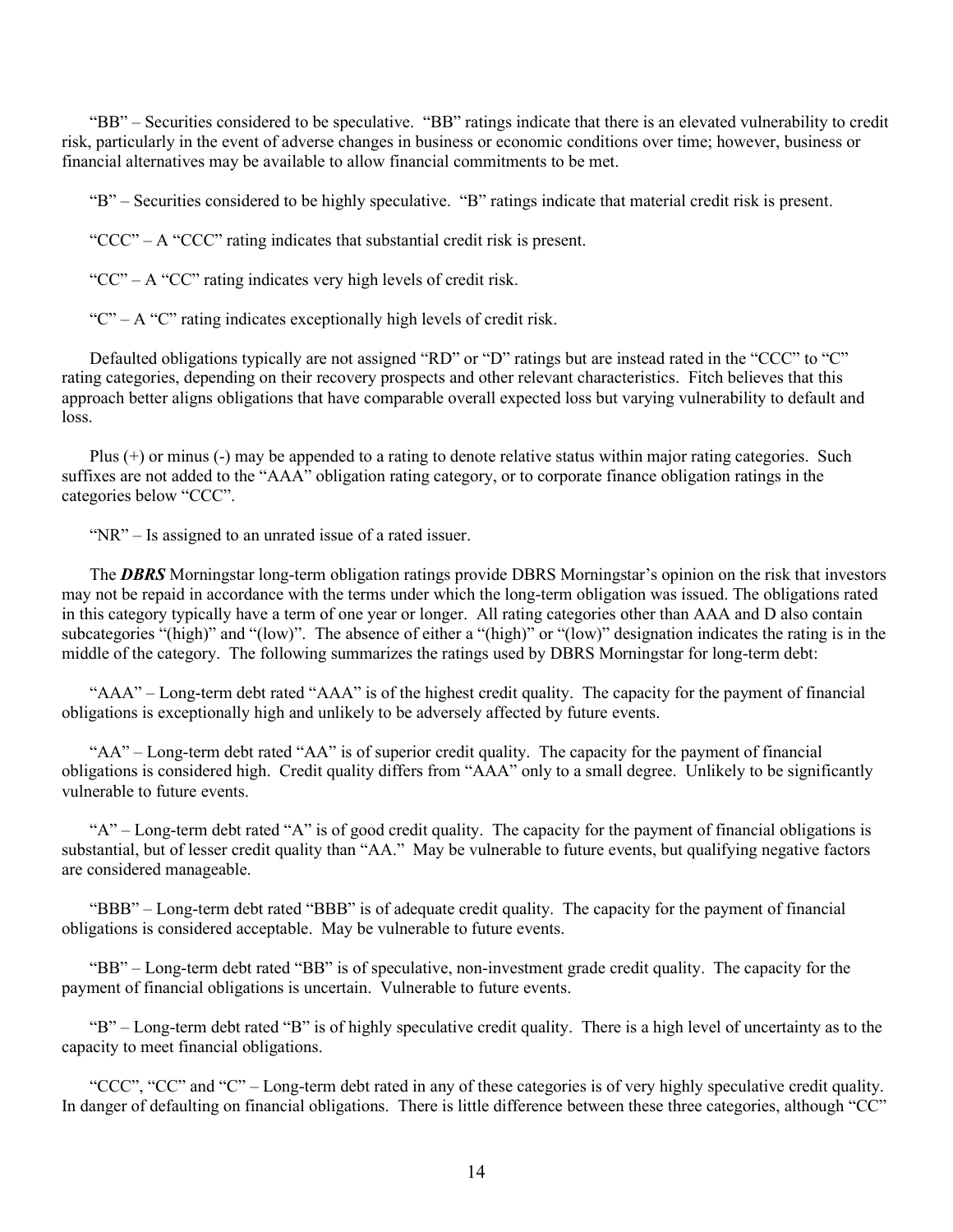and "C" ratings are normally applied to obligations that are seen as highly likely to default, or subordinated to obligations rated in the "CCC" to "B" range. Obligations in respect of which default has not technically taken place but is considered inevitable may be rated in the "C" category.

"D" – A security rated "D" is assigned when the issuer has filed under any applicable bankruptcy, insolvency or winding up statute or there is a failure to satisfy an obligation after the exhaustion of grace periods. DBRS Morningstar may also use "SD" (Selective Default) in cases where only some securities are impacted, such as the case of a "distressed exchange".

# **Municipal Note Ratings**

An *S&P Global Ratings* U.S. municipal note rating reflects S&P Global Ratings' opinion about the liquidity factors and market access risks unique to the notes. Notes due in three years or less will likely receive a note rating. Notes with an original maturity of more than three years will most likely receive a long-term debt rating. In determining which type of rating, if any, to assign, S&P Global Ratings' analysis will review the following considerations:

- Amortization schedule the larger the final maturity relative to other maturities, the more likely it will be treated as a note; and
- Source of payment the more dependent the issue is on the market for its refinancing, the more likely it will be treated as a note.

Municipal Short-Term Note rating symbols are as follows:

"SP-1" – A municipal note rated "SP-1" exhibits a strong capacity to pay principal and interest. An issue determined to possess a very strong capacity to pay debt service is given a plus (+) designation.

"SP-2" – A municipal note rated "SP-2" exhibits a satisfactory capacity to pay principal and interest, with some vulnerability to adverse financial and economic changes over the term of the notes.

"SP-3" – A municipal note rated "SP-3" exhibits a speculative capacity to pay principal and interest.

"D" – This rating is assigned upon failure to pay the note when due, completion of a distressed debt restructuring, or the filing of a bankruptcy petition or the taking of similar action and where default on an obligation is a virtual certainty, for example due to automatic stay provisions.

*Moody's* uses the global short-term Prime rating scale (listed above under Short-Term Credit Ratings) for commercial paper issued by U.S. municipalities and nonprofits. These commercial paper programs may be backed by external letters of credit or liquidity facilities, or by an issuer's self-liquidity.

For other short-term municipal obligations, Moody's uses one of two other short-term rating scales, the Municipal Investment Grade ("MIG") and Variable Municipal Investment Grade ("VMIG") scales provided below.

Moody's uses the MIG scale for U.S. municipal cash flow notes, bond anticipation notes and certain other shortterm obligations, which typically mature in three years or less. Under certain circumstances, Moody's uses the MIG scale for bond anticipation notes with maturities of up to five years.

## MIG Scale

"MIG-1" – This designation denotes superior credit quality. Excellent protection is afforded by established cash flows, highly reliable liquidity support, or demonstrated broad-based access to the market for refinancing.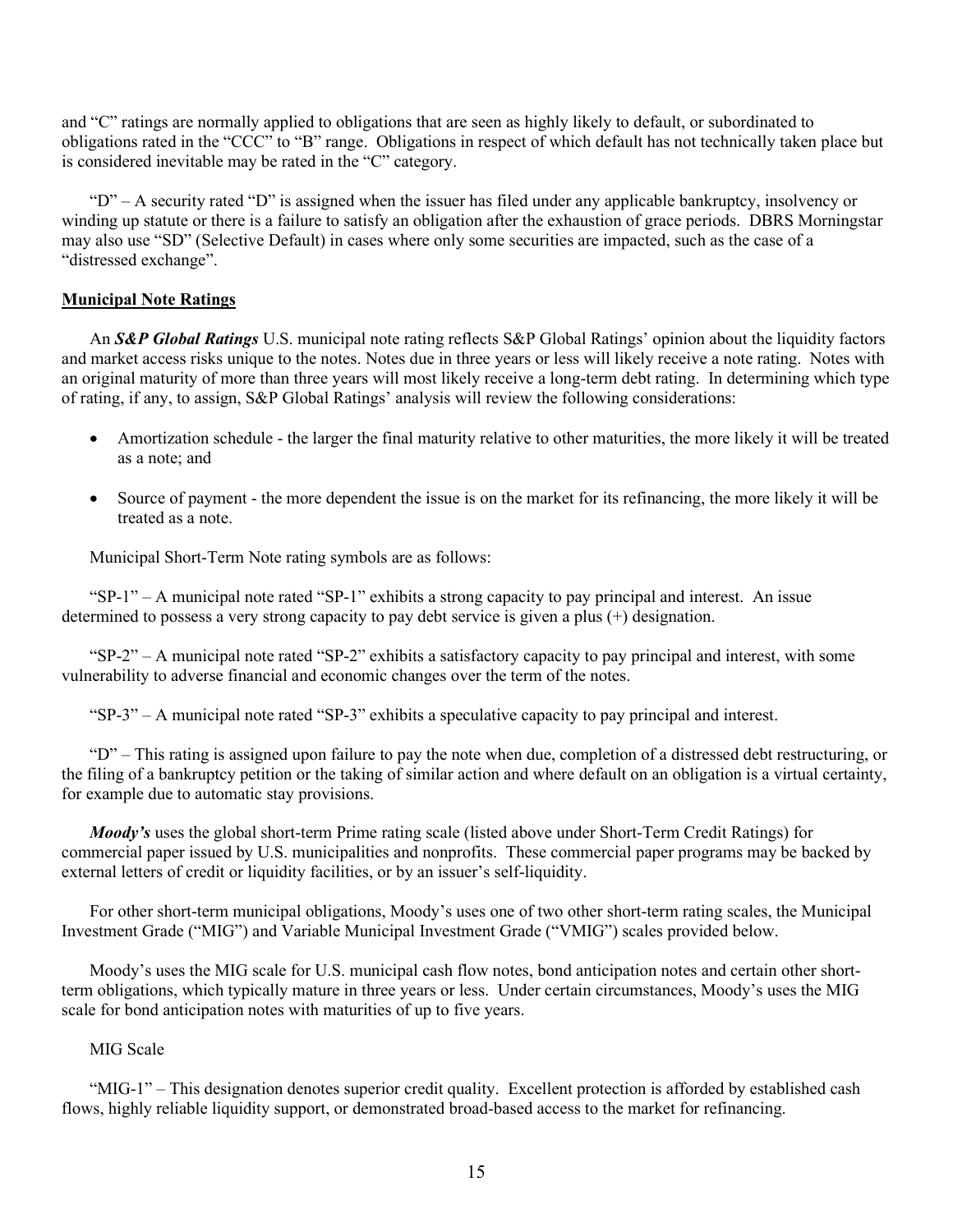"MIG-2" – This designation denotes strong credit quality. Margins of protection are ample, although not as large as in the preceding group.

"MIG-3" – This designation denotes acceptable credit quality. Liquidity and cash-flow protection may be narrow, and market access for refinancing is likely to be less well-established.

"SG" – This designation denotes speculative-grade credit quality. Debt instruments in this category may lack sufficient margins of protection.

"NR" – Is assigned to an unrated obligation.

In the case of variable rate demand obligations ("VRDOs"), a two-component rating is assigned. The components are a long-term rating and a short-term demand obligation rating. The long-term rating addresses the issuer's ability to meet scheduled principal and interest payments. The short-term demand obligation rating addresses the ability of the issuer or the liquidity provider to make payments associated with the purchase-price-upon demand feature ("demand feature") of the VRDO. The short-term demand obligation rating uses the VMIG scale. VMIG ratings with liquidity support use as an input the short-term Counterparty Risk Assessment of the support provider, or the long-term rating of the underlying obligor in the absence of third party liquidity support. Transitions of VMIG ratings of demand obligations with conditional liquidity support differ from transitions on the Prime scale to reflect the risk that external liquidity support will terminate if the issuer's long-term rating drops below investment grade.

Moody's typically assigns the VMIG short-term demand obligation rating if the frequency of the demand feature is less than every three years. If the frequency of the demand feature is less than three years but the purchase price is payable only with remarketing proceeds, the short-term demand obligation rating is "NR".

"VMIG-1" – This designation denotes superior credit quality. Excellent protection is afforded by the superior shortterm credit strength of the liquidity provider and structural and legal protections .

"VMIG-2" – This designation denotes strong credit quality. Good protection is afforded by the strong short-term credit strength of the liquidity provider and structural and legal protections.

"VMIG-3" – This designation denotes acceptable credit quality. Adequate protection is afforded by the satisfactory short-term credit strength of the liquidity provider and structural and legal protections.

"SG" – This designation denotes speculative-grade credit quality. Demand features rated in this category may be supported by a liquidity provider that does not have a sufficiently strong short-term rating or may lack the structural and/or legal protections.

"NR" – Is assigned to an unrated obligation.

## **About Credit Ratings**

An *S&P Global Ratings* issue credit rating is a forward-looking opinion about the creditworthiness of an obligor with respect to a specific financial obligation, a specific class of financial obligations, or a specific financial program (including ratings on medium-term note programs and commercial paper programs). It takes into consideration the creditworthiness of guarantors, insurers, or other forms of credit enhancement on the obligation and takes into account the currency in which the obligation is denominated. The opinion reflects S&P Global Ratings' view of the obligor's capacity and willingness to meet its financial commitments as they come due, and this opinion may assess terms, such as collateral security and subordination, which could affect ultimate payment in the event of default.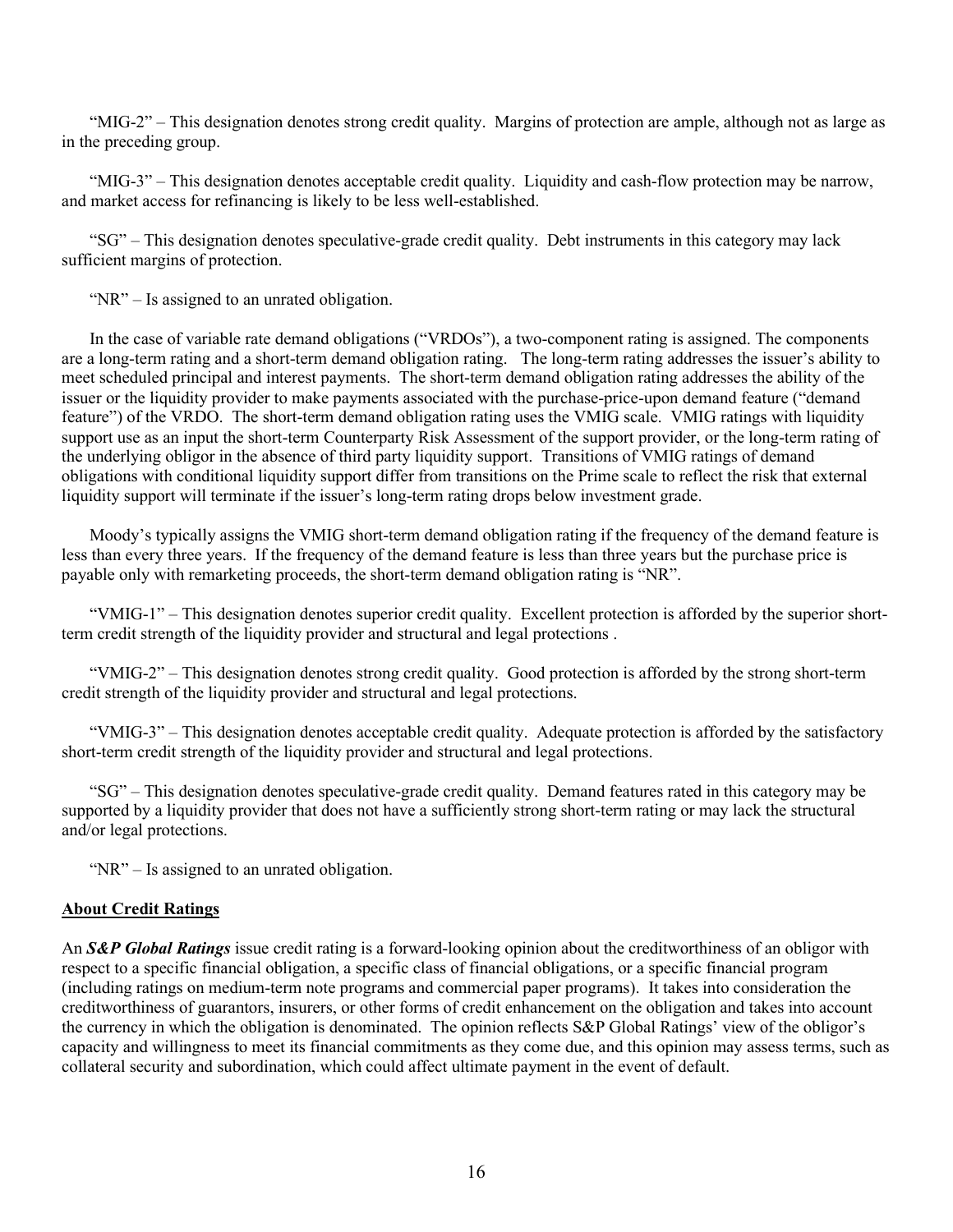Ratings assigned on *Moody's* global long-term and short-term rating scales are forward-looking opinions of the relative credit risks of financial obligations issued by non-financial corporates, financial institutions, structured finance vehicles, project finance vehicles, and public sector entities.

*Fitch's* credit ratings are forward-looking opinions on the relative ability of an entity or obligation to meet financial commitments. Issuer default ratings (IDRs) are assigned to corporations, sovereign entities, financial institutions such as banks, leasing companies and insurers, and public finance entities (local and regional governments). Issue level ratings are also assigned, often include an expectation of recovery and may be notched above or below the issuer level rating. Issue ratings are assigned to secured and unsecured debt securities, loans, preferred stock and other instruments. Credit ratings are indications of the likelihood of repayment in accordance with the terms of the issuance. In limited cases, Fitch may include additional considerations (i.e., rate to a higher or lower standard than that implied in the obligation's documentation).

*DBRS Morningstar* offers independent, transparent, and innovative credit analysis to the market. Credit ratings are forward-looking opinions about credit risk that reflect the creditworthiness of an issuer, rated entity, security and/or obligation based on DBRS Morningstar's quantitative and qualitative analysis in accordance with applicable methodologies and criteria. They are meant to provide opinions on relative measures of risk and are not based on expectations of, or meant to predict, any specific default probability. Credit ratings are not statements of fact. DBRS Morningstar issues credit ratings using one or more categories, such as public, private, provisional, final(ized), solicited, or unsolicited. From time to time, credit ratings may also be subject to trends, placed under review, or discontinued. DBRS Morningstar credit ratings are determined by credit rating committees.

## TAX INFORMATION

The following summarizes certain additional tax considerations generally affecting the Fund and its shareholders that are not described in the Prospectus. No attempt is made to present a detailed explanation of the tax treatment of the Fund or its shareholders, and the discussions here and in the Prospectus are not intended as a substitute for careful tax planning. Potential investors should consult their tax advisers with specific reference to their own tax situations.

The discussions of the federal tax consequences in the Prospectus and this SAI are based on the Internal Revenue Code (the "Code") and the regulations issued under it, and court decisions and administrative interpretations, as in effect on the date of this SAI. Future legislative or administrative changes or court decisions may significantly alter the statements included herein, and any such changes or decisions may be retroactive.

The Fund qualified during its last taxable year and intends to continue to qualify as a regulated investment company under Subchapter M of Subtitle A, Chapter 1, of the Code. As a regulated investment company, the Fund generally is exempt from federal income tax on its net investment income and realized capital gains which it distributes to shareholders. To qualify for treatment as a regulated investment company, it must meet three important tests each year.

First, the Fund must derive with respect to each taxable year at least 90% of its gross income from dividends, interest, certain payments with respect to securities loans, gains from the sale or other disposition of stock or securities or foreign currencies, other income derived with respect to its business of investing in stock, securities, or currencies or net income derived from interests in qualified publicly traded partnerships.

Second, generally, at the close of each quarter of its taxable year, at least 50% of the value of the Fund's assets must consist of cash and cash items, U.S. government securities, securities of other regulated investment companies and securities of other issuers as to which the Fund has not invested more than 5% of the value of its total assets in securities of the issuer and as to which the Fund does not hold more than 10% of the outstanding voting securities of the issuer, and no more than 25% of the value of the Fund's total assets may be invested in the securities of (1) any one issuer (other than U.S. government securities and securities of other regulated investment companies), (2) two or more issuers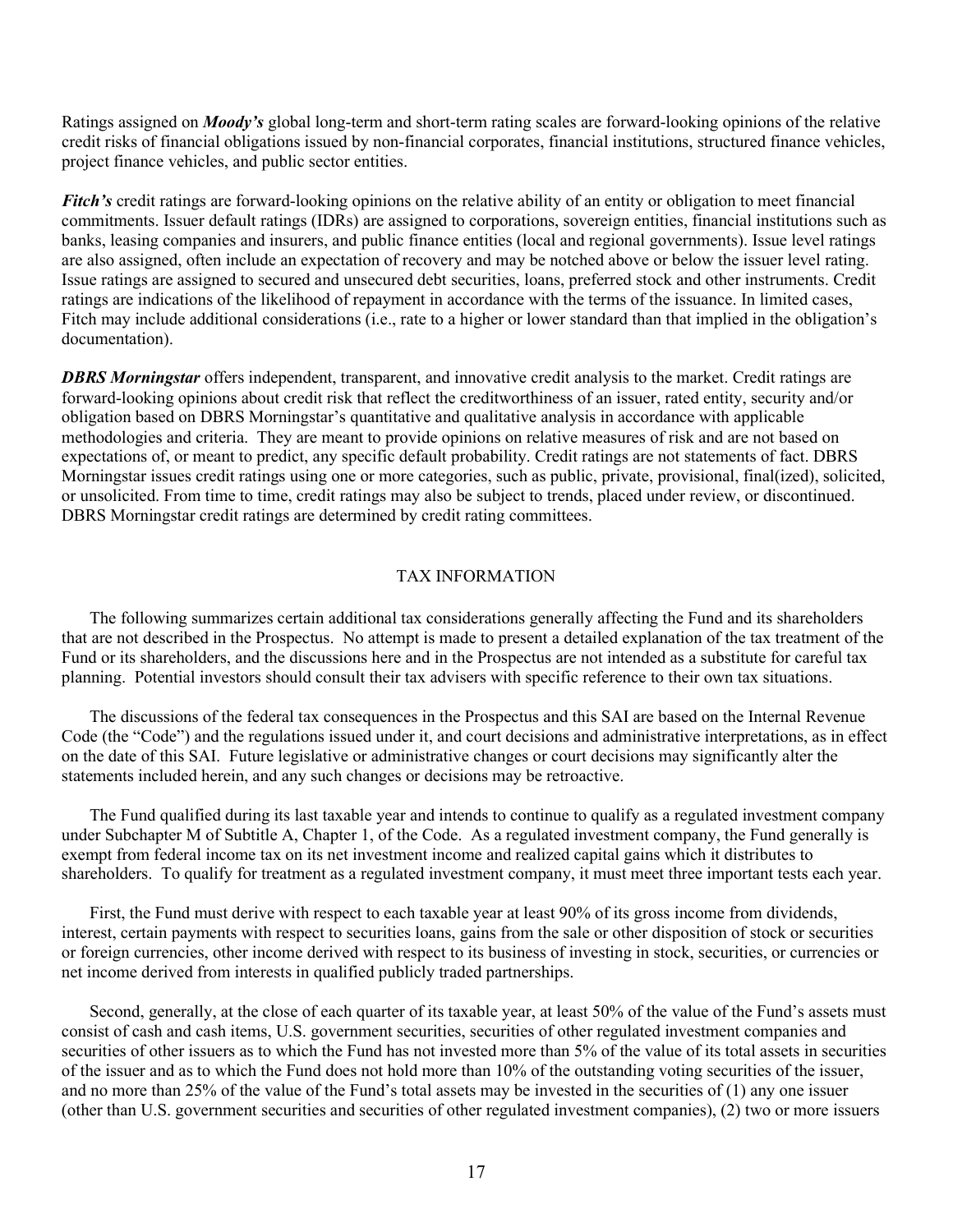that the Fund controls and which are engaged in the same or similar trades or businesses, or (3) one or more qualified publicly traded partnerships.

Third, the Fund must distribute an amount equal to at least the sum of 90% of its investment company taxable income (net investment income and the excess of net short-term capital gain over net long-term capital loss), before taking into account any deduction for dividends paid, and 90% of its net tax-exempt income, if any, for the year.

The Fund intends to comply with these requirements. If the Fund were to fail to make sufficient distributions, it could be liable for corporate income tax and for excise tax in respect of the shortfall or, if the shortfall is large enough, the Fund could be disqualified as a regulated investment company. If for any taxable year the Fund were not to qualify as a regulated investment company, all its taxable income would be subject to tax at regular corporate rates without any deduction for distributions to shareholders. In that event, taxable shareholders would recognize dividend income on distributions to the extent of the Fund's current and accumulated earnings and profits and corporate shareholders could be eligible for the dividends-received deduction.

A 4% non-deductible excise tax is imposed on regulated investment companies that fail to distribute with respect to each calendar year at least 98% of their ordinary taxable income for the calendar year and 98.2% of their capital gain net income (excess of capital gains over capital losses) for the one year period ending October 31 of such calendar year and 100% of any such amounts that were not distributed in the prior year. The Fund intends to make sufficient distributions or deemed distributions of its ordinary taxable income and any capital gain net income prior to the end of each calendar year to avoid liability for this excise tax.

For the Fund to pay exempt-interest dividends for any taxable year, at least 50% of the aggregate value of the Fund's assets at the close of each quarter of the Fund's taxable year must consist of exempt-interest obligations. An exemptinterest dividend is any dividend or part thereof (other than a capital gain dividend) paid by the Fund and reported by the Fund as an exempt-interest dividend in written statements furnished to its shareholders. However, the aggregate amount of dividends so designated by the Fund cannot exceed the excess of the amount of interest exempt from tax under section 103 of the Code received by the Fund during the taxable year over any amounts disallowed as deductions under sections 265 and 171(a)(2) of the Code. The percentage of total dividends paid by the Fund with respect to any taxable year which qualifies as federal exempt-interest dividends will be the same for all shareholders receiving dividends from the Fund with respect to such year.

An investment in a tax-exempt fund is not intended to constitute a balanced investment program. Shares of the Fund would not be suitable for tax-exempt institutions and may not be suitable for retirement plans qualified under Section 401 of the Code, H.R. 10 plans and individual retirement accounts because such plans and accounts are generally taxexempt and, therefore, not only would the shareholder not gain any additional benefit from the Fund's dividends being tax-exempt, but such dividends may be ultimately taxable to the beneficiaries when distributed. In addition, the Fund may not be an appropriate investment for entities that are "substantial users" of facilities financed by "private activity bonds" or "related persons" thereof. "Substantial user" is defined under U.S. Treasury Regulations to include a nonexempt person who regularly uses a part of such facilities in his or her trade or business and (i) whose gross revenues derived with respect to the facilities financed by the issuance of bonds are more than 5% of the total revenues derived by all users of such facilities, (ii) occupies more than 5% of the usable area of such facilities or (iii) are persons for whom such facilities or a part thereof were specifically constructed, reconstructed or acquired. "Related persons" include certain related natural persons, affiliated corporations, a partnership and its partners and an S corporation and its shareholders.

As of September 30, 2021, the Fund did not have any non-expiring capital loss carryforwards to offset future gains to the extent permitted by the Code and applicable tax regulations.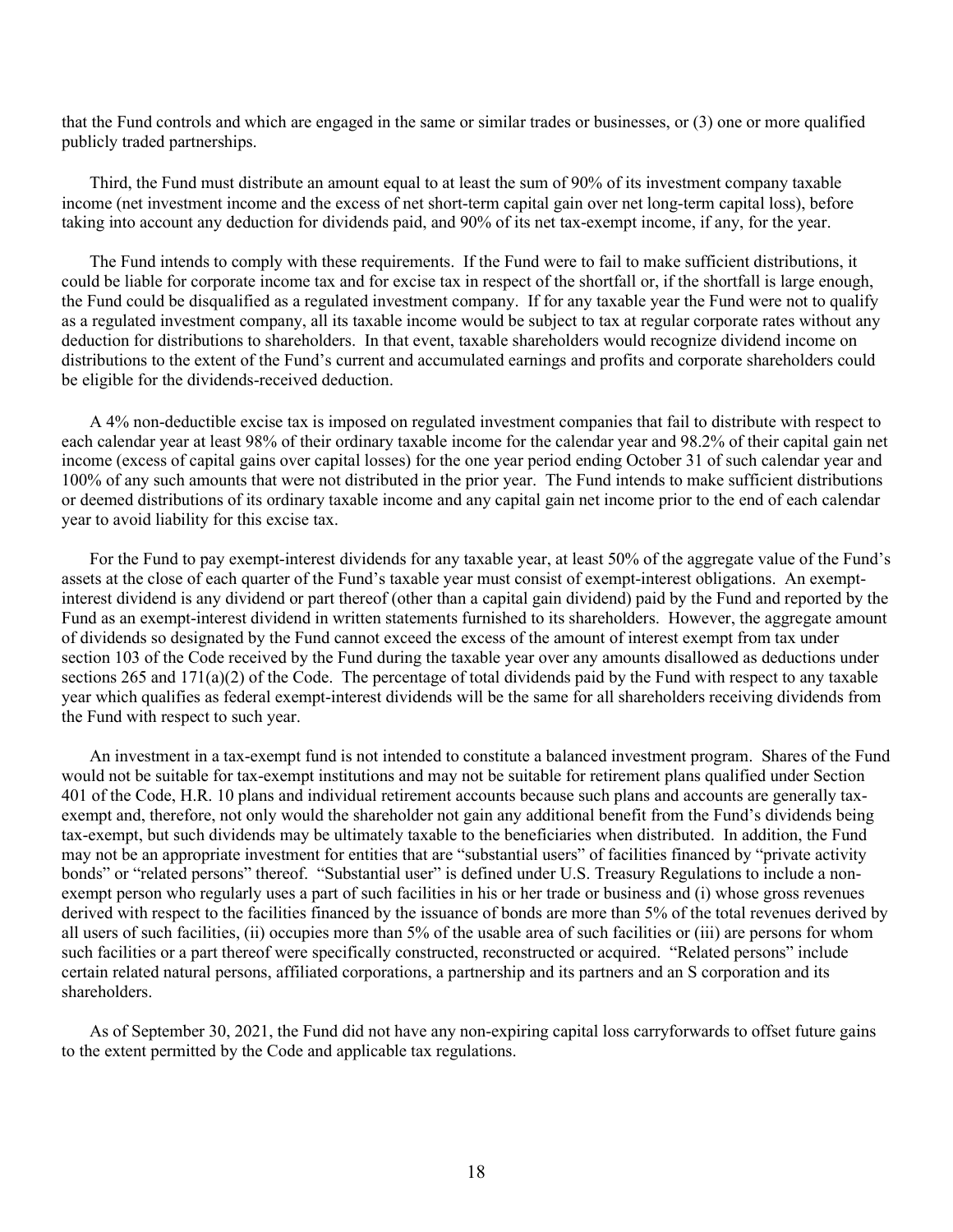#### MANAGEMENT OF THE FUND

The Officers and Directors of the Corporation, their principal occupations for the last five years and their affiliation, if any, with the Investment Manager, or the Corporation's Distributor, are shown below. Interested persons of the Corporation as defined in the 1940 Act are indicated by an asterisk (\*) in the table below. The Officers of the Corporation manage its day-to-day operations. The Corporation's Investment Manager and its Officers are subject to the supervision and control of the Directors under the laws of the state of Maryland. Unless otherwise indicated below, the address of each Director and Officer is c/o Lee Financial Group Hawaii, Inc., 3113 Olu Street, Honolulu, HI 96816- 1425.

|                                       | Position & Office                 | Term of Office and                                                                      |                                                                                                                                                                                    | Number of Portfolios                                                                                                                                                                                            | Other<br>Directorships<br>Held by Director |
|---------------------------------------|-----------------------------------|-----------------------------------------------------------------------------------------|------------------------------------------------------------------------------------------------------------------------------------------------------------------------------------|-----------------------------------------------------------------------------------------------------------------------------------------------------------------------------------------------------------------|--------------------------------------------|
| Name, Age<br>and Address              | With the Corporation              | Length of<br>Time Served                                                                | Principal Occupation During<br>the Past Five Years                                                                                                                                 | in Corporation Complex<br>Overseen by Director** Five Years                                                                                                                                                     | During the Past                            |
| <b>DISINTERESTED DIRECTORS</b>        |                                   |                                                                                         |                                                                                                                                                                                    |                                                                                                                                                                                                                 |                                            |
| Clayton W.H. Chow<br>(69)             | Director                          | <b>Unlimited Term</b><br>33 years                                                       | Retired; March 2012-August 2014,<br>Sales Manager, Estes Express                                                                                                                   | $\mathbf{1}$                                                                                                                                                                                                    | None                                       |
| Lynden M. Keala<br>(67)               | Director                          | <b>Unlimited Term</b><br>32 years                                                       | February 2014-Present, Account<br>Executive, American Solutions for<br>Business; September 2005-January<br>2014, Account Executive, Workflow<br>One (formerly The Relizon Company) | 1                                                                                                                                                                                                               | None                                       |
| Kim F. Scoggins<br>(74)               | Director                          | <b>Unlimited Term</b><br>24 years                                                       | Vice President & Division Manager,<br>Colliers International HI, LLC                                                                                                               | 1                                                                                                                                                                                                               | None                                       |
| <b>INTERESTED DIRECTORS</b>           |                                   |                                                                                         |                                                                                                                                                                                    |                                                                                                                                                                                                                 |                                            |
| Terrence K.H. Lee<br>$(64)*$          | Director,<br>Chairman,<br>and CEO | <b>Unlimited Term</b><br>33 years                                                       | Director, President and CEO,<br>Lee Financial Group Hawaii, Inc., Lee<br>Financial Securities, Inc., and Lee<br>Financial Recordkeeping, Inc.                                      | 1                                                                                                                                                                                                               | None                                       |
| <b>OFFICERS</b><br>Nora B. Foley (61) |                                   | President (Since January 2018),<br>and Chief Compliance Officer<br>(Since October 2004) | Lee Financial Recordkeeping, Inc.                                                                                                                                                  | Executive Vice President, CCO, CFO, and Treasurer<br>Lee Financial Group Hawaii, Inc., Lee Financial Securities, Inc., and                                                                                      |                                            |
| Charlotte A. Meyer (68)               |                                   | Secretary (Since January 2018)                                                          | Recordkeeping, Inc.                                                                                                                                                                | Director, Secretary (Since March 2018) Executive Vice President,<br>and Assistant Treasurer (January 2006 - March 2018), Lee Financial<br>Group Hawaii, Inc., Lee Financial Securities, Inc., and Lee Financial |                                            |
| Lee Ann Y. Matsuda (57)               |                                   | Treasurer (Since January 2018)                                                          | Lee Financial Recordkeeping, Inc.                                                                                                                                                  | Employee, Vice President, March 2016 - Present; VP Operations,<br>March 2013 - March 2016, Lee Financial Group Hawaii, Inc.<br>March 2013 - Present; Employee, Lee Financial Securities, Inc. and               |                                            |

Terrence K.H. Lee is an interested person of the Corporation by virtue of his relationship as a director, officer and shareholder of the Fund's investment manager, as a director and officer of the Fund's principal underwriter and transfer agent and because he has had a material and professional relationship with the Corporation for the last two completed calendar years.

\*\*Each Corporation director oversees one portfolio of the Corporation that is currently offered for sale.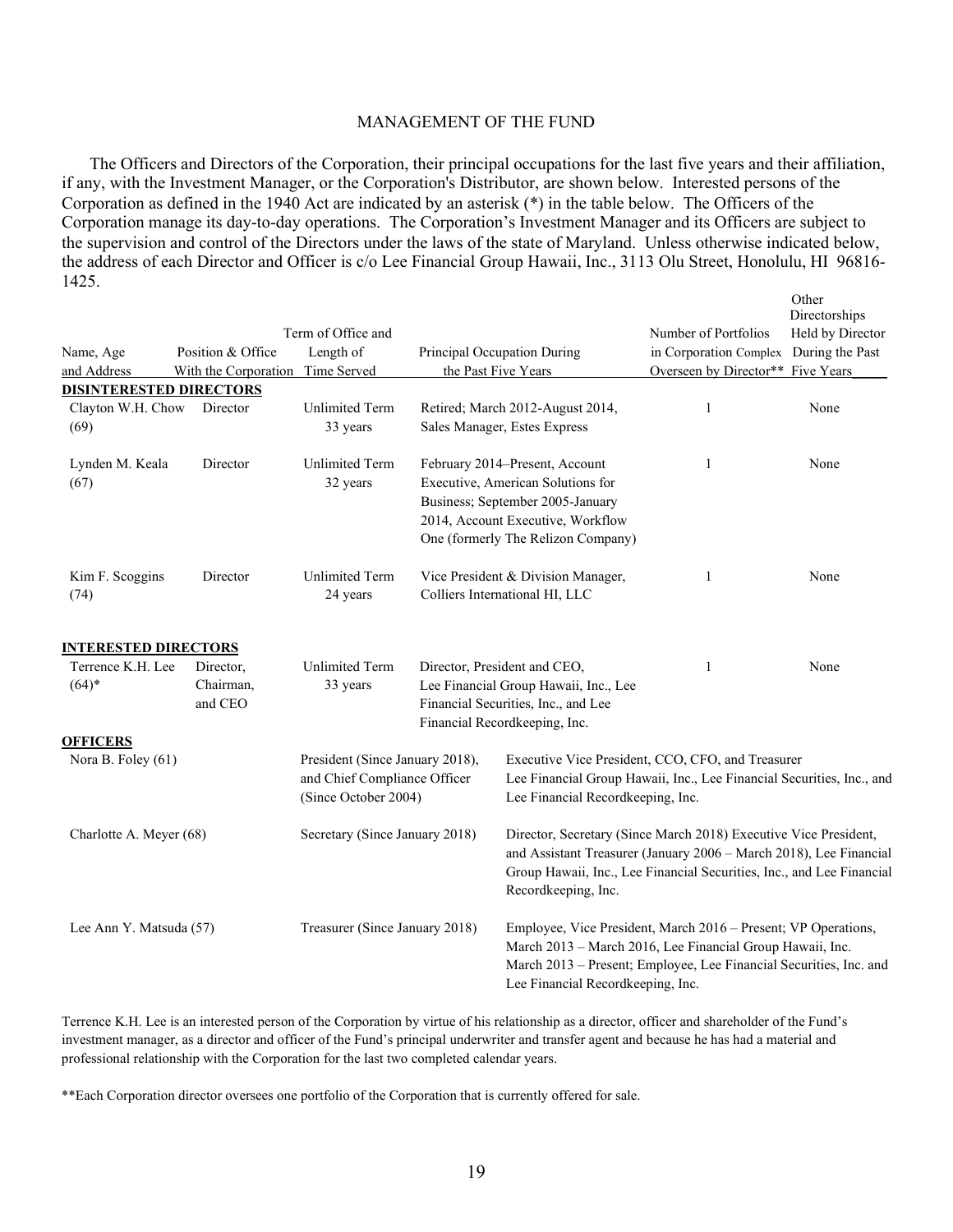Each Director possesses extensive additional experience, skills and attributes relevant to his or her qualifications to serve as a Director. The cumulative background of each Director led to the conclusion that each Director should serve as a Director for the Fund. Mr. Chow has substantial local business and management experience as an office technology specialist. Mr. Keala's experience as an account executive for two operating companies brings significant local business and sales experience to the Board. Mr. Scoggins has substantial business experience as a senior executive of a commercial real estate firm and has previous experience as a board member of another mutual fund. Mr. Lee brings over three decades of investment management and senior executive business experience as an investment adviser and as the founder, director, president and chief executive officer of the Fund's Investment Manager, transfer agent and distributor.

#### Audit Committee

 The Audit Committee of the Fund ("Committee") oversees the Fund's financial reporting process and internal controls and monitors the Fund's internal audit plans. With the assistance of the independent accountants of the Fund, the Committee ensures the adequacy of Fund reporting, internal controls and personnel, information systems, quality of the Fund's accounting principles, clarity of the Fund's financial disclosures and degree of aggressiveness or conservatism of accounting principles.

 The Committee provides assistance to the Fund's Directors in fulfilling their responsibilities to the Fund relating to fund accounting, reporting practices of the Fund, and the quality and integrity of the financial reports of the Fund. In so doing, it is the responsibility of the Committee to maintain a free and open means of communication among the Directors, the independent accountants and the Fund's officers.

Each non-interested Director serves as a member of the Committee.

The Audit Committee held three meetings during the fiscal year ended September 30, 2021.

#### Nominating Committee

 The Nominating Committee's mission is to promote the effective participation of qualified individuals on the Board of Directors and Committees of the Board.

Each non-interested Director serves as a member of the Nominating Committee.

The Nominating Committee held one meeting during the fiscal year ended September 30, 2021.

The Nominating Committee will not consider nominees recommended by security holders.

 The Board is currently composed of four Directors, three of whom are "disinterested directors." The Board has appointed Mr. Lee, the Board's only interested Director, to serve as the Chairman of the Board. The Board has also engaged the Investment Manager to manage and administer the Fund. All parties engaged to render services to the Fund are subject to the oversight of the Board. The Chairman presides at meetings, oversees preparation of meeting agenda, serves as liaison to the third-party service providers and other Directors and officers and performs such acts and duties as may be permitted by the Fund's Articles of Incorporation, Bylaws, Fund policies and governing law. The Chairman may also perform such other functions as may be delegated by the Board from time to time. On July 29, 2020, Mr. Scoggins was re-appointed as the Lead Independent Director for a two-year term. The Lead Independent Director coordinates the activities of the independent Directors, such as by chairing separate meetings of the independent Directors and by raising and discussing issues with legal counsel on an as needed basis. The Lead Independent Director is also the point of contact among the independent Directors with whom Fund management could discuss matters between Board meetings. The Board conducts regular meetings at least four times a year and special meetings, either in person or telephonic, to ensure the uninterrupted oversight and management of the Fund. The Board also relies on professionals, such as the independent registered public accountants and legal counsel, and the Fund's Chief Compliance Officer to assist the Directors in performing their oversight responsibility. Each of the Board's standing committees are comprised exclusively of the disinterested Directors of the Fund. The Board has established the committees described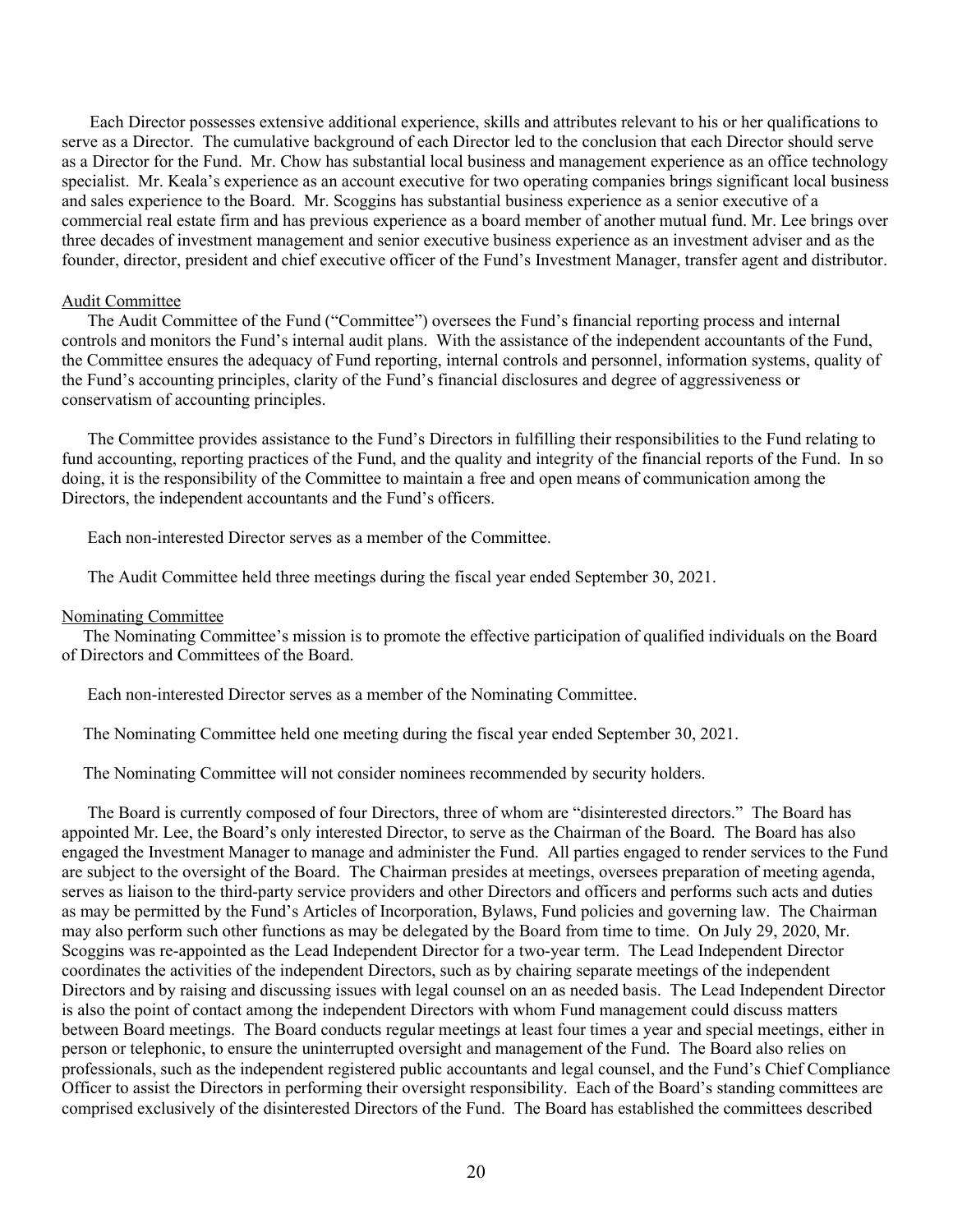above and may establish ad hoc committees from time to time to assist the Board in fulfilling its oversight. The Board reviews its leadership structure during its periodic self-assessments and based on that review, has determined that its leadership structure is appropriate because it enables the Board to exercise informed and independent judgment over matters under its purview by the delegation of responsibility among committees of the Board lead by independent Directors, the frequent communications with professionals retained to serve the Fund, including the Investment Manager, legal counsel, financial and accounting professionals and compliance personnel, that enhance the Board's oversight.

 The Board performs its risk oversight function for the Fund through a combination of direct oversight by the Board as a whole and its committees and indirectly through the Investment Manager, Fund officers, compliance personnel and other service providers. The Fund is subject to a number of risks, including investment, compliance, operational and valuation risks, among others. Day-to-day risk management functions are within the responsibilities of the Investment Manager and the other service providers retained to carry out the Fund's investment management and business affairs. The Board provides risk oversight through: receiving and reviewing on a regular basis reports on a variety of matters, including matters related to risk assessments determined by the Investment Manager and other service providers; receiving, reviewing and approving compliance policies and procedures; periodic meetings with the portfolio manager to review investment policies, strategies and risks; meetings with key personnel from the principal service providers to review, discuss and provide guidance and direction with respect to the activities and operations of the Fund; and meeting regularly with the Chief Compliance Officer of the Fund to discuss compliance findings and issues. The Audit Committee also receives periodic reports from the Fund's independent registered public accounting firm and from the Fund's Treasurer on internal control, disclosure controls and procedures and financial reporting matters.

 The Board also relies on the Investment Manager, with respect to day-to-day operations and activities of the Fund, to create and maintain processes and controls to minimize risk and the likelihood of adverse effects on the Fund's business and reputation.

Set forth below is the dollar range of securities of the Fund or the Corporation beneficially owned by each Director as of December 31, 2021:

|                                |                            | Aggregate Dollar Range of               |
|--------------------------------|----------------------------|-----------------------------------------|
|                                |                            | Securities in all Registered Investment |
|                                | Dollar Range of Securities | Companies overseen by Director in       |
| Name of Director               | In the Fund                | Family of Investment Companies          |
| <b>Disinterested Directors</b> |                            |                                         |
| Clayton W.H. Chow              | $$50,000 - $100,000$       | $$50,000 - $100,000$                    |
| Lynden M. Keala                | None                       | None                                    |
| Kim F. Scoggins                | $$50,000 - $100,000$       | $$50,000 - $100,000$                    |
| <b>Interested Director</b>     |                            |                                         |
| Terrence K.H. Lee              | over \$100,000             | over \$100,000                          |

The compensation of the Officers, other than the Corporation's Chief Compliance Officer, who are interested persons (as defined in the 1940 Act) of the Investment Manager is paid by the Investment Manager. The Corporation pays the compensation of all other Directors of the Corporation who are not interested persons of the Investment Manager for services or expenses incurred in connection with attending meetings of the Board of Directors and pays the Investment Manager for an allocable portion of the Chief Compliance Officer's compensation. As a result, the Chief Compliance Officer's fee paid by the Corporation is only a portion of the total compensation received by the Chief Compliance Officer. The Directors and Officers as a group own less than 1% of the Fund's shares. Set forth below is the Directors' and the Chief Compliance Officer's compensation paid by the Corporation for the most recent fiscal year: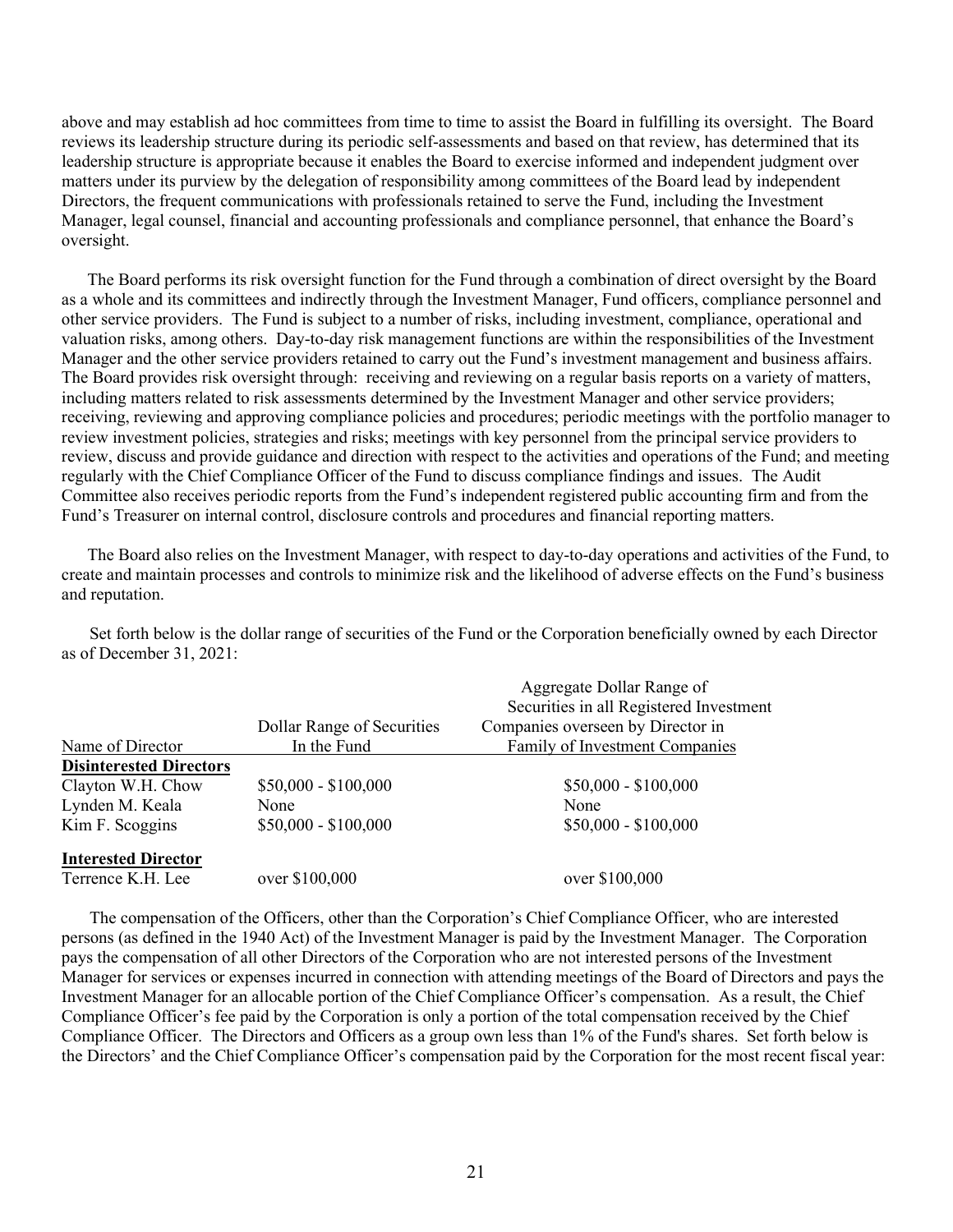|                                 | Aggregate    | Pension or                  |                        |                           |
|---------------------------------|--------------|-----------------------------|------------------------|---------------------------|
|                                 | Compensation | <b>Retirement Benefits</b>  | Estimated              |                           |
| Name of Person,                 | From         | Accrued As Part of          | <b>Annual Benefits</b> | <b>Total Compensation</b> |
| Position                        | Corporation  | <b>Corporation Expenses</b> | <b>Upon Retirement</b> | From Corporation          |
| <b>Disinterested Directors</b>  |              |                             |                        |                           |
| Clayton W.H. Chow               | \$1,900.00   | $\mathbf{0}$                | $\theta$               | \$1,900.00                |
| Director                        |              |                             |                        |                           |
| Lynden M. Keala<br>Director     | \$1,900.00   | $\boldsymbol{0}$            | $\theta$               | \$1,900.00                |
| Kim F. Scoggins<br>Director     | \$1,425.00   | $\theta$                    | $\theta$               | \$1,425.00                |
| <b>Chief Compliance Officer</b> |              |                             |                        |                           |
| Nora B. Foley                   | \$70,000.00  | $\theta$                    | $\theta$               | \$70,000.00               |
| <b>Interested Director</b>      |              |                             |                        |                           |
| Terrence K.H. Lee               | \$0.00       | $\theta$                    | $\theta$               | \$0.00                    |
| Director, Chairman, and CEO     |              |                             |                        |                           |

#### Code of Ethics

The Corporation has adopted a Code of Ethics under Rule 17j-1 of the 1940 Act that permits personnel to purchase and sell securities for their personal accounts, including securities that may be purchased or held by the Fund. The Distributor and Investment Manager have adopted a joint Code of Ethics under Rule 17j-1 of the 1940 Act and Rule 204A-1 of the Advisers Act of 1940, as amended, that permits personnel to purchase and sell securities for their personal accounts, including securities that may be purchased or held by the Fund.

#### Proxy Voting Policies

The Proxy Voting Procedures ("Procedures") of the Corporation are attached as Exhibit A to this SAI. The purpose of these Procedures is to set forth the process by which the Fund will vote proxies related to the assets in its investment portfolio. Under normal circumstances, the Fund does not hold any voting securities in its investment portfolio. However, under limited circumstances, the Fund may hold money market mutual fund shares. The Procedures have been approved by the Board and may be amended only by the Board.

The Board has delegated its voting responsibilities and duties with respect to proxy votes for portfolio securities to Lee Financial Group Hawaii, Inc., provided that voting determinations are made in accordance with proxy voting procedures and guidelines that have been approved by the Board.

Information regarding how the Fund voted proxies relating to portfolio securities for the most recent 12-month period ended June 30 is available, without charge, upon request, by contacting the Investment Manager at (800) 354 9654 or by visiting the Fund's website at [www.LeeHawaii.com](http://www.leehawaii.com/) or the SEC's website at [www.sec.gov.](http://www.sec.gov/)

## Disclosure of Portfolio Holdings Policies

The Policies and Procedures Relating to Selective Disclosure of Portfolio Holdings ("Procedures") of the Corporation are attached as Exhibit B to this SAI. In addition to the disclosure of portfolio holdings to the Fund's Service Providers and certain rating and ranking organizations, the following vendors receive the portfolio holdings information on an on-going basis for legitimate business purposes: Professional Image, Inc. and Integrity Online Marketing.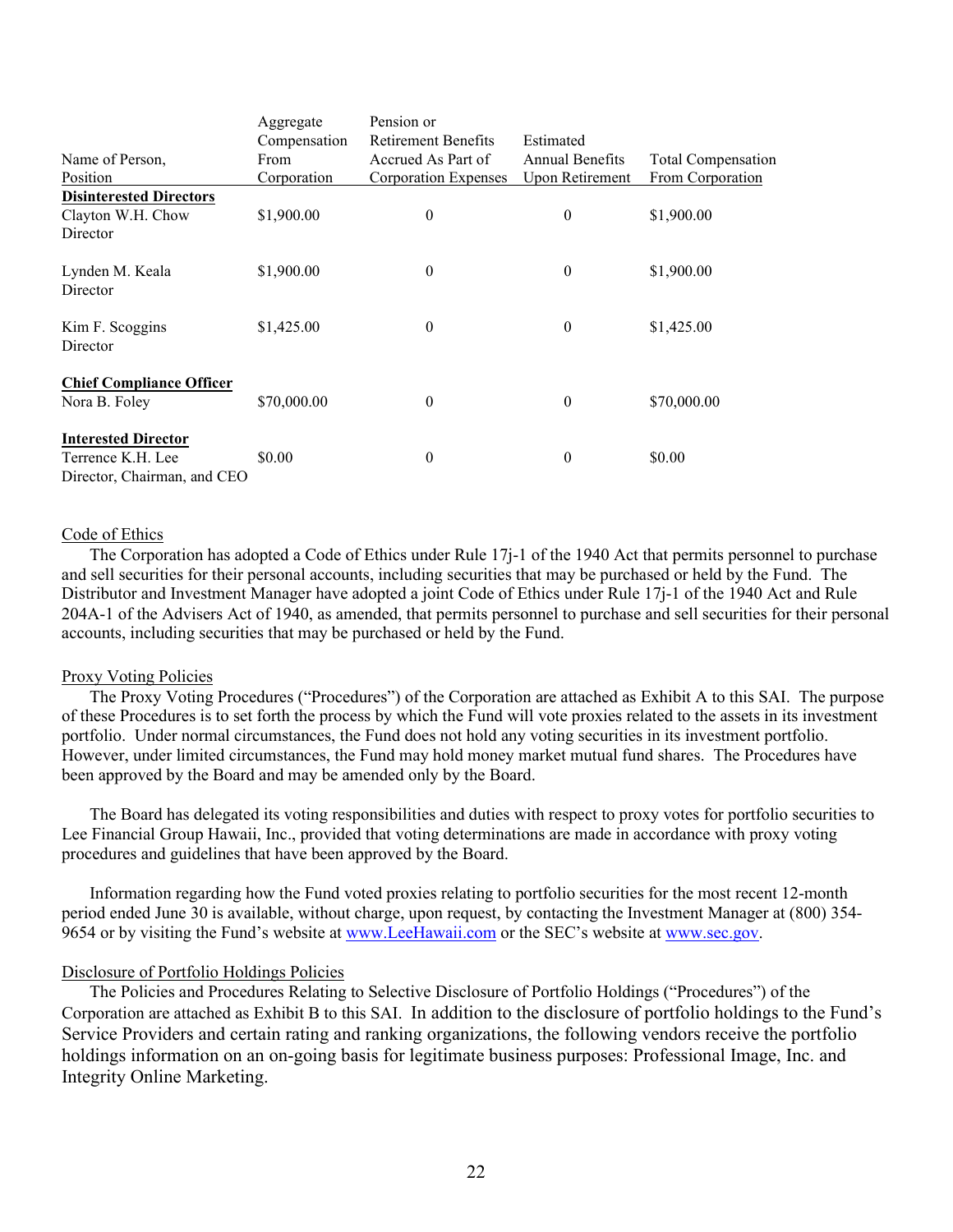#### INVESTMENT MANAGEMENT AGREEMENT

Subject to the authority of the Directors and under the laws of the State of Maryland, the Investment Manager and the Corporation's Officers will supervise and implement the Fund's investment activities. The Investment Manager implements the investment program of the Fund and the composition of its portfolio on a day-to-day basis.

The Investment Management Agreement between the Investment Manager and the Corporation provides that the Investment Manager will provide portfolio management services to the Fund including the selection of securities for the Fund to purchase, hold or sell, supply investment research to the Fund and the selection of brokers through whom the Fund's portfolio transactions are executed. The Investment Manager is responsible for evaluating the portfolio and overseeing its performance.

The Investment Manager also administers the business affairs of the Corporation, furnishes offices, necessary facilities and equipment, provides administrative services, and permits its Officers and employees to serve without compensation as Directors and Officers of the Corporation, other than as the Corporation's Chief Compliance Officer, if duly elected to such positions. The Investment Manager provides or pays the cost of certain management, supervisory and administrative services required in the normal operation of the Corporation. This includes investment management and supervision, remuneration of Directors, Officers, other than the Corporation's Chief Compliance Officer, and other personnel, rent, and such other items that arise in daily corporate administration. Daily corporate administration includes the coordination and monitoring of any third parties furnishing services to the Corporation, providing the necessary office space, equipment and personnel for Fund business and assisting in the maintenance of the Fund's federal registration statement and other documents required to comply with federal and state law. Not considered normal operating expenses, and therefore payable by the Corporation, are organizational expenses, custodian fees, shareholder services and transfer agency fees, taxes, interest, governmental charges and fees, including registration of the Fund and its shares with the SEC and the Securities Departments of the various States, brokerage costs, dues and all extraordinary costs and expenses including but not limited to legal and accounting fees incurred in anticipation of or arising out of litigation or administrative proceedings to which the Corporation, its Directors or Officers may be subject or a party thereto. As compensation for the services provided by the Investment Manager, the Fund pays the Investment Manager a fee at the annual rate of 0.50 of one percent (0.50%) of its average daily net assets.

Fees paid by the Fund for the three most recent fiscal years:

| Investment Management |           |  |
|-----------------------|-----------|--|
|                       | Agreement |  |
| 2021                  | \$821,318 |  |
| 2020                  | \$813,893 |  |
| 2019                  | \$814,247 |  |

The Investment Management Agreement provides that the Investment Manager shall not be liable for any error of judgment or of law, or for any loss suffered by the Fund in connection with the matters to which the agreement relates, except a loss resulting from willful misfeasance, bad faith or gross negligence on the part of the Investment Manager in the performance of its obligations and duties, or by reason of its reckless disregard of its obligations and duties under the Investment Management Agreement.

In the event the expenses of the Fund for any fiscal year exceed the limit set by applicable regulation of state securities commissions, if any, the compensation due to the Investment Manager hereunder will be reduced by the amount of such excess.

The current Investment Management Agreement between the Fund and the Investment Manager was initially approved on May 14, 1991. The Investment Management Agreement continues in effect for successive annual periods, so long as such continuance is specifically approved at least annually by the Directors or by a vote of the majority of the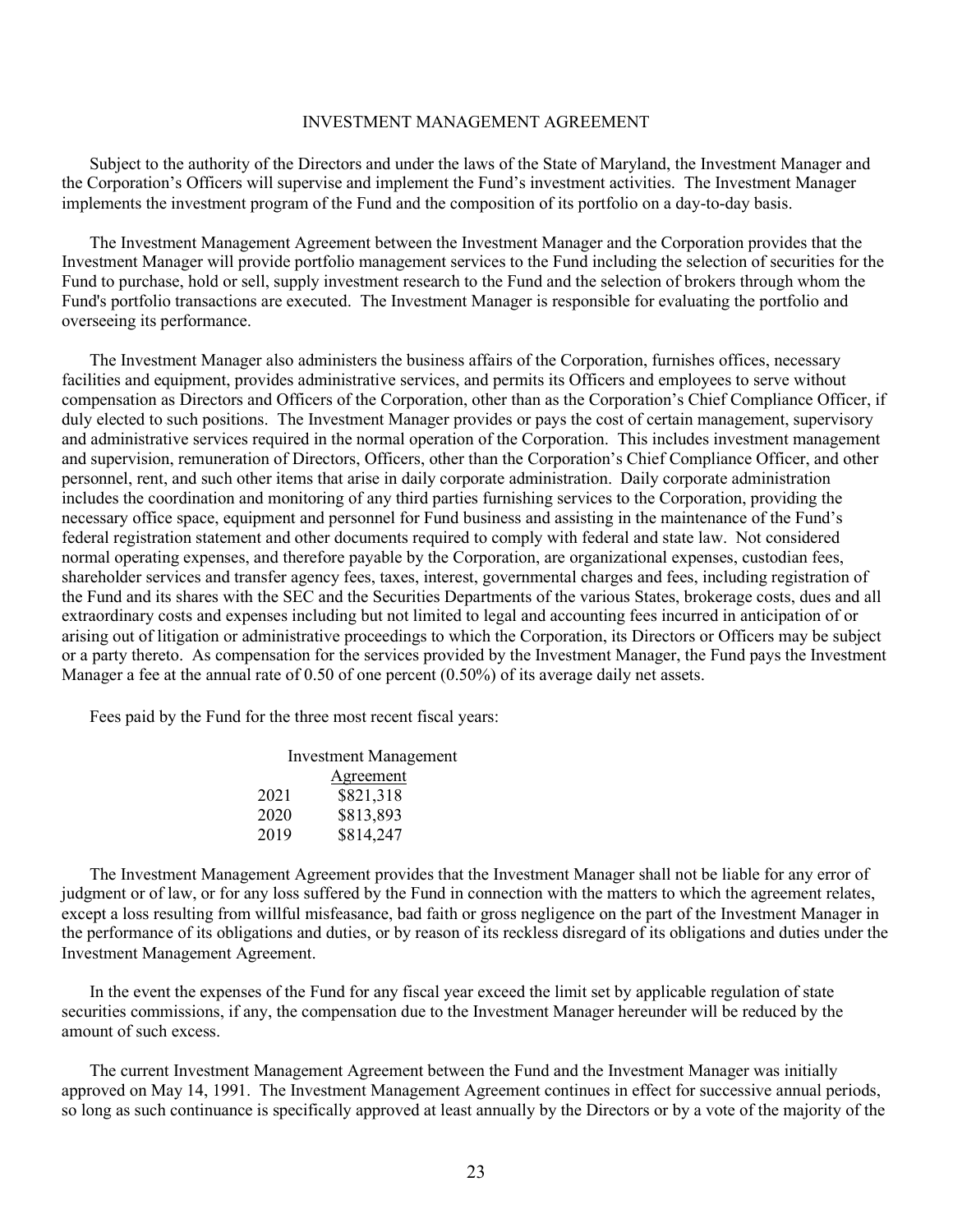outstanding voting securities of the Fund, and, provided also that such continuance is approved by a vote of the majority of the Directors who are not parties to the Agreement or interested persons of any such party at a meeting held in person and called specifically for the purpose of evaluating and voting on such approval. The Investment Management Agreement provides that either party may terminate by giving the other not more than sixty days', nor less than thirty days', written notice. The Investment Management Agreement will terminate automatically if assigned by either party.

The Investment Manager's activities are subject to the review and supervision of the Corporation's Board of Directors, to whom the Investment Manager renders periodic reports of the Fund's investment activities.

The Investment Manager also serves as administrator for the Corporation pursuant to an Administrative Agreement initially approved by the Directors on October 14, 1999 and most recently amended and restated on October 27, 2021. The Administrative Agreement is subject to annual renewal by the Directors, including the Directors who are not interested persons of the Corporation. Administrative services shall include the compliance matters of the Fund. Pursuant to the Administrative Agreement, until July 27, 2016 the administrator received a fee calculated at an annual rate of up to 0.05% of the Fund's average daily net assets. Effective July 27, 2016, the administrative fee changed to an annual rate of up to 0.10% of the Fund's average daily net assets. On January 1, 2022 the administrator fee was increased from 0.02% to 0.05% of the average daily net assets of the Fund.

As the administrator, the Investment Manager shall furnish the Fund administrative services. Administrative services shall include, but are not limited to, the following compliance matters of the Fund: filings with the SEC, the Financial Industry Regulatory Authority, and state and other regulatory organizations (updating, amending and filing prospectus, annual and semi-annual reports, proxy material and blue sky requirements); establishing and maintaining written supervisory procedures and compliance manuals; researching and communicating changes in applicable rules and regulations; and preserving all books and records. The Administrator has delegated certain of its duties and responsibilities to UMB as Sub-Administrator. UMB is located at 235 W. Galena Street, Milwaukee, Wisconsin 53212- 3948.

Fees paid by the Fund for the three most recent fiscal years:

|      | Administrative |
|------|----------------|
|      | Agreement      |
| 2021 | \$32,853       |
| 2020 | \$32,556       |
| 2019 | \$32,568       |

Mr. Lee, Director, President and Chief Executive Officer of the Investment Manager, Ms. Meyer, Director, Vice President and Secretary of the Investment Manager, and Ms. Foley, Vice President, Chief Compliance Officer, Chief Financial Officer and Treasurer of the Investment Manager, are affiliated with both the Corporation and the Investment Manager. Mr. Lee is the sole owner of the stock of, and controls, the Investment Manager. The stock of the Investment Manager, owned by Mr. Lee, is subject to certain agreements providing for rights of first refusal as to such stock.

As of December 31, 2021, to the Fund's knowledge, no persons held of record or beneficially 5% or more of the outstanding shares of the Fund.

## PORTFOLIO MANAGER

Terrence K.H. Lee serves as the portfolio manager of the Fund.

Other Accounts Managed: The following provides information regarding other accounts, other than the Fund, managed by the portfolio manager as of September 30, 2021.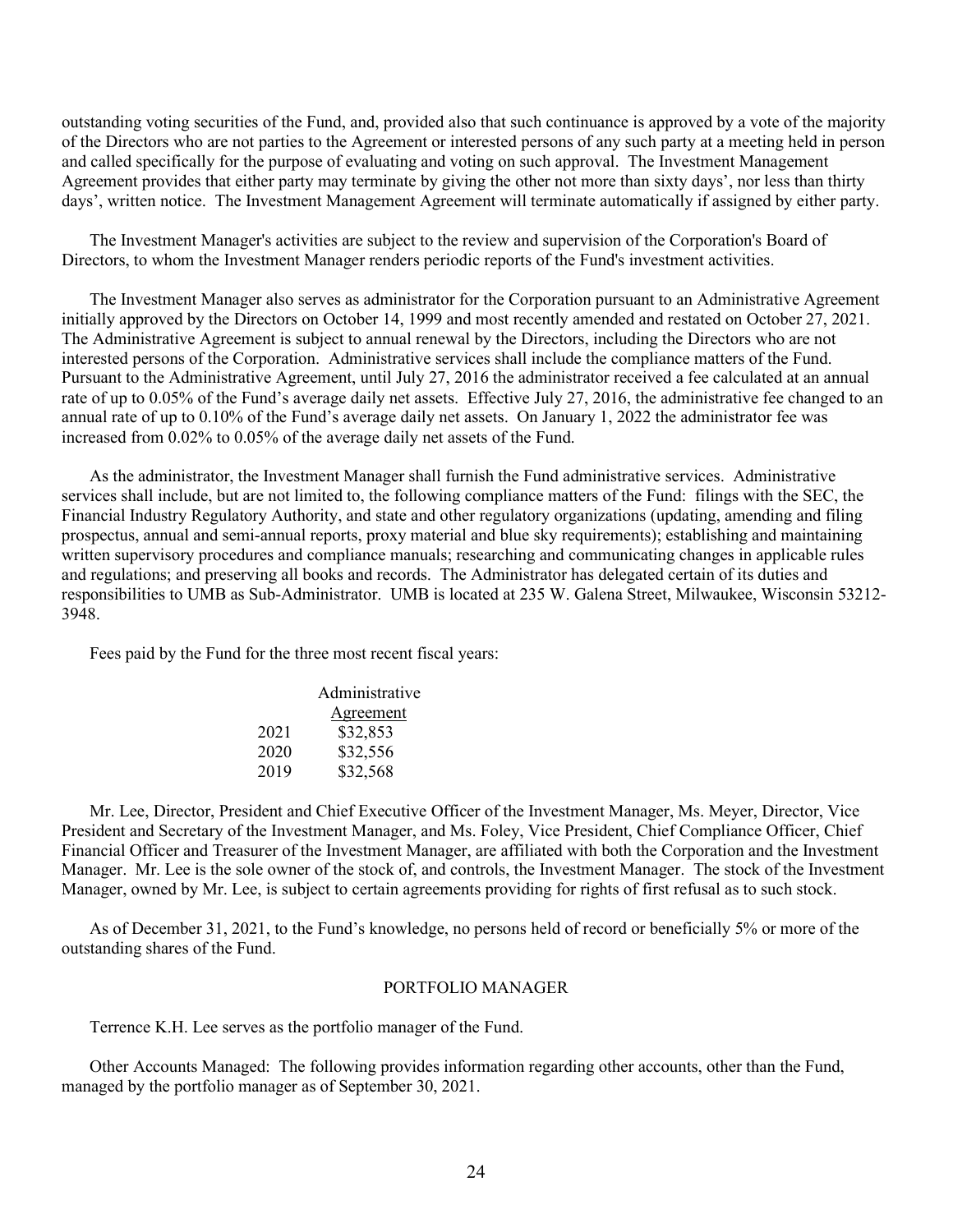| <b>Type of Accounts</b>             | Number of<br><b>Accounts</b><br><b>Managed</b> | <b>Total Assets</b><br>Managed | Number of<br><b>Accounts</b><br><b>Managed with</b><br>Performance-<br>Based<br><b>Advisory Fees</b> | <b>Total Assets</b><br><b>Managed with</b><br><b>Performance-Based</b><br><b>Advisory Fees</b> |
|-------------------------------------|------------------------------------------------|--------------------------------|------------------------------------------------------------------------------------------------------|------------------------------------------------------------------------------------------------|
| Terrence Lee                        |                                                |                                |                                                                                                      |                                                                                                |
| Registered Investment<br>Companies  | None                                           | \$0                            | None                                                                                                 | \$0                                                                                            |
| Other Pooled Investment<br>Vehicles | None                                           | \$0                            | None                                                                                                 | \$0                                                                                            |
| <b>Other Accounts</b>               |                                                | \$2,991,200                    | None                                                                                                 | \$0                                                                                            |

Ownership of Securities: As of September 30, 2021, the dollar range of the Fund's shares beneficially owned by Mr. Lee was over \$100,000.

Compensation: The portfolio manager's compensation is a fixed salary that is based on core job responsibilities and business considerations. His salary is not based on Fund or account performance. In addition, all employees meeting certain participant requirements, including the portfolio manager, are eligible to participate in the Investment Manager's 401k profit sharing plan, in which certain employer contributions are based on the overall financial condition of the Investment Manager.

Conflicts of Interest: Mr. Lee is responsible for managing the Fund as well as other accounts. Mr. Lee may manage accounts which may have materially higher or lower fee arrangements than the Fund. The side-by-side management of these funds may raise potential conflicts of interest relating to cross trading, the allocation of investment opportunities and the aggregation and allocation of trades. In addition, it is possible that due to varying investment restrictions among accounts or other reasons, certain investments could be made for some accounts and not others, or conflicting investment positions could be taken among accounts.

The Investment Manager has a fiduciary responsibility to manage all client accounts in a fair and equitable manner. The firm seeks to provide best execution of all securities transactions and may aggregate and then allocate securities to client accounts. To this end, the Investment Manager has developed policies and procedures designed to mitigate and manage the potential conflicts of interest that may arise from side-by-side management. In addition, the Investment Manager and the Fund have adopted policies limiting the circumstances under which cross-trades may be effected by the Investment Manager between the Fund and another client account. The Investment Manager conducts periodic reviews of trades for consistency with these policies.

## CUSTODIAN

UMB Bank, N.A., 928 Grand Boulevard, Mailstop 1010502, Kansas City, Missouri 64106, is the custodian for the Fund and has custody of all securities and cash pursuant to the terms of a custodian agreement with the Corporation. The custodian, among other things, attends to the collection of principal and income, and payment for the collection of proceeds of securities bought and sold by the Fund.

#### FUND ACCOUNTING

UMB Fund Services, Inc. ("UMB"), 235 W. Galena Street, Milwaukee, Wisconsin 53212-3948, provides fund accounting services for the Corporation.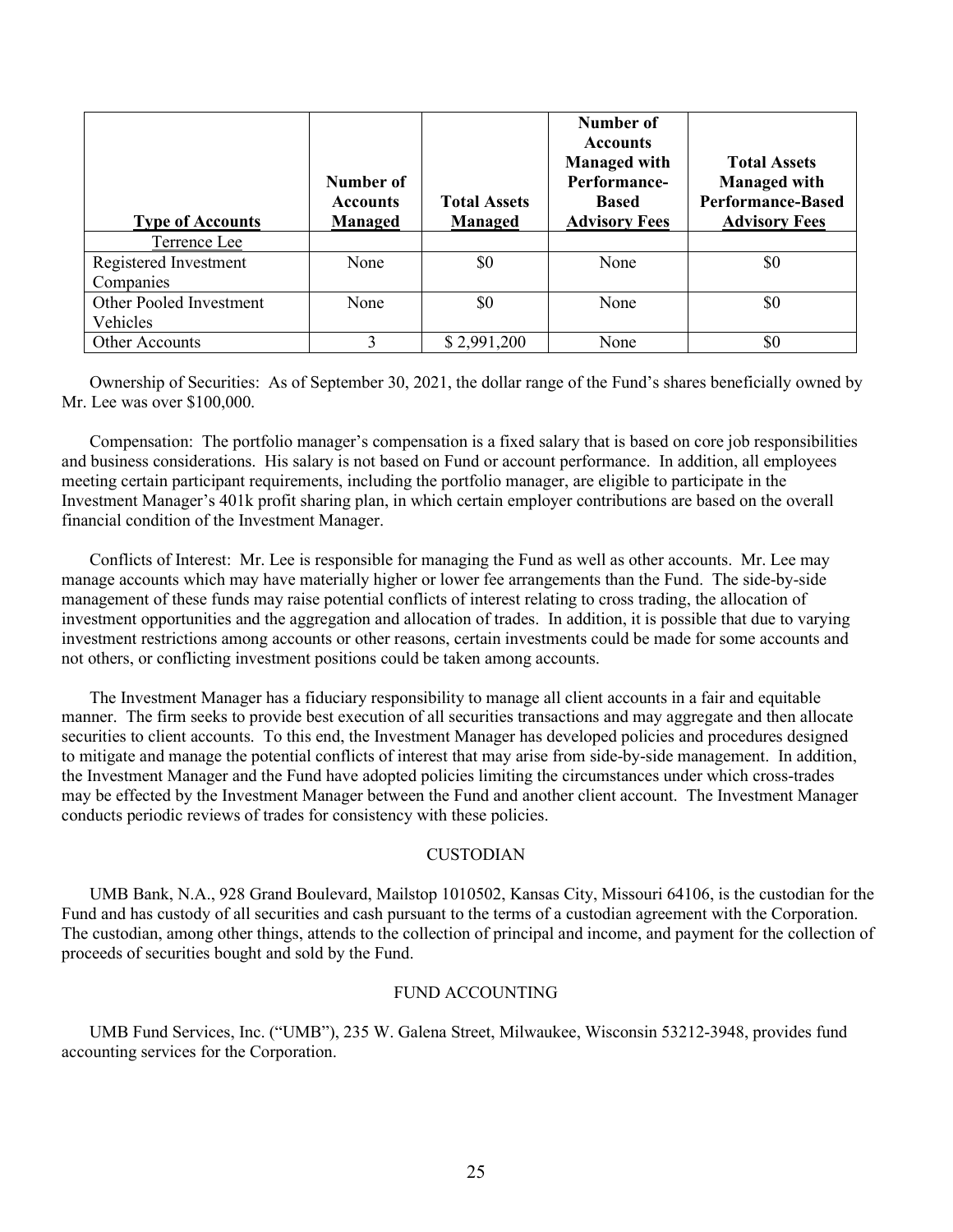## INDEPENDENT REGISTERED PUBLIC ACCOUNTING FIRM

The independent registered public accounting firm for the Corporation is Tait, Weller & Baker LLP, Two Liberty Place, 50 S 16th Street, Suite #2900, Philadelphia, Pennsylvania 19102-2529.

#### PORTFOLIO TRANSACTIONS

The Investment Manager will place orders for portfolio transactions for the Fund with broker-dealer firms giving consideration to the quality, quantity and nature of each firm's professional services. These services include execution, clearance procedures, wire service quotations and statistical and other research information provided to the Fund and the Investment Manager, including quotations necessary to determine the value of the Fund's net assets. Any research benefits derived are available for all clients of the Investment Manager. Since statistical and other research information is only supplementary to the research efforts of the Investment Manager and still must be analyzed and reviewed by its staff, the receipt of research information is not expected to materially reduce its expenses. In selecting among the firms believed to meet the criteria for handling a particular transaction, the Fund or the Investment Manager may (subject always to best price and execution) take into consideration that certain firms provide market, statistical or other research information to the Fund. Securities may be acquired through firms that are affiliated with the Corporation, its Investment Manager, or its Distributor and other principal underwriters acting as agent, and not as principal. Transactions will only be placed with affiliated brokers if the price to be paid by the Fund is at least as good as the price the Fund would pay to acquire the security from other unaffiliated parties.

If it is believed to be in the best interests of the Fund, the Investment Manager may place portfolio transactions with unaffiliated brokers or dealers who provide the types of service (other than sales) described above, even if it means the Fund will have to pay a higher commission (or, if the dealer's profit is part of the cost of the security, will have to pay a higher price for the security in a so-called "riskless principal" transaction) than would be the case if no weight were given to the broker's or dealer's furnishing of those services. This will be done, however, only if, in the opinion of the Investment Manager, the amount of additional commission or increased cost is reasonable in relation to the value of the services.

If purchases or sales of securities of the Fund and of one or more other clients advised by the Investment Manager are considered at or about the same time, transactions in such securities will be allocated among the several clients in a manner deemed equitable to all by the Investment Manager, taking into account the respective size of the Fund and the amount of securities to be purchased or sold. Although it is possible that in some cases this procedure could have a detrimental effect on the price or volume of the security as far as the Fund is concerned, it is also possible that the ability to participate in volume transactions and to negotiate lower brokerage commissions generally will be beneficial to the Fund.

The Directors have adopted certain policies incorporating the standards of Rule 17e-1 under the 1940 Act issued by the SEC which requires that the commission paid to the Distributor and other affiliates of the Corporation must be reasonable and fair compared to the commissions, fees or other remuneration received or to be received by other brokers in connection with comparable transactions involving similar securities during a comparable period of time. The rule and procedures also contain review requirements and require the Distributor to furnish reports to the Chief Compliance Officer and to maintain records in connection with such reviews.

The Fund does not currently expect to incur any brokerage commission expense on transactions in its portfolio securities because debt instruments are generally traded on a "net" basis with dealers acting as principal for their own accounts without a stated commission. The price of the security, however, usually includes a profit to the dealer.

During each of the fiscal years ended September 2021, 2020, and 2019, the Fund did not effect brokerage transactions with the Distributor or any other affiliated broker.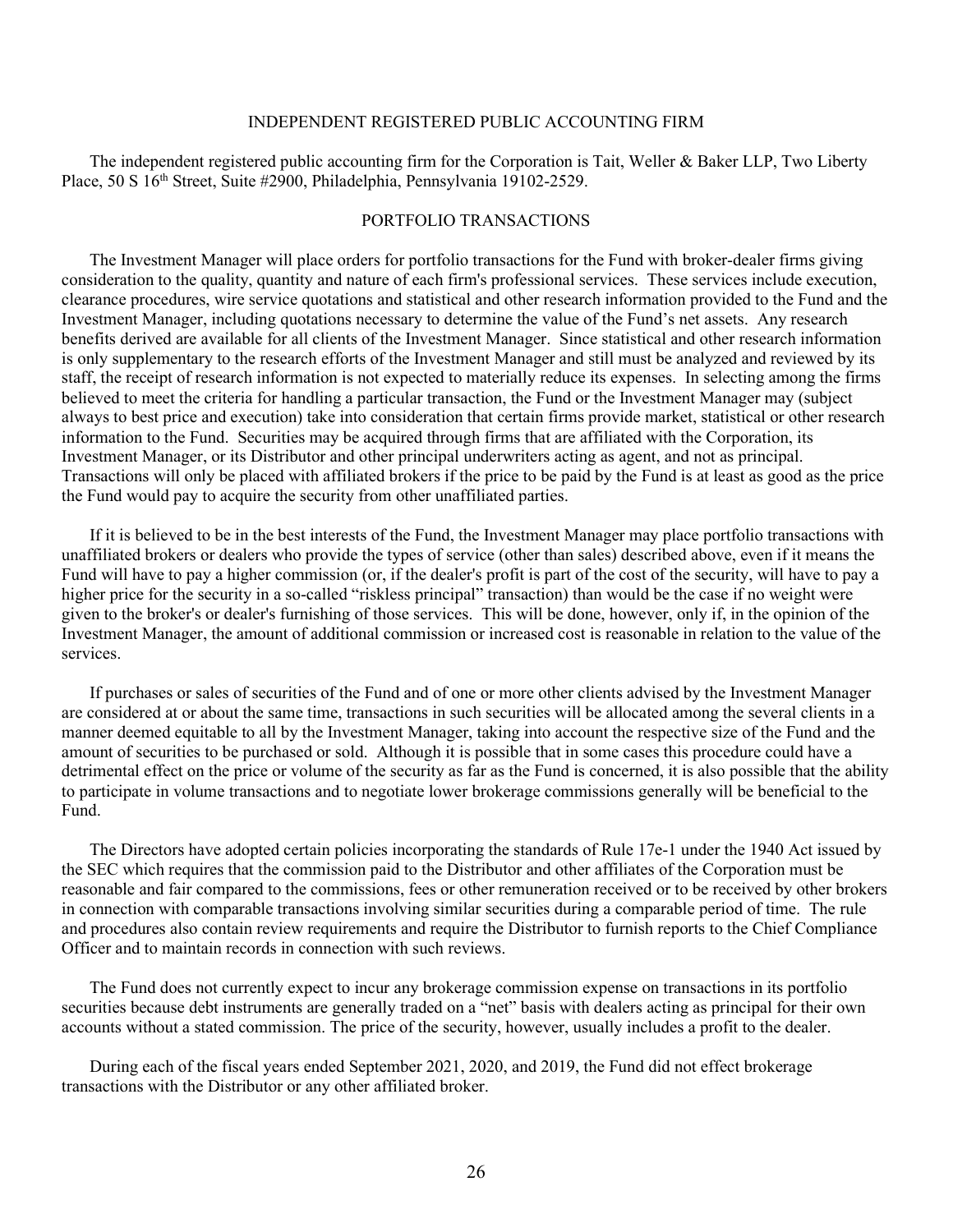#### PURCHASING AND REDEEMING FUND SHARES

Shares of the Fund may be purchased and redeemed by customers of broker-dealers or other financial intermediaries ("Service Agents") which have established a shareholder servicing relationship with their customers. These Service Agents are authorized to designate other intermediaries to accept purchase and redemption orders on the Fund's behalf. The Fund will be deemed to have received a purchase or redemption order when an authorized Service Agent, or authorized designee, accepts the order. Customer orders will be priced at the Fund's net asset value next computed after they are accepted by a Service Agent or authorized designee. Service Agents may impose additional or different conditions on purchases or redemptions of Fund shares and may charge transaction or other account fees. The Service Agent is responsible for transmitting to its customers a schedule of any such fees and information regarding additional or different purchase or redemption conditions. Shareholders who are customers of Service Agents should consult their Service Agent for information regarding these fees and conditions. Amounts paid to Service Agents may include transaction fees and/or service fees, which would not be imposed if shares of the Fund were purchased directly from the Distributor. Service Agents may provide shareholder services to their customers that are not available to a shareholder dealing directly with the Distributor.

Service Agents may enter confirmed purchase and redemption orders on behalf of their customers. If shares of the Fund are purchased in this manner, the Service Agent must receive your investment order before the close of the New York Stock Exchange, and transmit it to the Fund's Transfer Agent prior to a designated time contracted with the Transfer Agent, to receive that day's share price. Proper payment for the order must be received by the Transfer Agent in accordance with settlement instructions agreed upon between the Fund and the Service Agent. Service Agents are responsible to their customers and the Fund for timely transmission of all subscription and redemption requests, investment information, documentation and money.

The Investment Manager and/or its affiliates provide additional cash payments out of their own resources to financial intermediaries that sell shares of the Fund or provide other services to shareholders. Such payments are in addition to any sales charges, 12b-1 fees and/or shareholder services fees paid by the Fund. Cash compensation also may be paid to intermediaries for inclusion of the Fund on a sales list or in sales programs. These payments may create an incentive for a financial intermediary or its employees to recommend or sell shares of the Fund to you.

The issuance of shares is recorded on the books of the Fund in full and fractional shares carried to the third decimal place. To avoid additional operating costs and for investor convenience, share certificates will no longer be issued.

Under certain circumstances, an investor may purchase Fund shares by delivering to the Fund securities eligible for the Fund's portfolio. All in-kind purchases are subject to prior approval by the Investment Manager. Prior to sending securities to the Fund with a purchase order, investors must contact the Investment Manager at (808) 988-8088 for verbal approval on the in-kind purchase. Acceptance of such securities will be at the discretion of the Investment Manager based on its judgment as to whether, in each case, acceptance of the securities will allow the Fund to acquire the securities at no more than the cost of acquiring them through normal channels. Fund shares purchased in exchange for securities are issued at the net asset value next determined after receipt of securities and the purchase order. Securities accepted for in-kind purchases will be valued in the same manner as portfolio securities at the value next determined after receipt of the purchase order. Approval of the Investment Manager of in-kind purchases will not delay valuation of the securities accepted for in-kind purchases or Fund shares issued in exchange for such securities. The inkind exchange, for tax purposes, constitutes the sale of one security and the purchase of another. The sale may involve either a capital gain or loss to the shareholder for federal income tax purposes.

The minimum initial investment for Fund shares is \$10,000.00 and the minimum subsequent purchase amount is \$100.00. This requirement may be waived at the Distributor's discretion.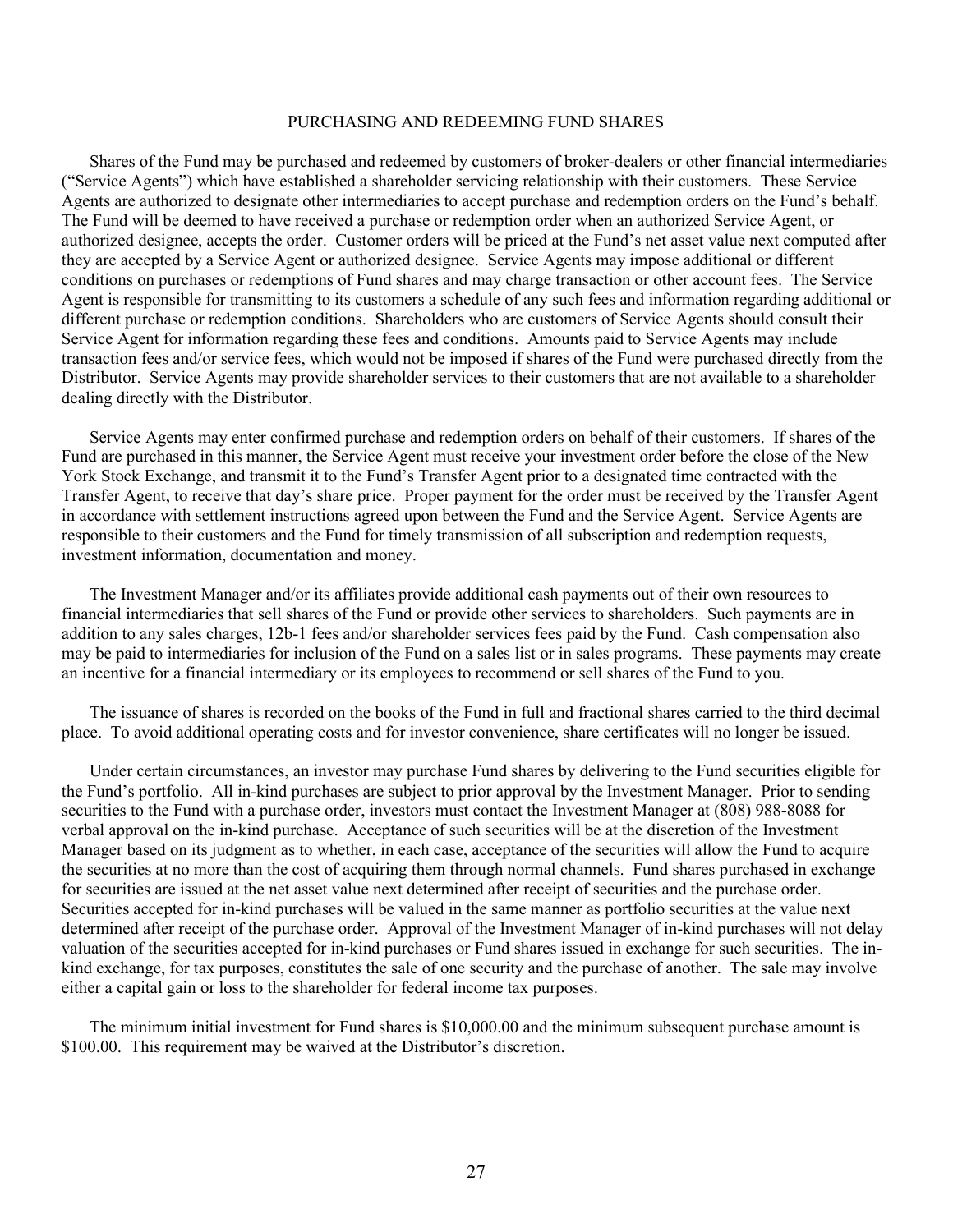#### THE DISTRIBUTOR

Shares of the Fund are offered on a continuous basis through Lee Financial Securities, Inc. 3113 Olu Street, Honolulu, Hawaii 96816-1425 (the "Distributor"), a wholly-owned subsidiary of the Investment Manager. Pursuant to a Distribution Agreement, the Distributor will purchase shares of the Fund for resale to the public, either directly or through securities dealers and brokers, and is obligated to purchase only those shares for which it has received purchase orders. A discussion of how to purchase and redeem Fund shares and how Fund shares are priced is contained in the Prospectus.

Mr. Lee, Director, President and Chief Executive Officer of the Distributor, Ms. Meyer, Director, Vice President and Secretary of the Distributor, and Ms. Foley, Vice President, Chief Compliance Officer, Chief Financial Officer and Treasurer of the Distributor, are affiliated with both the Corporation and the Distributor. Under the Distribution Agreement between the Corporation and the Distributor, the Distributor pays the expenses of distribution of Fund shares, including preparation and distribution of literature relating to the Fund and their investment performance and advertising and public relations material. The Corporation bears the expenses of registration of its shares with the SEC and of sending prospectuses to existing shareholders. The Distributor permits its Officers and employees to serve without compensation as Directors and Officers of the Corporation if duly elected to such positions.

The Distribution Agreement continues in effect from year to year if specifically approved at least annually by the shareholders or Directors of the Corporation and by the Corporation's disinterested Directors in compliance with the 1940 Act. The Agreement may be terminated without penalty upon thirty days written notice by either party and will automatically terminate if it is assigned.

Investor Class shares are subject to a Distribution Plan. The amounts payable to the Distributor under the Distribution Plan may not fully reimburse the Distributor for its actual distribution related expenses. Distribution Plan payments are subject to limits under the rules of the Financial Industry Regulatory Authority.

Under the Distribution Plan, the Fund will pay the Distributor for expenditures which are primarily intended to result in the sale of the Fund's shares such as advertising, marketing and distributing the Fund's shares and servicing the Fund's investors, including payments for reimbursement of and/or compensation to brokers, dealers, certain financial institutions, (which may include banks) and other intermediaries for administrative and accounting services for investors who are also their clients. Such third party institutions may receive fees paid by the Fund, based on the average daily value of the Fund's shares owned by investors or fees based on the number of holding shares of the Fund, for whom the institution performs administrative and accounting services. In addition, such services may include providing or arranging to provide shareholder support services not otherwise provided by the Corporation's transfer agent, and, but not limited to, allocated overhead, office space and equipment, telephone facilities and expenses, answering routine inquiries regarding the Corporation, processing shareholder transactions, and providing such other shareholder services as the Corporation may reasonably request.

The current Distribution Plan was approved on January 19, 2011, amended and restated on July 27, 2016, and provides that it will continue in full force and effect from year to year so long as such continuance is specifically approved by a vote of the Directors and also by a vote of the disinterested Directors, cast in person at least annually at a meeting called for the purpose of voting on the Distribution Plan. The Distribution Plan may not be amended to increase materially the amount to be spent for the services described therein without approval by a vote of a majority of the outstanding voting shares of the Fund, and all material amendments of a Distribution Plan must be approved by the Directors and also by the disinterested Directors. The Plan may be terminated at any time by a vote of a majority of the disinterested Directors or by a vote of a majority of the outstanding voting shares of the Fund. While the Distribution Plan is in effect, selection of the nominees for disinterested Directors is committed to the discretion of the disinterested Directors.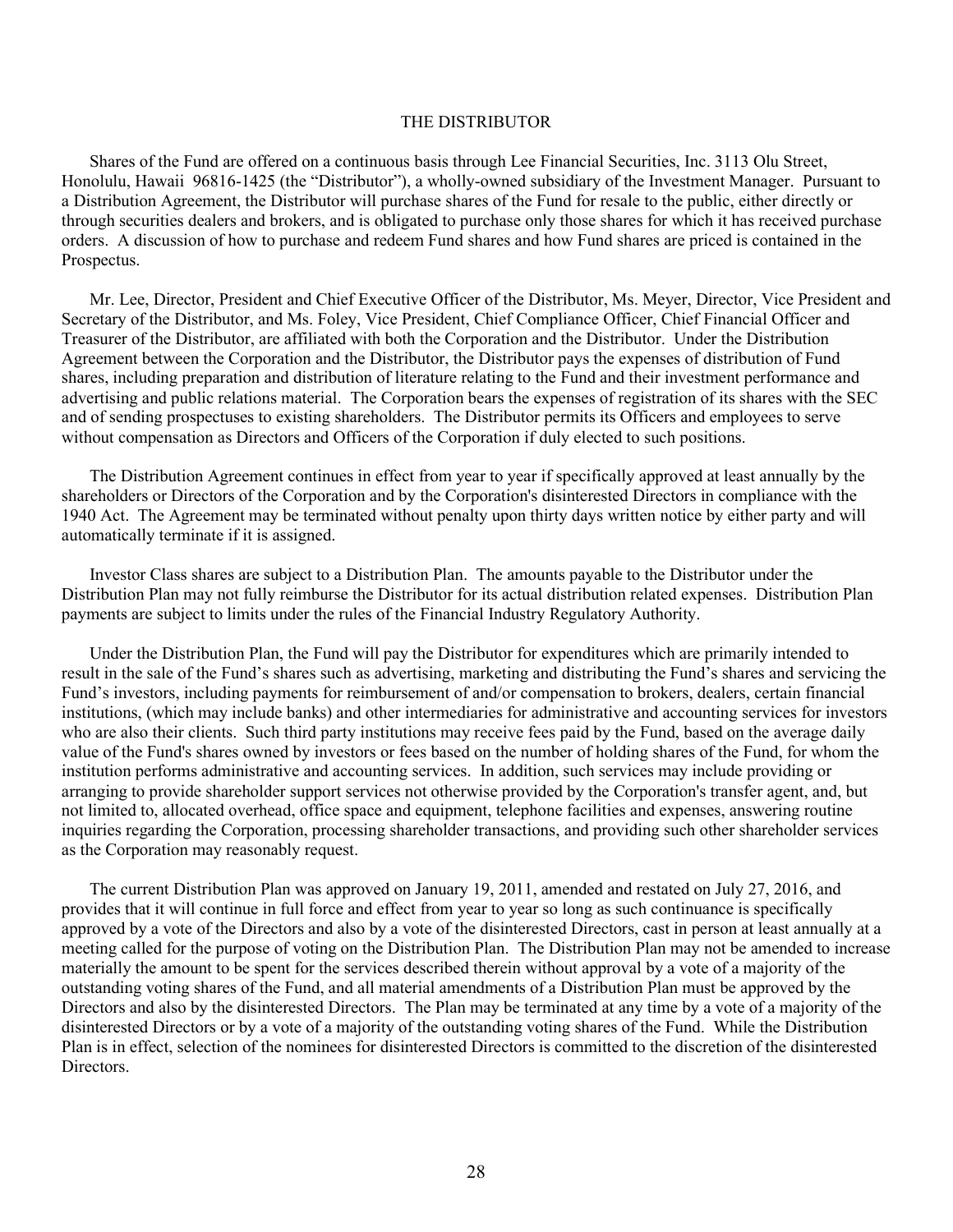The Distribution Plan provides that the Fund may incur certain expenses which may not exceed a maximum amount equal to 0.25% of the average daily net assets of the Fund. Under the Distribution Plan, the Distributor or intermediary is entitled to receive from the Fund a fee, which is accrued daily and paid monthly, of up to 0.25% of the average daily net assets of the Fund. Payments under the Distribution Plan are tied exclusively to marketing, distribution and/or shareholder servicing expenses actually incurred, and the payments may not exceed the expenses actually incurred.

The Plan provides that the Distributor must submit quarterly reports to the Directors setting forth all amounts paid under the Distribution Plan and the purposes for which such expenditures were made, together with such other information as from time to time is reasonably requested by the Directors.

Distribution Plan payments by the Fund, by category, for the most recent fiscal year were as follows: Advertising \$4,401; Rent \$34,050; Utilities \$4,039; Salaries and Wages \$184,777; Employee Benefits \$12,425; Service Agent Platform Fees \$4,470; Total \$244,162.

#### TRANSFER AGENT

Lee Financial Recordkeeping, Inc., 3113 Olu Street, Honolulu, Hawaii 96816-1425, a wholly-owned subsidiary of the Investment Manager, serves as transfer agent, dividend disbursing agent and redemption agent pursuant to a Transfer and Dividend Disbursing Agent Agreement. The current Transfer and Dividend Disbursing Agent Agreement was approved by the Directors on January 19, 2011. The Transfer and Dividend Disbursing Agent Agreement is subject to annual renewal by the Directors, including the Directors who are not interested persons of the Corporation or of the Transfer Agent. Pursuant to the Transfer and Dividend Disbursing Agent Agreement, the Transfer Agent will receive a fee calculated at an annual rate of 0.06 of one percent (0.06%) of the Fund's average daily net assets and will be reimbursed out-of-pocket expenses incurred on the Fund's behalf.

The Transfer Agent acts as paying agent for all Fund expenses and provides all the necessary facilities, equipment and personnel to perform the usual or ordinary services of the Transfer and Dividend Disbursing Agent, including: receiving and processing orders and payments for purchases of shares, opening stockholder accounts, preparing annual stockholder meeting lists, mailing proxy material, receiving and tabulating proxies, mailing stockholder reports and prospectuses, withholding certain taxes on nonresident alien accounts, disbursing income dividends and capital distributions, preparing and filing U.S. Treasury Department Form 1099 (or equivalent) for all stockholders, preparing and mailing confirmation forms to stockholders for all purchases and redemptions of the Fund's shares and all other confirmable transactions in stockholders' accounts, recording reinvestment of dividends and distributions of the Fund's shares and causing redemption of shares for and disbursements of proceeds to stockholders. The Transfer Agent has delegated certain of its duties and responsibilities to UMB as sub-transfer agent. UMB is located at 235 W. Galena Street, Milwaukee, Wisconsin 53212-3948.

The Shareholder Services Agreement does not duplicate services provided under the Transfer Agent Agreement. Clerical services provided by, or arranged to be provided by, the Transfer Agent on behalf of the Fund under the Shareholder Services Agreement include personnel as needed, equipment and supplies to respond to and process the shareholder inquiries. Bookkeeping services provided by the Transfer Agent on behalf of the Fund pursuant to the Shareholder Services Agreement, are generally limited to records of transactions and expenditures originating with the Transfer Agent in connection with providing supplemental shareholder services and maintaining shareholder relations and communications. As compensation for its clerical, bookkeeping and shareholder services, the Transfer Agent receives a fee computed daily and payable monthly, at an annualized rate of up to 0.10% of the average daily net assets of the Fund. Effective October 1, 2018 the fee for these services was reduced from 0.10% to 0.05% of the average daily net assets of the Fund.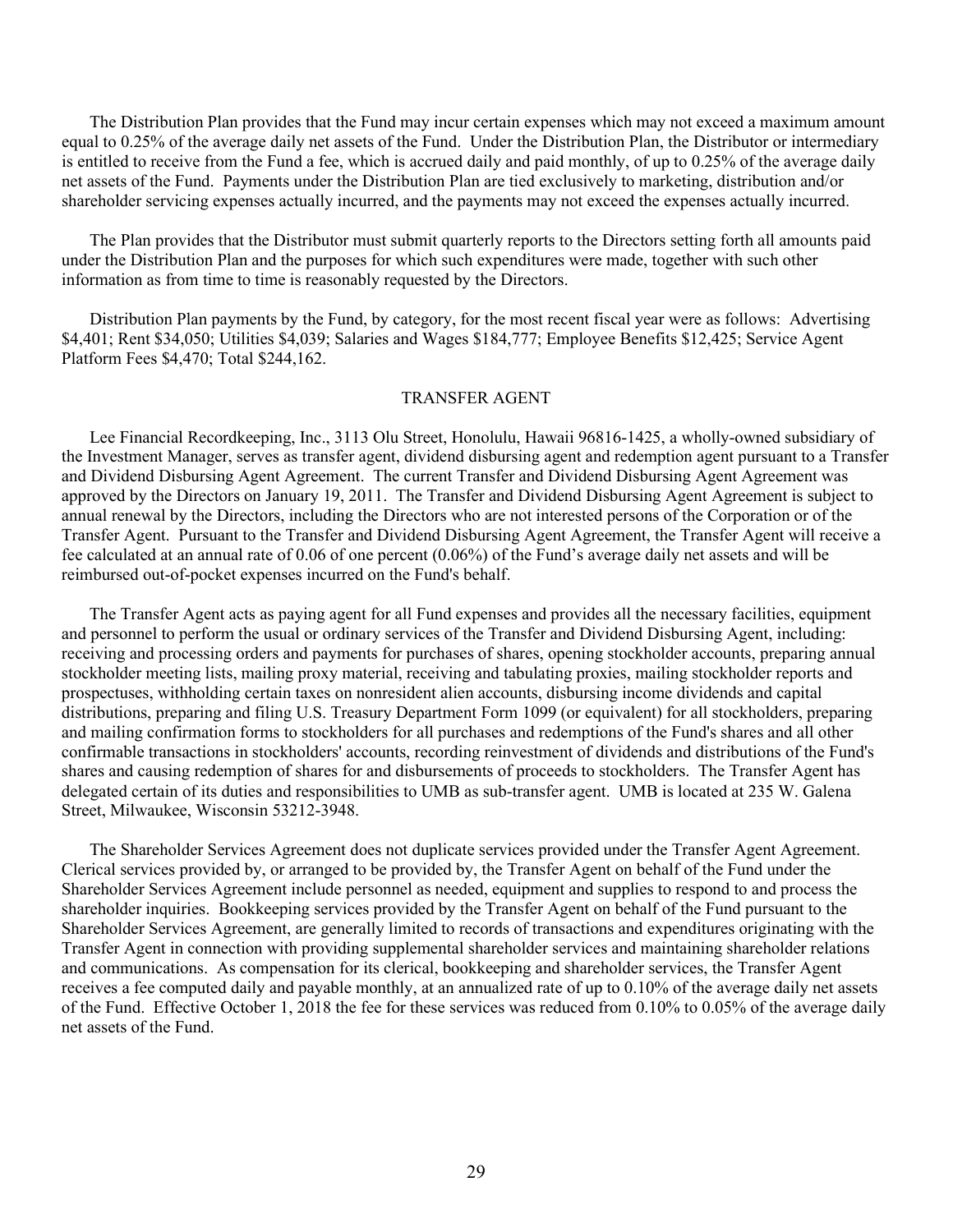Fees paid by the Fund for the three most recent fiscal years:

|      | <b>Transfer Agent</b> | <b>Shareholder Services</b> |
|------|-----------------------|-----------------------------|
|      | Agreement             | <u>Agreement</u>            |
| 2021 | \$98,558              | \$82,132                    |
| 2020 | \$97,667              | \$81,390                    |
| 2019 | \$97,708              | \$81,427                    |

## Financial Statements

The Financial Statements of the Fund will be audited at least annually by Tait, Weller & Baker LLP, Independent Registered Public Accounting Firm. The Financial Statements for the fiscal year ended September 30, 2021, Financial Highlights for the respective periods presented and the report of Tait, Weller & Baker LLP are incorporated by reference into this SAI. However, no other parts of the 2021 Annual Report to Shareholders are incorporated by reference to this SAI. Shareholders may get copies of the Annual Report free of charge by calling the Corporation at the telephone number on the front page of this SAI or by visiting the Fund's website at [www.LeeHawaii.com.](http://www.leehawaii.com/)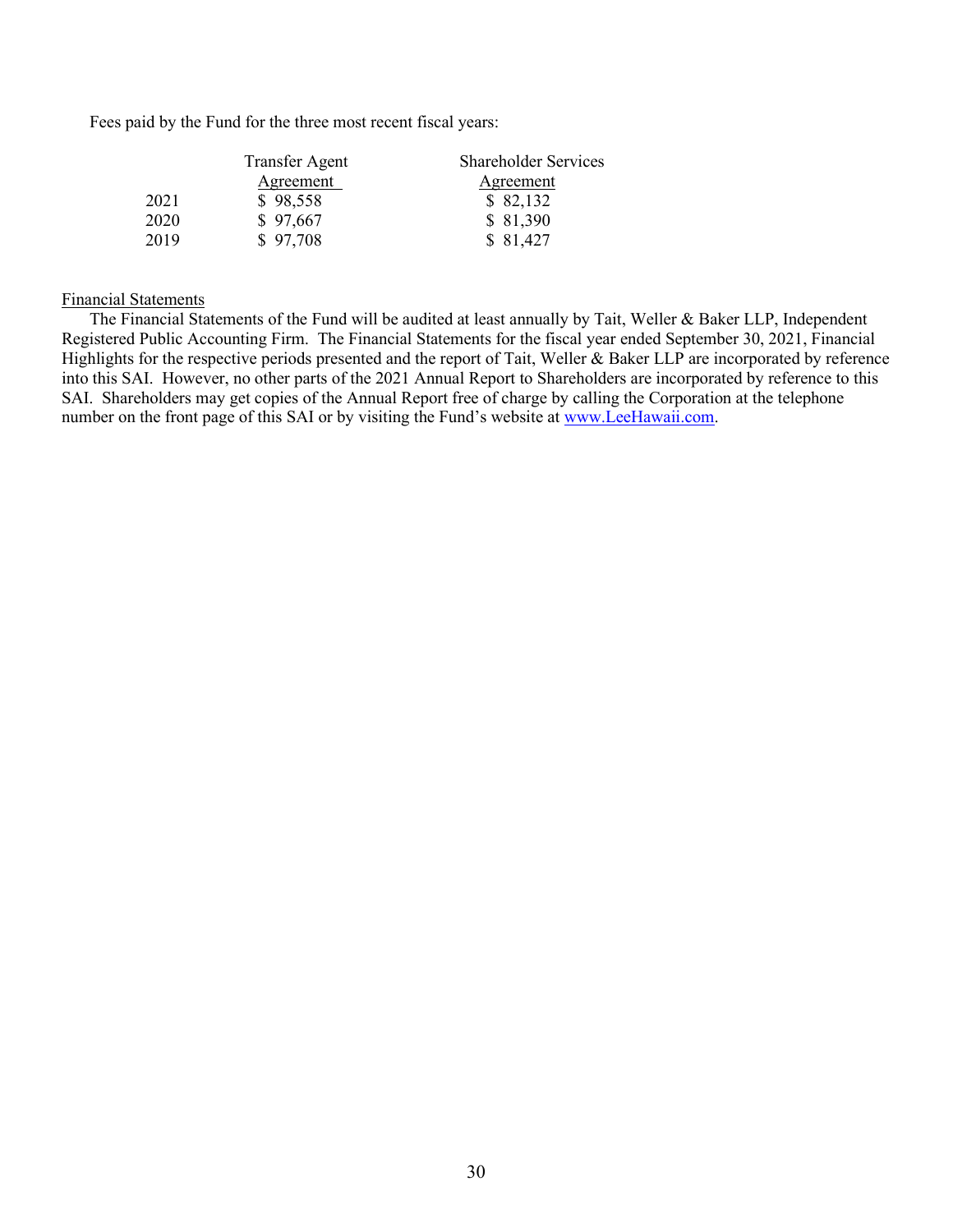## **EXHIBIT A**

## **HAWAII MUNICIPAL FUND**

#### **PROXY VOTING PROCEDURES**

## I. **INTRODUCTION**

The following represents the Proxy Voting Procedures ("Procedures") of the Hawaii Municipal Fund ("Fund"). The purpose of these Procedures is to set forth the process by which the Fund will vote proxies related to the assets in its investment portfolio. Under normal circumstances the Fund does not hold any voting securities in its investment portfolio. The Fund may hold money market mutual fund shares under limited circumstances. These Procedures have been approved by the Board of the Fund and may be amended only by the Board.

# II. **DELEGATION OF VOTING RESPONSIBILITY**

The Board hereby delegates its voting responsibilities and duties with respect to proxy votes for portfolio securities to Lee Financial Group Hawaii, Inc. ("Adviser"), provided that voting determinations are made in accordance with proxy voting procedures and guidelines that have been approved by the Board.

## III. **APPROVAL AND REVIEW OF PROCEDURES**

The Adviser has adopted proxy voting procedures and guidelines in connection with the voting of portfolio securities for its clients, as attached hereto as an exhibit. The Board hereby approves such procedures and guidelines.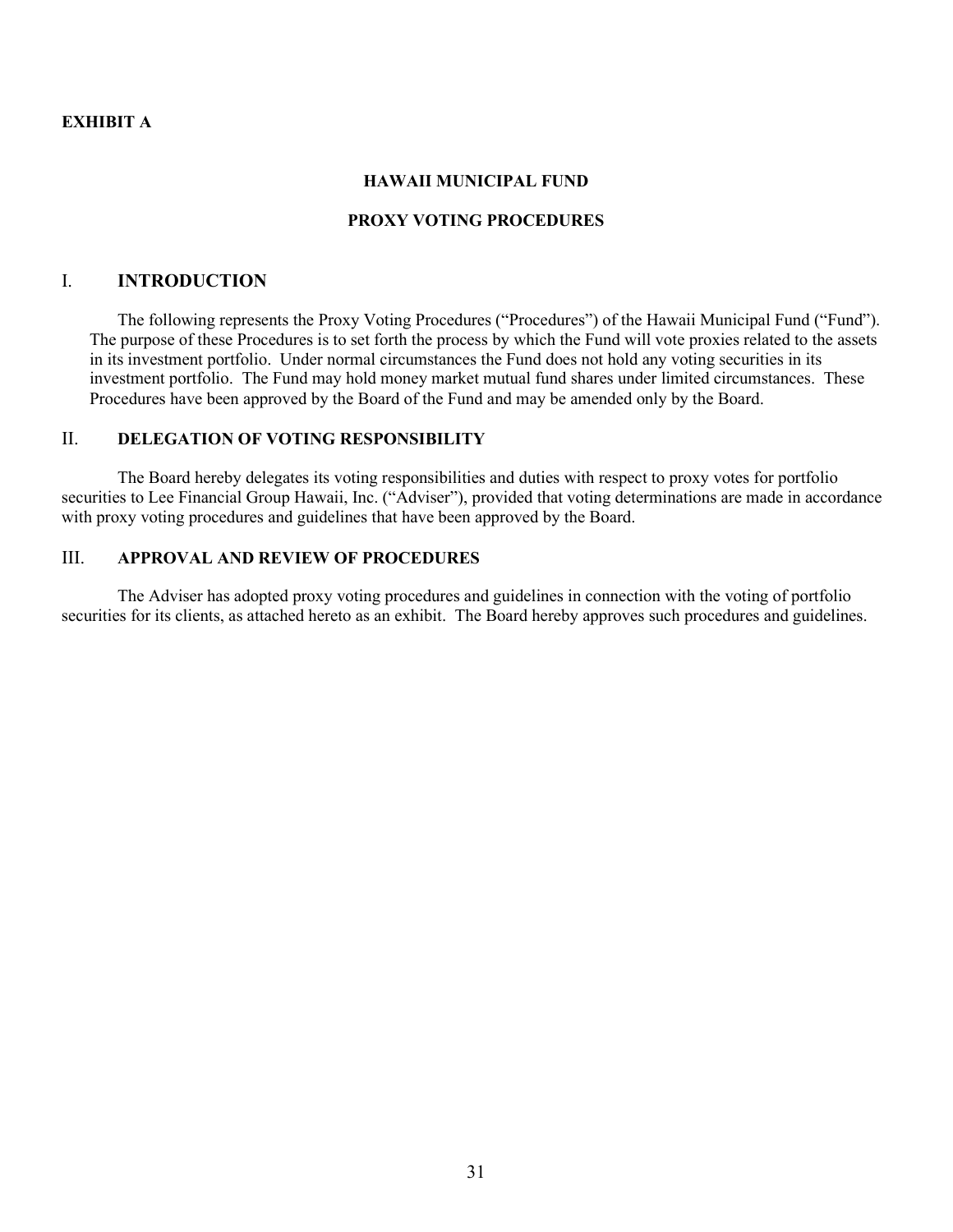#### **LEE FINANCIAL GROUP HAWAII, INC.**

#### **PROXY VOTING POLICIES**

## I. **INTRODUCTION**

Lee Financial Group Hawaii, Inc. ("Adviser") is the investment adviser to Hawaii Municipal Fund (the "Fund"), a series of Lee Financial Mutual Fund, Inc. and certain individuals ("Accounts" and collectively with the Fund "Clients"). Under normal circumstances the Fund is invested in tax-exempt and other permissible fixed income instruments. The Fund may invest in tax-exempt money market instruments, including money market mutual funds under limited circumstances. The Adviser has the authority to vote proxies for the Fund. The Adviser does not have authority to vote proxies for the Accounts. Therefore, under normal circumstances the Adviser does not vote proxies for clients.

Proxies must be voted in the best interest of the Fund. The Guidelines set forth below summarize the Adviser's position on various issues of concern to investors, and give a general indication of how Fund portfolio securities, specifically money market mutual funds, will be voted on proposals dealing with particular issues. The Guidelines are not exhaustive and do not include all potential voting issues.

In voting proxies, the Adviser is guided by general fiduciary principles. The Adviser will act prudently, solely in the interest of the beneficial owners of the Fund.

## II. **CONFLICTS OF INTERESTS**

The Adviser may be subject to conflicts of interest in the voting of proxies due to business or personal relationships it maintains with persons having an interest in the outcome of certain votes. If the Adviser determines that a particular proxy vote involves a material conflict of interest, it may resolve the conflict of interest in several ways, including, without limitation, voting pursuant to the direction of the Fund's Board or a committee of the Board or abstaining. Conflicts may arise as to votes involving an investment company's investment adviser, the underwriter, their affiliates or affiliates of the investment company. In such cases, the Adviser will follow the Guidelines described herein, including the process for handling conflicts.

# III. **PROXY ADMINISTRATION**

The portfolio manager and the compliance officer are primarily responsible for monitoring corporate actions, making voting decisions and ensuring that proxies are submitted timely, consistent with this policy.

A report summarizing each corporate issue and corresponding proxy vote will be available to clients upon request.

#### IV. **GUIDELINES**

#### **Mutual Fund Proxies**

#### **Election of Directors**

Vote the election of directors on a CASE-BY-CASE basis.

## **Converting Closed –end Fund to Open End Fund**

Vote conversion proposals on a CASE-BY-CASE basis.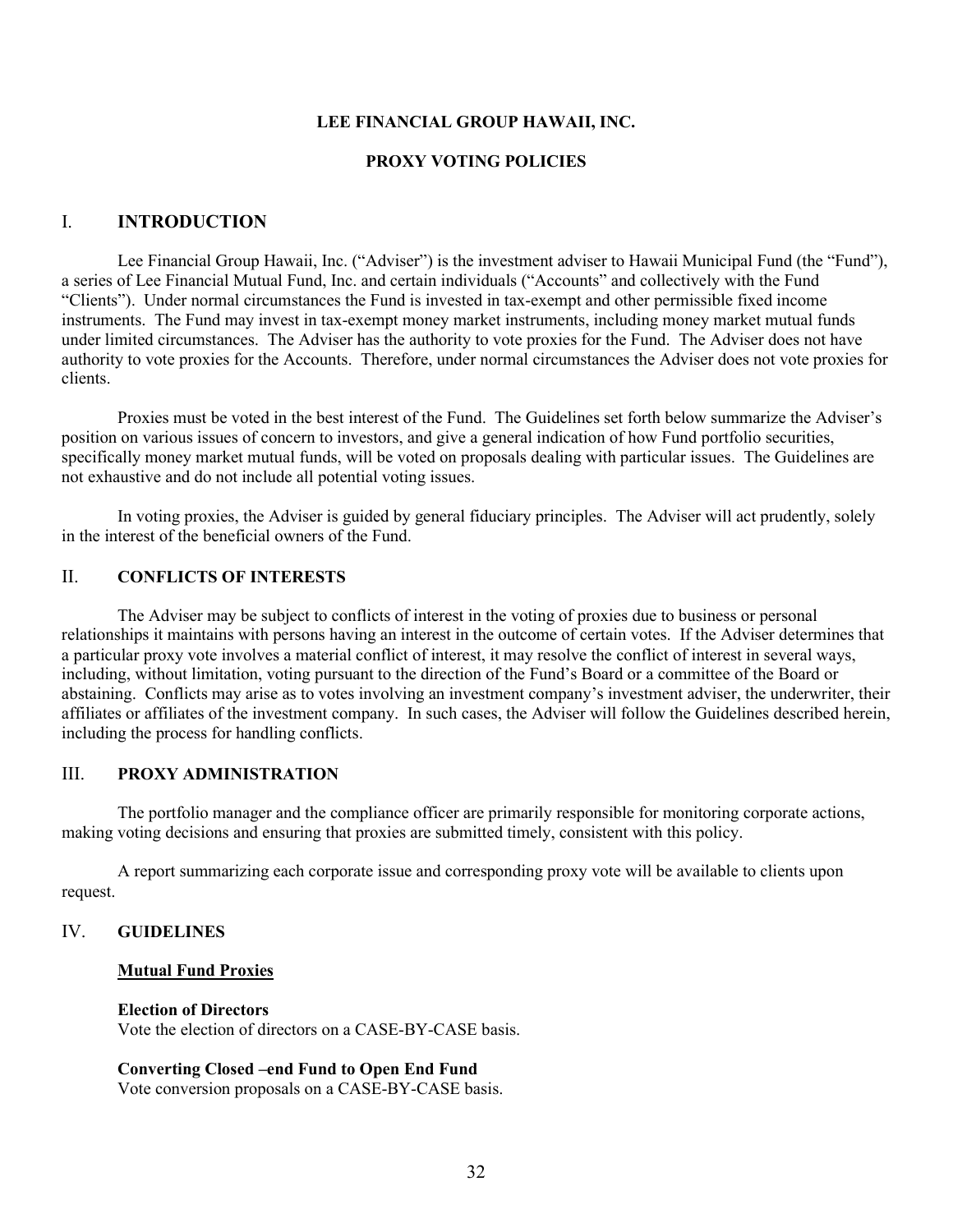## **Proxy Contests**

Vote proxy contests on a CASE-BY-CASE basis.

**Investment Advisory Agreements** Vote investment advisory agreements on a CASE-BY-CASE basis.

## **Approving New Classes or Series of Shares**

Generally, vote FOR the establishment of new classes or series of shares.

**Preferred Stock Proposals** Vote the authorization for or increase in preferred shares on a CASE-BY-CASE basis.

**1940 Act Policies**

Vote these proposals on a CASE-BY-CASE basis.

#### **Changing a Fundamental Restriction to a Nonfundable Restriction**

Vote these proposals on a CASE-BY-CASE basis.

#### **Change Fundamental Investment Objective to Nonfundamental**

Generally, vote AGAINST proposals to change a funds fundamental investment objective to nonfundamental.

**Name Rule Proposals**

Vote these proposals on a CASE-BY-CASE basis.

#### **Disposition of Assets/Termination/Liquidation**

Vote these proposals on a CASE-BY-CASE basis.

## **Changes to the Charter Document**

Vote changes to the charter document on a CASE-BY-CASE basis.

#### **Changing the Domicile of a Fund**

Vote reincorporations on a CASE-BY-CASE basis.

#### **Change in Fund's Subclassification**

Vote these proposals on a CASE-BY-CASE basis.

**Authorizing the Board to Hire and Terminate Subadvisors Without Shareholder Approval** Generally, vote FOR proposals.

**Distribution Agreements** Vote these proposals on a CASE-BY-CASE basis.

**Master-Feeder Structure** Generally, vote FOR the establishment of a master-feeder structure.

## **Changes to the Charter Document** Vote changes to the charter document on a CASE-BY-CASE basis.

## **Mergers**

Vote merger proposals on a CASE-BY-CASE basis.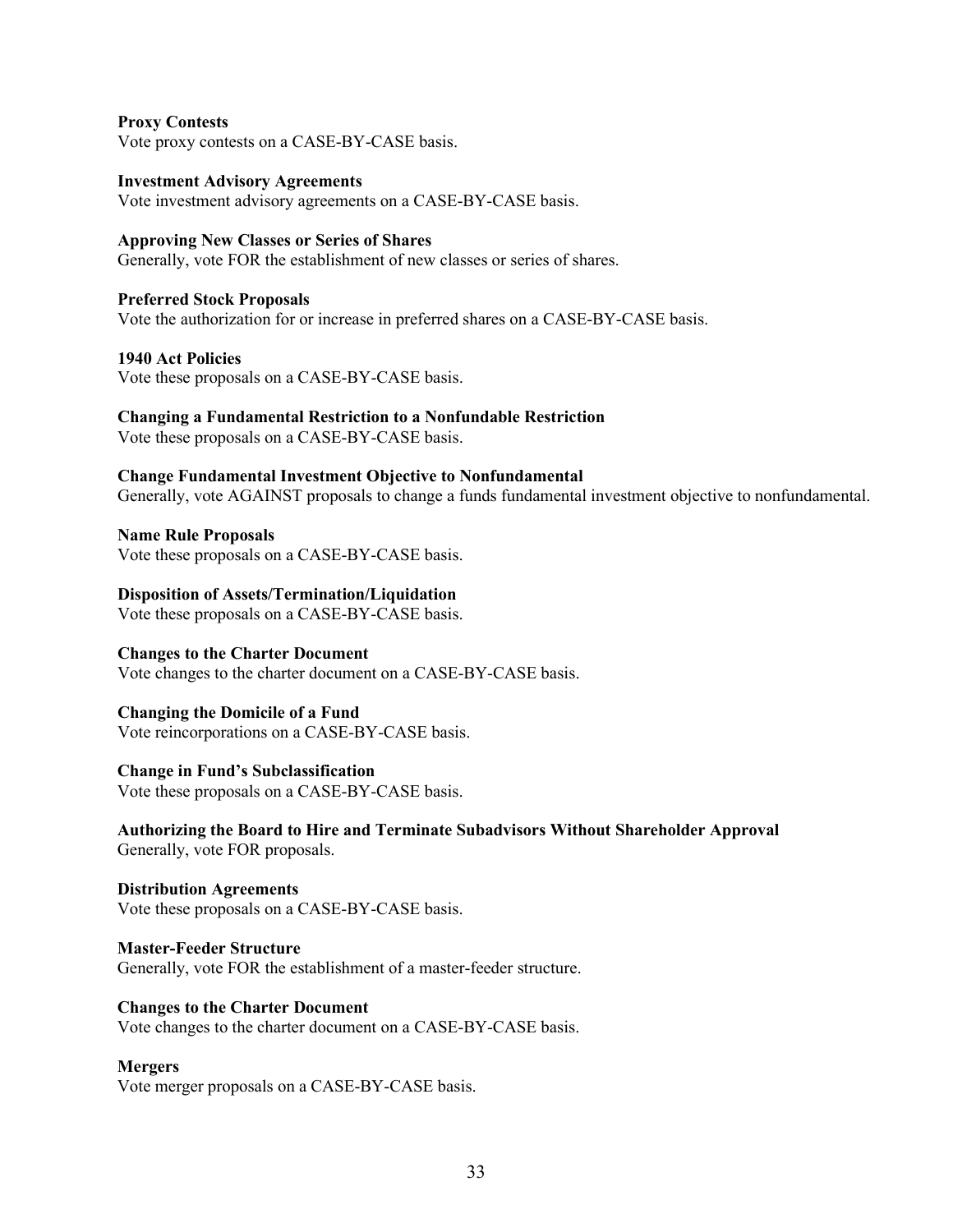# **Establish Director Ownership Requirement**

Generally, vote AGAINST shareholder proposals for the establishment of a director ownership requirement.

# **Reimburse Shareholder for Expenses Incurred**

Voting to reimburse proxy solicitation expenses should be analyzed on a CASE-BY-CASE basis.

# **Terminate the Investment Advisor**

Vote to terminate the investment advisor on a CASE-BY-CASE basis.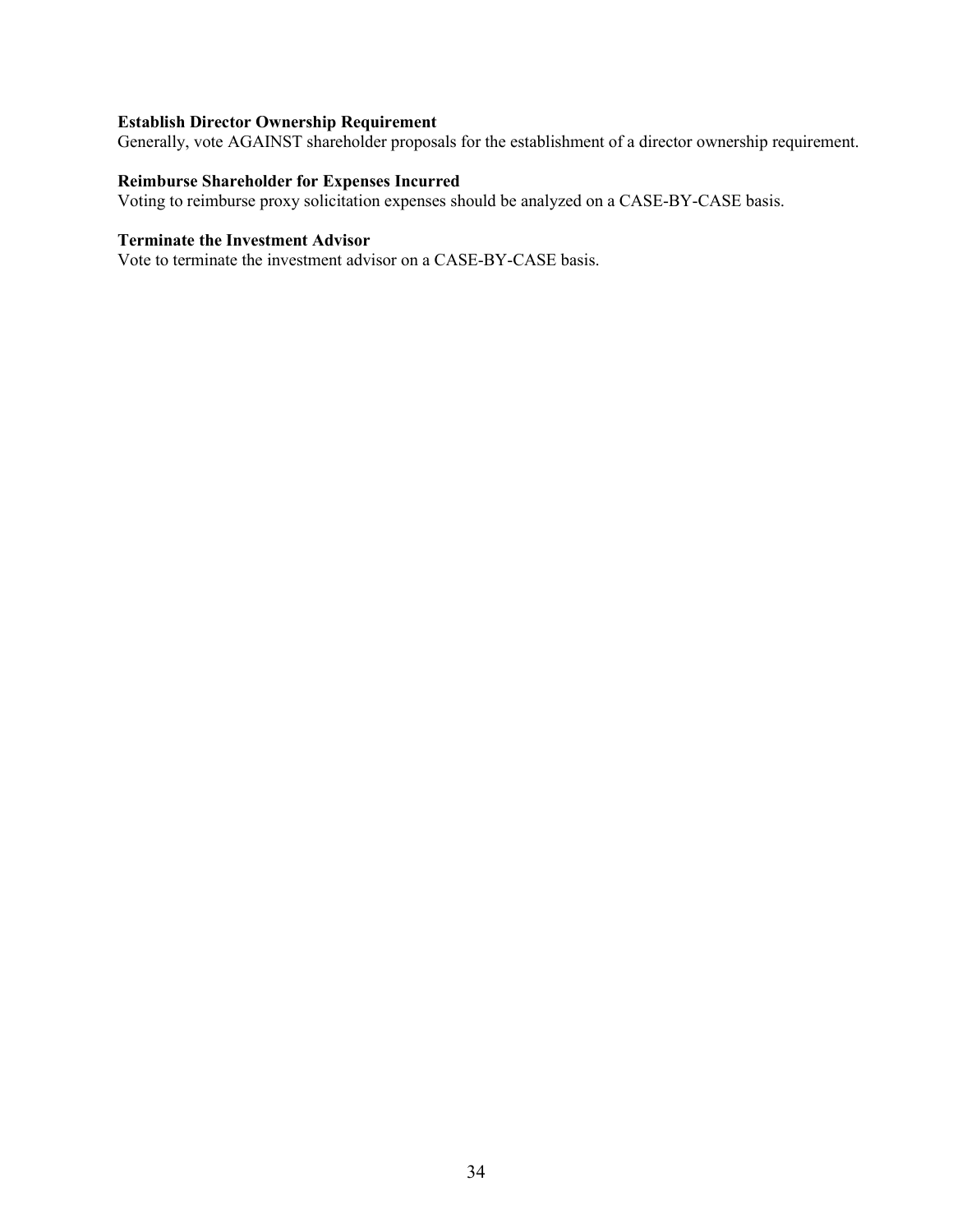# **EXHIBIT B**

# **LEE FINANCIAL MUTUAL FUND (the "Fund")**

## **Policies and Procedures Relating to Selective Disclosure of Portfolio Holdings**

## **A. Background**

Pursuant to the requirements of the Securities Act of 1933, as amended, and the Investment Company Act of 1940, as amended (the "1940 Act"), the Fund has filed a registration statement on Form N-1A with the Securities and Exchange Commission (the "SEC"). Form N-1A requires the Fund to disclose in its prospectuses and statements of additional information certain information about its policies and procedures with respect to the disclosure of its portfolio securities and any ongoing arrangements to make available information about its portfolio securities. The following policies and procedures describe the circumstances under which the Fund or its investment adviser, Lee Financial Group Hawaii, Inc. ("LFG"), may disclose the Fund's portfolio securities information. Notwithstanding such policies and procedures, any disclosures of the Fund's portfolio securities information must be consistent with the antifraud provisions of the federal securities laws and the Fund's or LFG's fiduciary duties.

## **B. Policies and Procedures**

*1. Disclosure of Portfolio Holdings*. The Fund and LFG shall only disclose information concerning securities held in the Fund's portfolios (such as complete portfolio holdings, top-ten portfolio holdings, asset allocations, sector allocations, as well as other portfolio holdings statistics, hereinafter referred to as "portfolio securities information") under one or more of the following circumstances:

- (i) No sooner than 3 calendar days following the end of each calendar quarter, the Fund intends to post the top-ten holdings for the Hawaii Municipal Fund portfolio and other portfolio securities information held by the Fund's portfolio on any website maintained for the Fund or otherwise in a manner available to all shareholders. This information may then be separately provided to any person commencing the day after it is first published on the website. Such information shall remain available on the website at least until the Fund files with the SEC its annual/semiannual shareholder report or quarterly portfolio holdings report that includes such period.
- (ii) The Fund or LFG may disclose the Fund's portfolio securities holdings information to selected third parties when the Fund has a legitimate business purpose for doing so.
	- (a) Examples of instances in which selective disclosure of the Fund's portfolio securities information may be appropriate include disclosure for due diligence purposes to an investment adviser that is in merger or acquisition talks with LFG; disclosure to a newly hired investment adviser or sub-adviser prior to its commencing its duties; disclosure to third party service providers of auditing, custody, proxy voting and other services to the Fund; or disclosure to a rating or ranking organization.
- (iii) As required by the federal securities laws, including the 1940 Act, the Fund shall disclose its portfolio holdings in its applicable regulatory filings, including shareholder reports, reports on Form N-CSR or such other filings, reports or disclosure documents as the applicable regulatory authorities may require.

*2. Confidentiality and Duty not to Trade.* In the event that the Fund or LFG discloses the Fund's portfolio securities information to a selected third party for a legitimate business purpose, such third party shall be required to keep the information confidential and shall not trade on such information.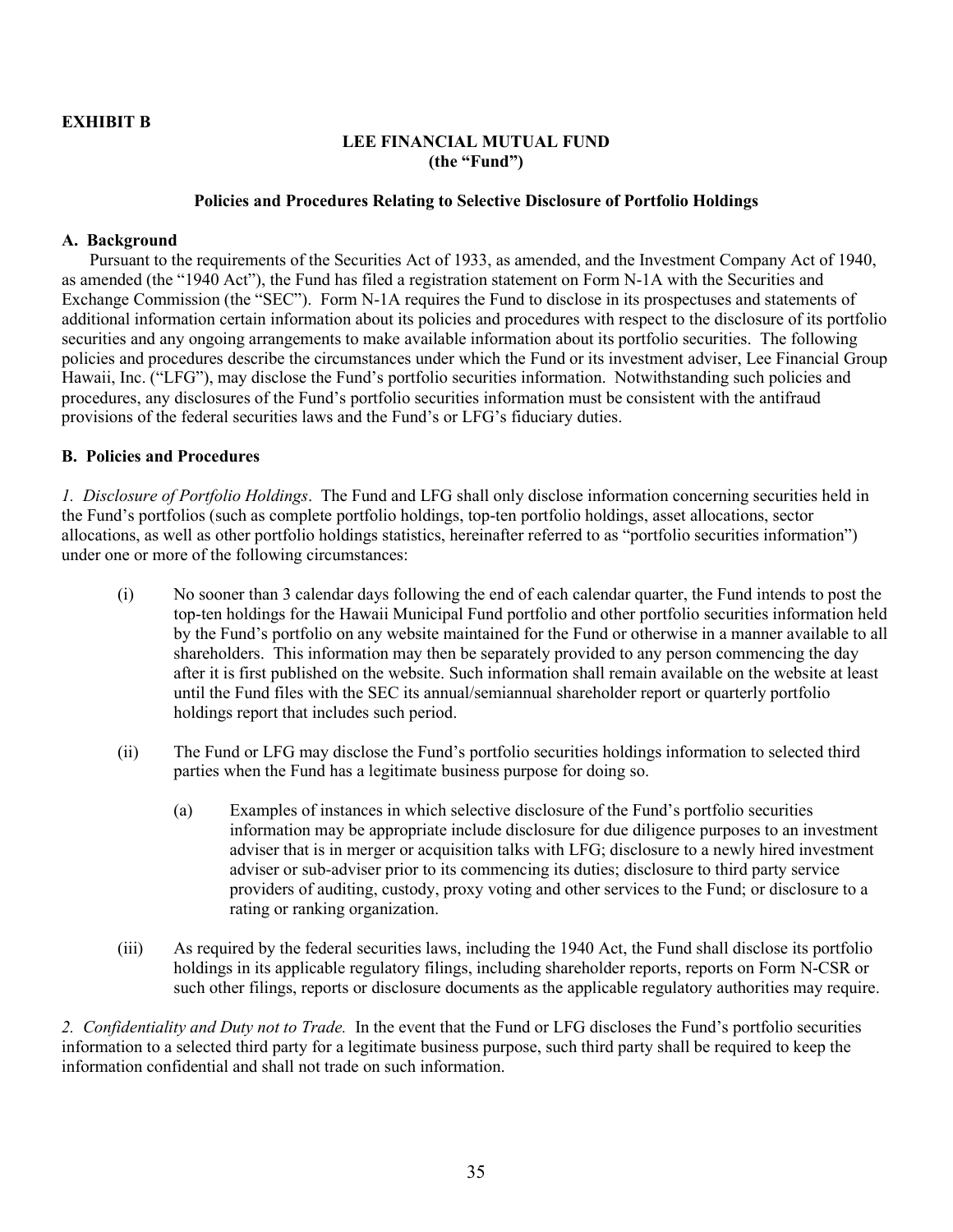*3. Prohibition against Compensation.* Neither the Fund, LFG nor any of their affiliated persons (as that term is defined in the 1940 Act) shall receive compensation in any form, whether in cash or otherwise, in connection with the disclosure of the Fund's portfolio securities information.

*4. Persons Authorized to Disclose Information.* With respect to the quarterly disclosure of portfolio holdings on any Fund website, LFG's president or the Fund's Chief Compliance Officer is authorized to prepare and post to any Fund website its portfolio securities information. With respect to any other disclosure of the Fund's portfolio securities information, the Fund's President and Treasurer and LFG's president shall be authorized to disclose such information.

*5. Shareholders' Best Interests and Conflicts of Interest.* In order to ensure that the disclosure of the Fund's portfolio securities information is in the best interests of the Fund's shareholders and to avoid any potential or actual conflicts of interest with LFG, the Fund's principal underwriter or any affiliated person (as that term is defined in the 1940 Act) of such entities, the disclosure of any of the Fund's portfolio securities information for legitimate business purposes shall be approved by the Fund's Board of Directors in advance of such disclosure. This requirement shall not apply to the disclosure of the Fund's portfolio securities information to the Fund's existing service providers of auditing, custody, proxy voting and other services to the Fund in connection with the provision of their services to the Fund, to rating or ranking organizations or as otherwise provided herein.

*6. Board Oversight.* The Board shall receive quarterly reports from LFG stating whether disclosures were made concerning the Fund's portfolio securities information, pursuant to these policies and procedures, during the previous quarter, and if so, such report shall describe to whom and under what circumstance such disclosures were made.